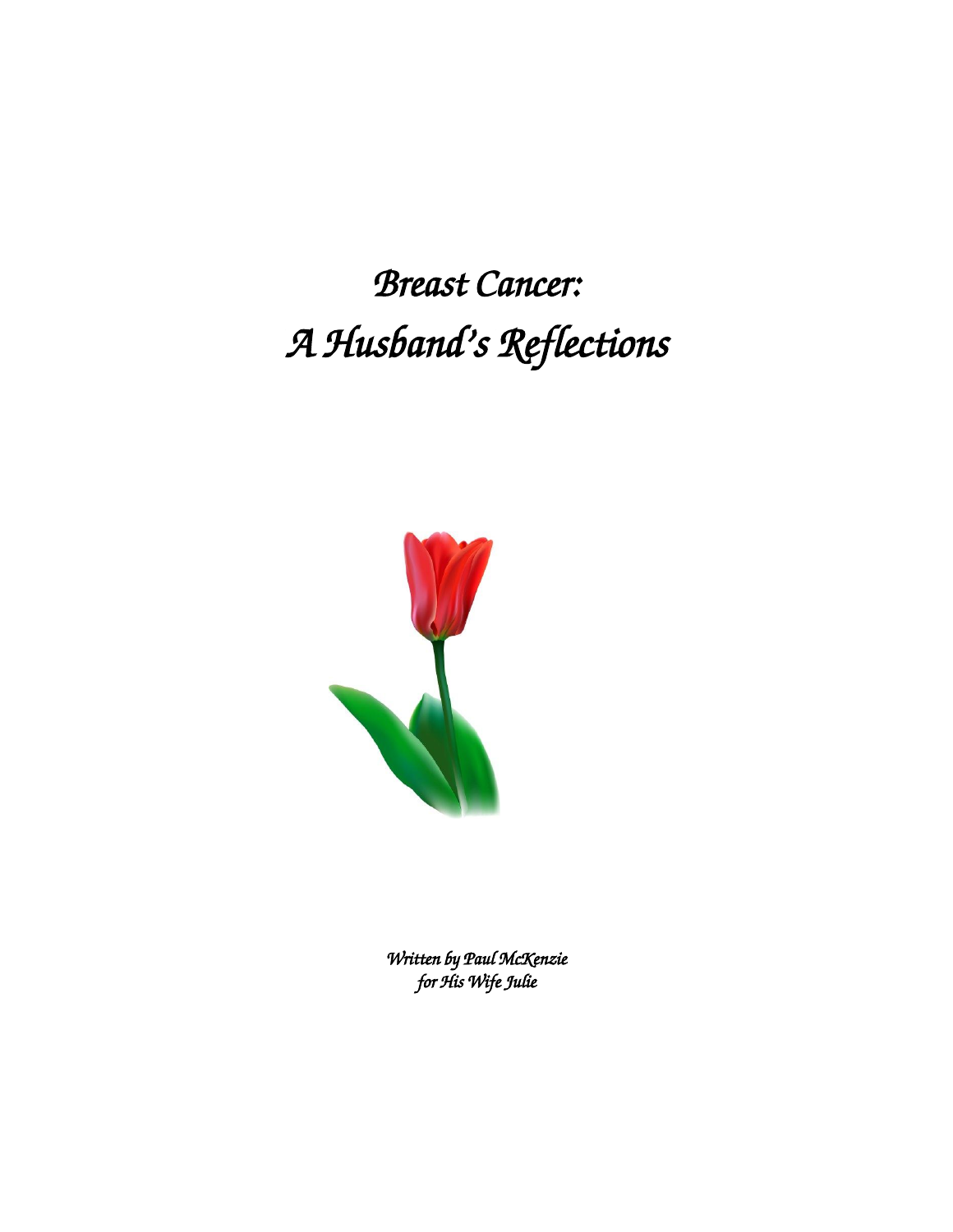*In the fall of 2014, it was discovered that my wife Julie had breast cancer. She had twice survived thyroid cancer in the past, and was preparing to help her mother Glenda who was suffering stage four lung cancer.*

*This is a series of Reflections I wrote during the period for her, to let her capture my thoughts, feelings and prayers as she valiantly struggled with the insidious disease, and was finally declared cancer free about a year later.* 

*These Reflections include those that I wrote for Julie's beautiful mother Glenda, who was suffering from lung cancer during Julie's bout with the breast cancer. Glenda spent much of her last year with us before she passed on to be with Jesus in May of 2015*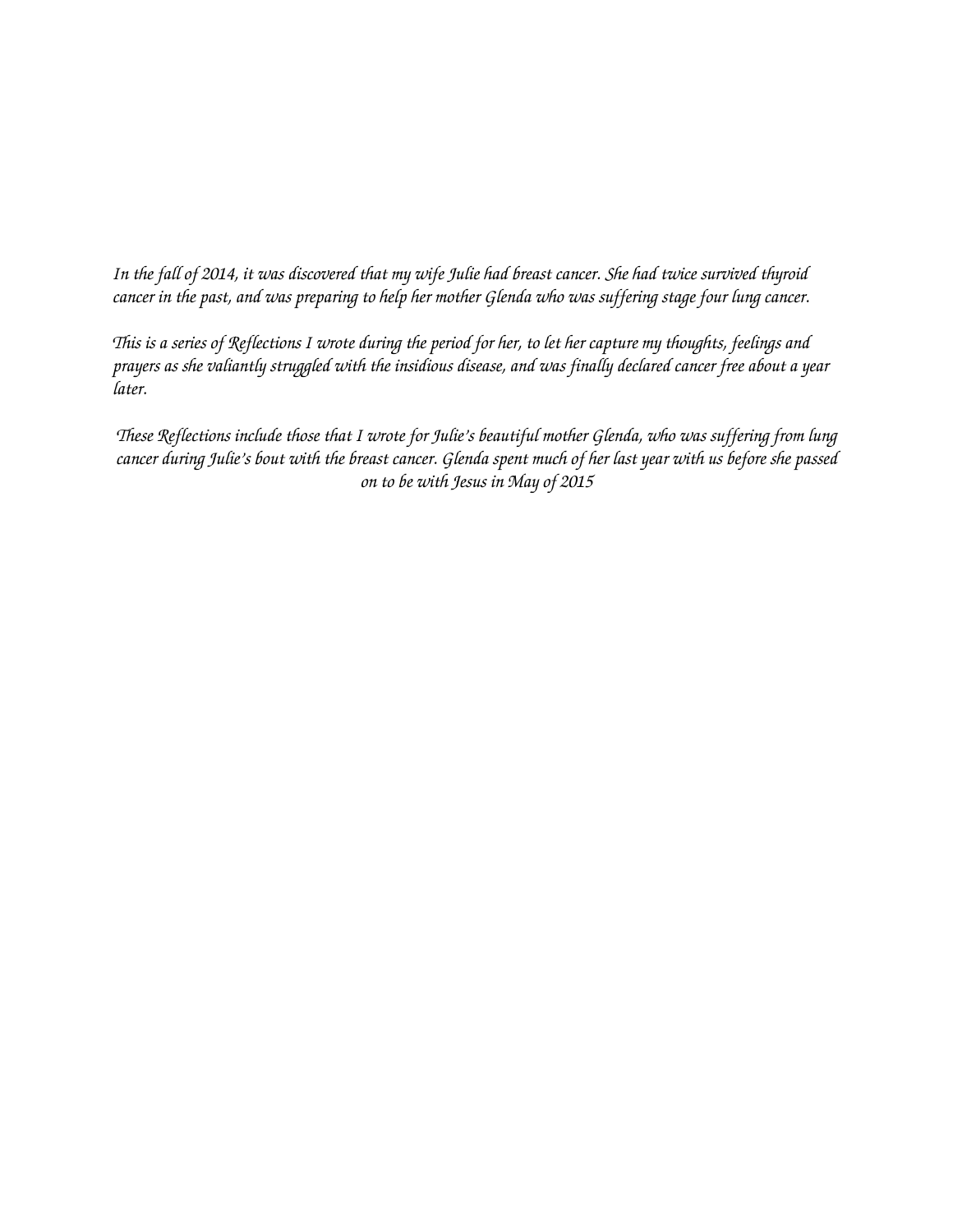*October, 2014 1: She Wants to Dance, Oct 20, 2014 2: She Wants to Hear My Music, Oct 23 November, 2014 3: An Uneasy Calm, Nov 5 4: Touches are Longer, Nov 10 December, 2014 5: Parallel Lines, Dec 1 6: Watching Television, Dec 17 January, 2015 7: What a New Year! Jan 3 8: Learning More about Providence, Jan 23 9: First Day of Chemotherapy, Jan 29 February, 2015 10: Heavy Snow this Evening, Feb 2 11: My Mother-in-Law: A Reflection, Feb 5 12: Trying on Wigs, Feb 11 13: Compassionate People 14: Went to Church Last Sunday, Feb 15 15: Trying to Be Normal, Feb 17 16: Head Shaving Day 17: Covering March, 2015 18: A New Wrinkle, Mar 1 19: Julie's Joy, Mar 1 20: Thank You for the Uneventful, Mar 8 21: Another Unwanted Decision, Mar 17 22: Insurance, Mar 19 April, 2015 23: My Wife Wants to go to Church, Apr 19 24: Fading, Apr 29 May 2015 25: Stage 4, May 1 26: The Prayer, May 3 27: For My Dear Mother in Law, May 4 28: I Woke With the Birds This Morning (Mother's Day Reflection, May 11) 29: Breathing Easier, May 28 30: Uneasiness Again, May 28 June 2015 31: Anniversary Day, June 26 July, 2015 32: The Burial (July 13) 33: Tears Flow More Frequently, July 30 August, 2015 34: The Day before Surgery, Aug 7 35: Surgery Day, Aug 8 36: Recuperation: Friday and Saturday, Aug 10 37: Recuperation: Sunday, Aug 11 38: First Week Home, Aug 17*

*Table of Contents*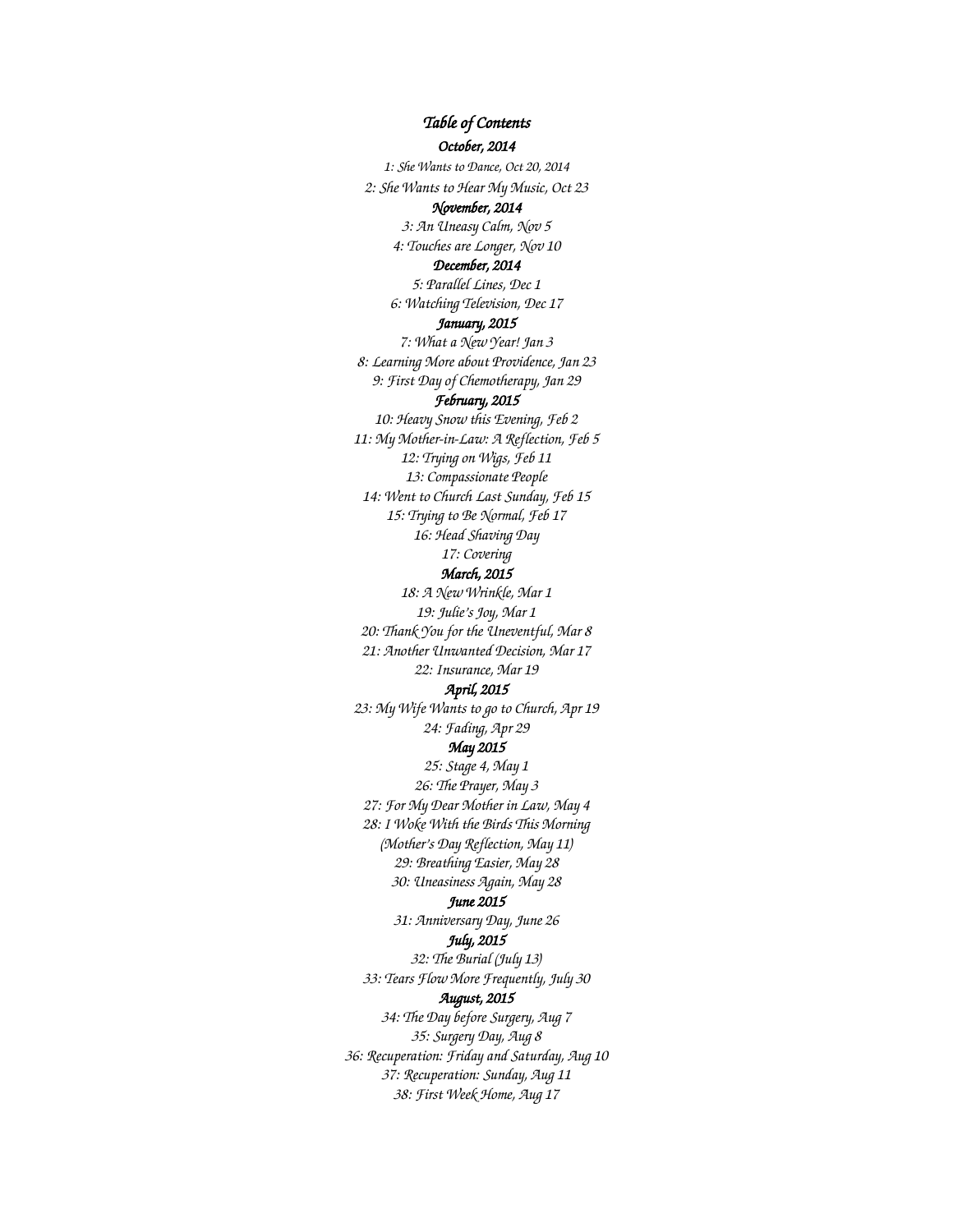## *1: She Wants to Dance.*

*She laughs, she cries. She hears music, She wants to dance. She holds me lightly, then very tightly. Head on my shoulder, laying softly Shaking. She weeps.*

*I try to soothe, saying things will be all right But I'm not the one in the trial. I struggle for words of comfort. She doesn't need words, She needs my touch, My prayers.*

*Right now, it's the anticipation. The fear of the unknown. Knowing that we are in our Father's will, And already seeing His hand in many ways, We have hope. But still …*

> *She laughs, she weeps. I am her husband. Clenched throat, watered eyes, Clumsy tongue.*

*Dear Father, give me the wisdom To understand her burden, And to give her true comfort.*

> *For my beloved wife, Who has cancer. First reflection*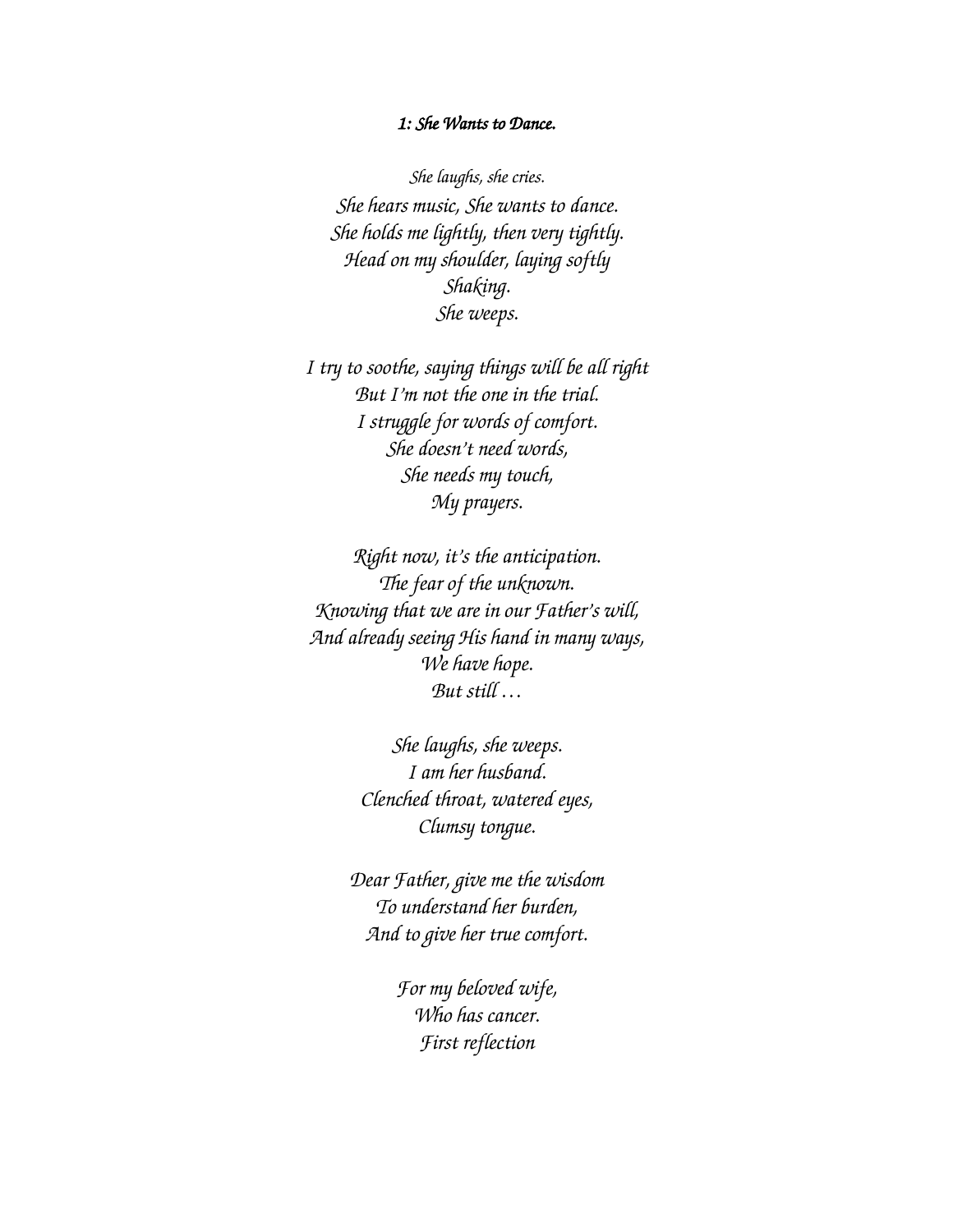#### *2: She Wants to Hear My Music*

*We married as best friends, So much in common: Born in the hippie generation, Like the same stuff. The same music.*

*I write. I sing a lot. I don't necessarily listen to My stuff often. Too critical of every error. But now, She wants to hear my music.*

> *I understand. It's partially my music. But not all. It's me. She wants to hear my voice When I'm away. I am devastatingly honored.*

*Why would such a wonderful woman, A person I do not and never have deserved, Want to hear me? But yet, She wants to hear my music.*

*Cancer is a creeping wickedness. Like a thief, it tries to steal one's joy. Every good thing is countered with Will it last? Or, When will it end?*

*She's afraid of the possibility of Losing me. It unnerves me to see The fear in her soul. But yet…*

*She wants to hear my music! I have a signal… It is one thing I can do with My bumbling mouth, That says the wrong things.*

*The music is already written, Sifted of my Stumbling stupidity. She wants to hear my music! She will hear my music.*

*For my beloved wife Who has cancer. Second reflection*

*For those who do not know, Julie had surgery Friday for breast cancer, and the surgeon feels confident that it was a success. She is recuperating well. Now come the chemo and radiation treatments. Thank you for your continuing prayers! Oct 25*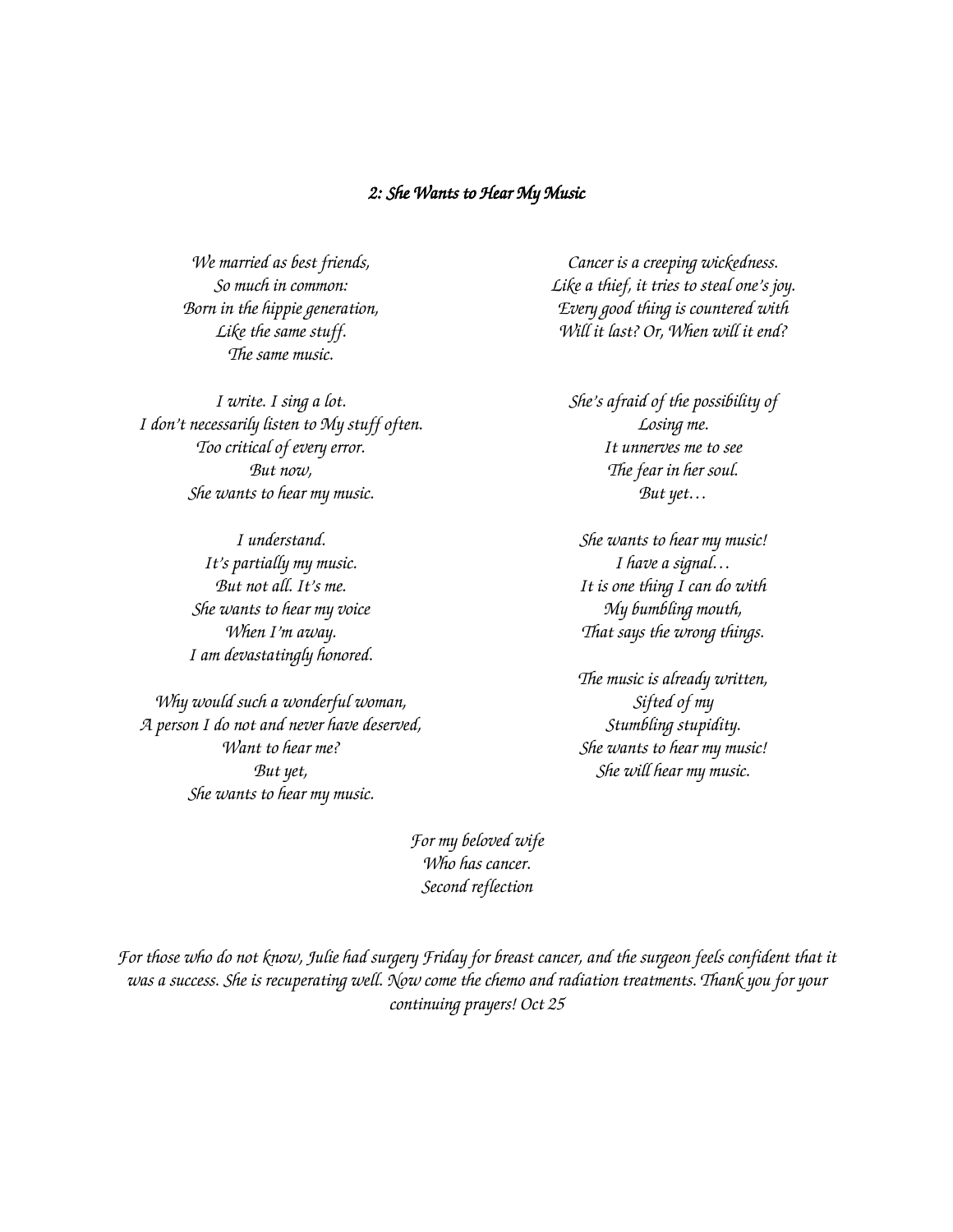#### *3: An Uneasy Calm*

*An Uneasy calm. Surgery complete. A soft, healing process, As she gains strength for the next step Before the storm of Chemotherapy.*

*Only in rare moments do I hear Her speak of her troubles. Her mother is very ill, The thoughts of my wife Are upon her mother's well being. My wife is a child of God.*

*How do people do these things Without Christ? We, as His Father's children Know that suffering must And will come in a fallen world. Children or alien.*

*Aliens complain as to how a loving God Can allow suffering upon this world! As a child of His grows, They understand the depth of man's wickedness. Of how this world is evil Because of the sin of man.*

> *Man freely chooses his wickedness, God has not made robots. But in His sovereignty He knows all, and As His children we know That all suffering has purpose.*

> > *For my beloved wife, Who has cancer. Third Reflection*

*Not one hair of our head falls That He does not count.*

*As His children, we learn To be more like Him. In the suffering we see clearly Divine love: In His children, In His church, In our family, In Providential circumstances, In the hands of God-gifted doctors, In the voice of a wise and caring Pastor.*

*But mostly, it is in His voice, Buried deep within our spirits Comforting, consoling, Filling us with inner joy and peace.*

*We know that this world is but a moment That through great suffering and joy Our loving, caring Father is preparing us For a greater joy, when all tears will be Wiped away.*

*In the meantime, she is calm. My wife is a child of God. The storm will come, But He will be with her, And numbers of church and family Will be there to support her. And I will be there as well, For what it's worth.*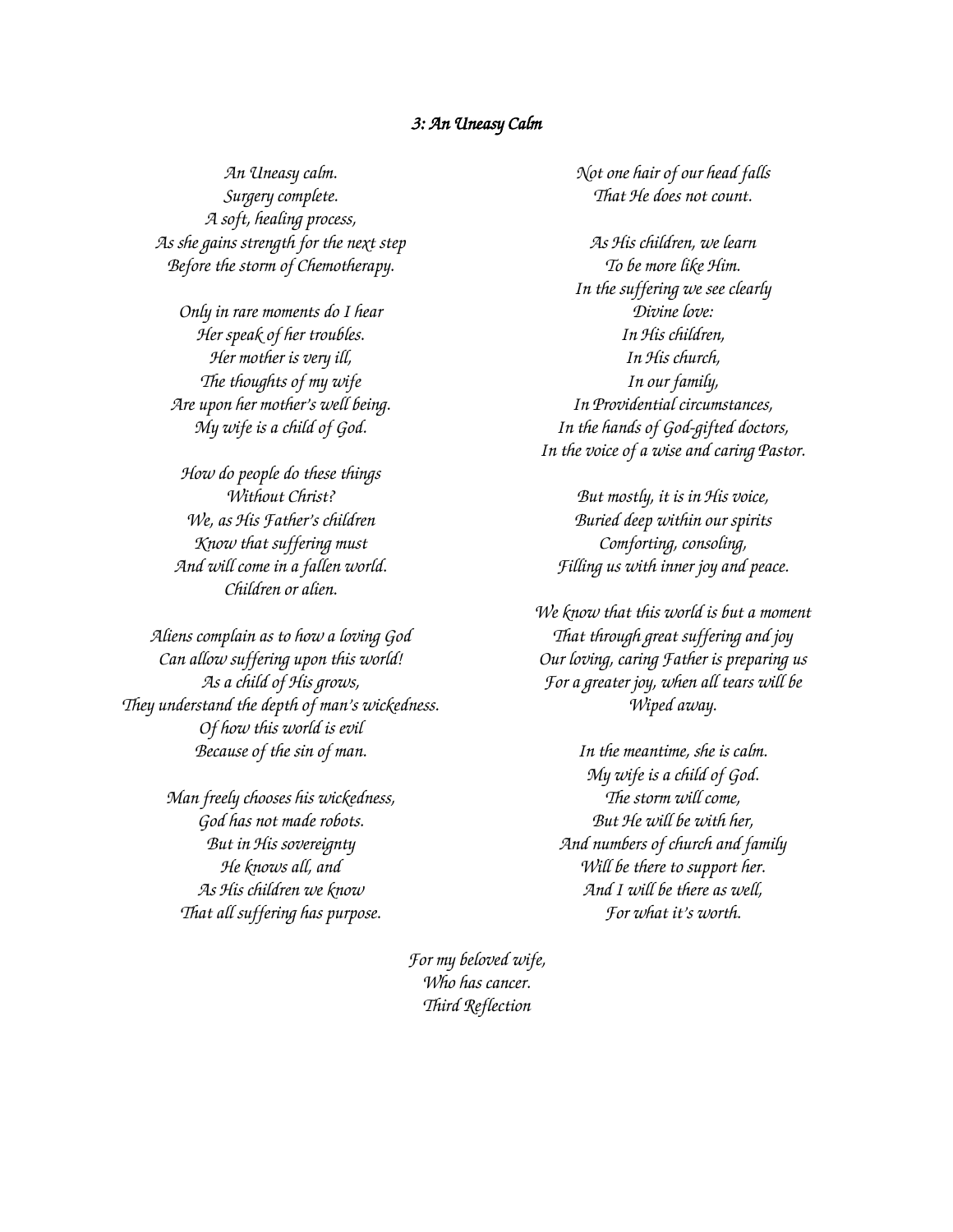## *4: Touches are Longer*

*Touches are longer, Hands remove slowly, Kisses more tender, Eyes more sincere.*

*Words spoken quieter, Voices raised seldom, Selfish opinions Less do appear.*

*Small aggravations No longer bother us, Give us assurance that We are still here.*

*Lying in bed at night, Holding more tightly, Prayers and Providence Answer our fear.*

*Sometimes in suffering, We find our one-ness, Living again for the One we hold dear.*

*Hope is now given, When this trial has ended, What's truly important Will all become clear.*

> *For my beloved wife, Who has cancer. Fourth Reflection*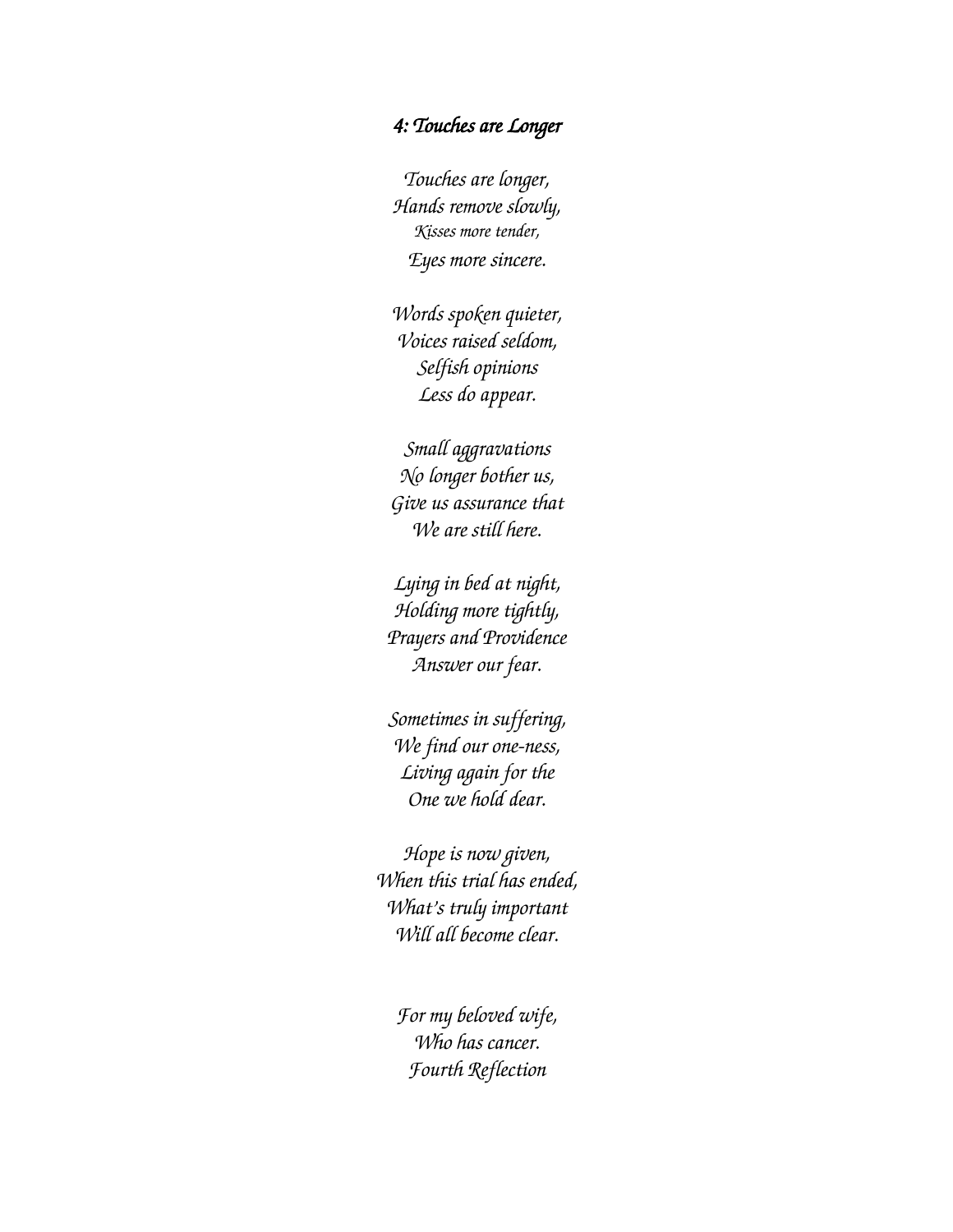## *5: Parallel Lines*

*Visual reality, Spiritual reality. Mercy and Sovereignty. She wept in my arms. It was difficult night.*

> *Sometimes the Light Is hard to penetrate Through the darkness Of what we see. Temporarily.*

*She has been strong, But the armor Broke a little yesterday, Seeing her mother suffer, Wondering how much she can help, When her own treatment comes.*

*She sees parallel lines, With her and her mother. Mom is in stage 4 cancer; She is in stage 2. Mom's line is in the "bold" type. Hers is in normal script. She told me that.*

*Both fought this demon before, And overcame. Both understand that The sun rises, And rain falls,*

*On the evil and the good. At least in this world.*

*Mother and daughter understand that God will wipe the tears from their eyes, But not necessarily In this world.*

*They also know that there is A parallel understanding of outcomes Between the evil and the good. But similar demons.*

*For some, this world is all they have. Mother and Daughter know That for them, This world is but a moment, And eternal bliss rides on its edge.*

> *But the pain, The fear, The tears, The rain, Falls on the hopeful And the hopeless.*

*Visual reality, Spiritual reality. Mercy and Sovereignty. She wept in my arms. It was a difficult night.*

*For my beloved wife, Who has cancer. Fifth Reflection*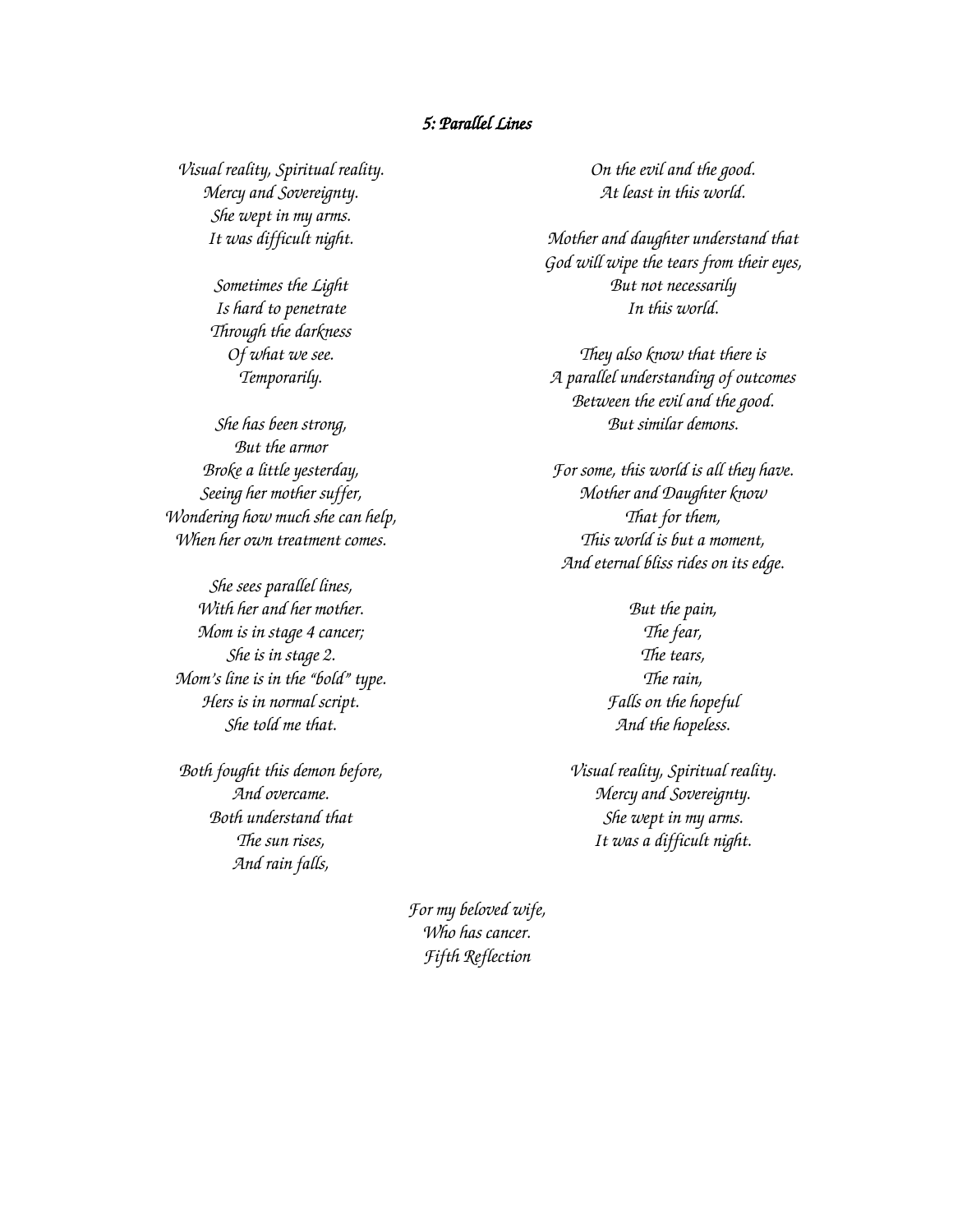#### *6: Watching Television*

*Watching Television With my wife. Favorite movie, Quite engrossed. My wife started talking to me, During a very good part. I sigh, put the TV on pause. She noticed, Apologized. Was silent for the rest of the show.*

*My wife was going in For an MRI the next day, To make sure that the other side was clean.*

> *We were watching TV. Separate chairs, Separate thoughts. I had this show on DVR. I knew how it ended. I knew the lines.*

*Working the next day, Thinking of that evening. As my wife was going for her MRI. My thoughts jolted. What did she say last night? I remembered the lines of the movie, but I could not remember what she said.*

*I can rewind the movie, And relive the words. Hers were said once, And are now gone.*

*I've made a vow. Each night, before we sit in separate chairs, Separate thoughts, We will sit together, hands in hands, And talk about our day. If that is all we do for the evening, Then we will be better for it.*

> *I told her this. She asked if I thought she Would not make it through this. Then it really hit.*

*Of course, I think she will Survive this. But, Is that how she thinks? Is that who I am? That I would not be Loving, Caring, If she was not going through this?*

> *I've made a vow. I intend to keep it.*

*For my wife, Who has cancer Sixth Reflection*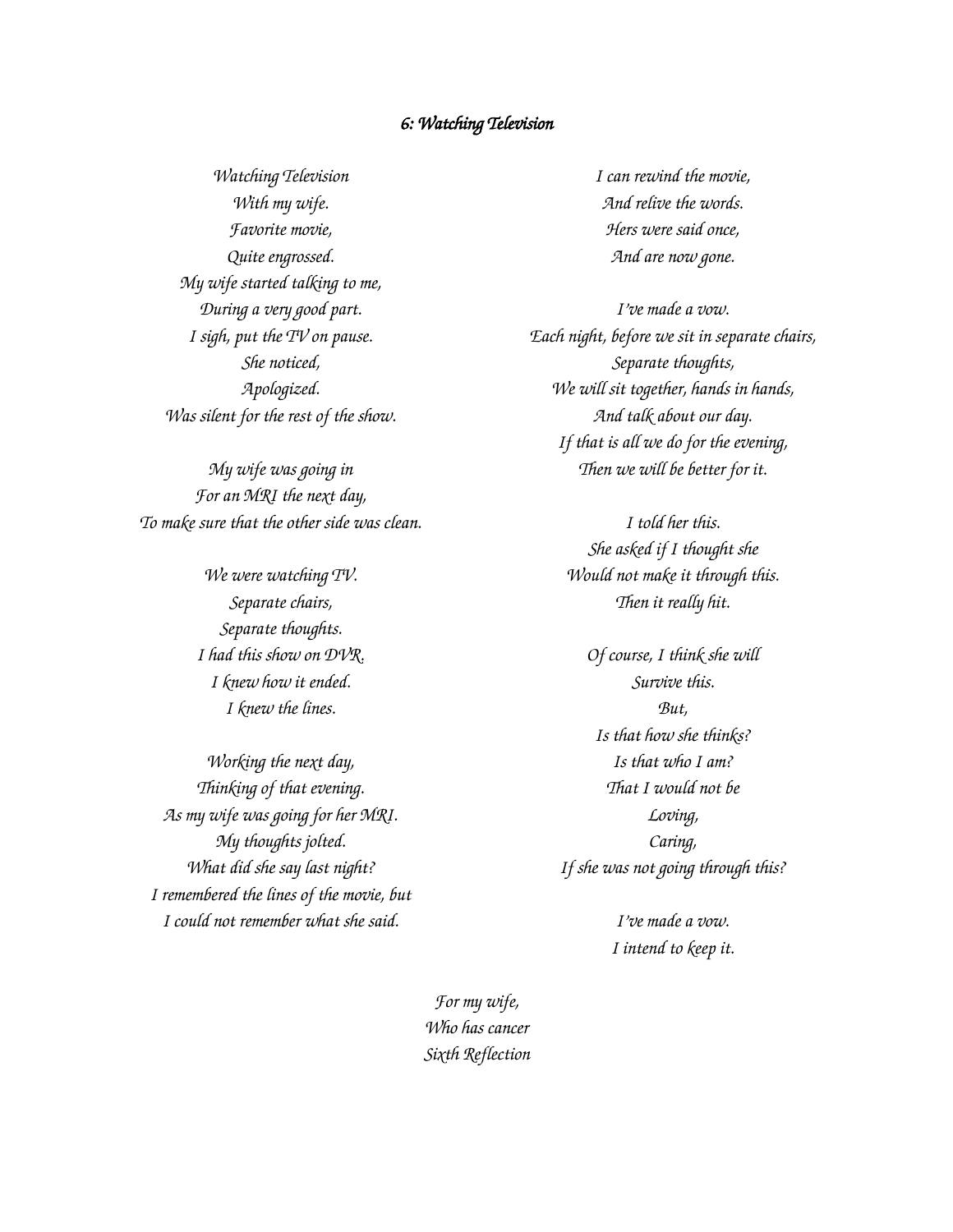#### *7: What a New Year!*

*Encouraging news of low risk cancer return, Hours later a rush for emergency surgery, To repair a detached retina. New Year's Eve, For my wife.*

> *Decision now – chemo or trial, While… Having to keep her head down During painful retinal recovery. Beginning her New Year.*

*She marvels at how the initial cures Are more painful physically Than the initial warnings From her body. But the mental fears, The decisions that affect not only her, But all those who love her, Increase her pain.*

*About the Retina…*

*First diagnosis suggested A possible cancerous tumor in her eye. This was her mind set as she Called me in tears, while having to Drive immediately to a specialist. December 30.*

*She prayed perspectively. If it was her time to depart To the better world, Then so be it. Thankfully for me, And the rest of her loved ones, She will be here.*

*But the anguish, The unknown, The questioning, The Life and Death decision making…*

*I sit by her on New Year's Day. Her head down, Neck Pain, Shoulder Pain, Eye Pain, Sensitive to light. Unwanted Helplessness.*

*Her thoughts drift to her mother, Also in unwanted helplessness. She says it helps her understand Her mother's plight.*

*My New Year's Resolution? To serve the best that I can.*

*For my wife, Who has cancer Seventh Reflection*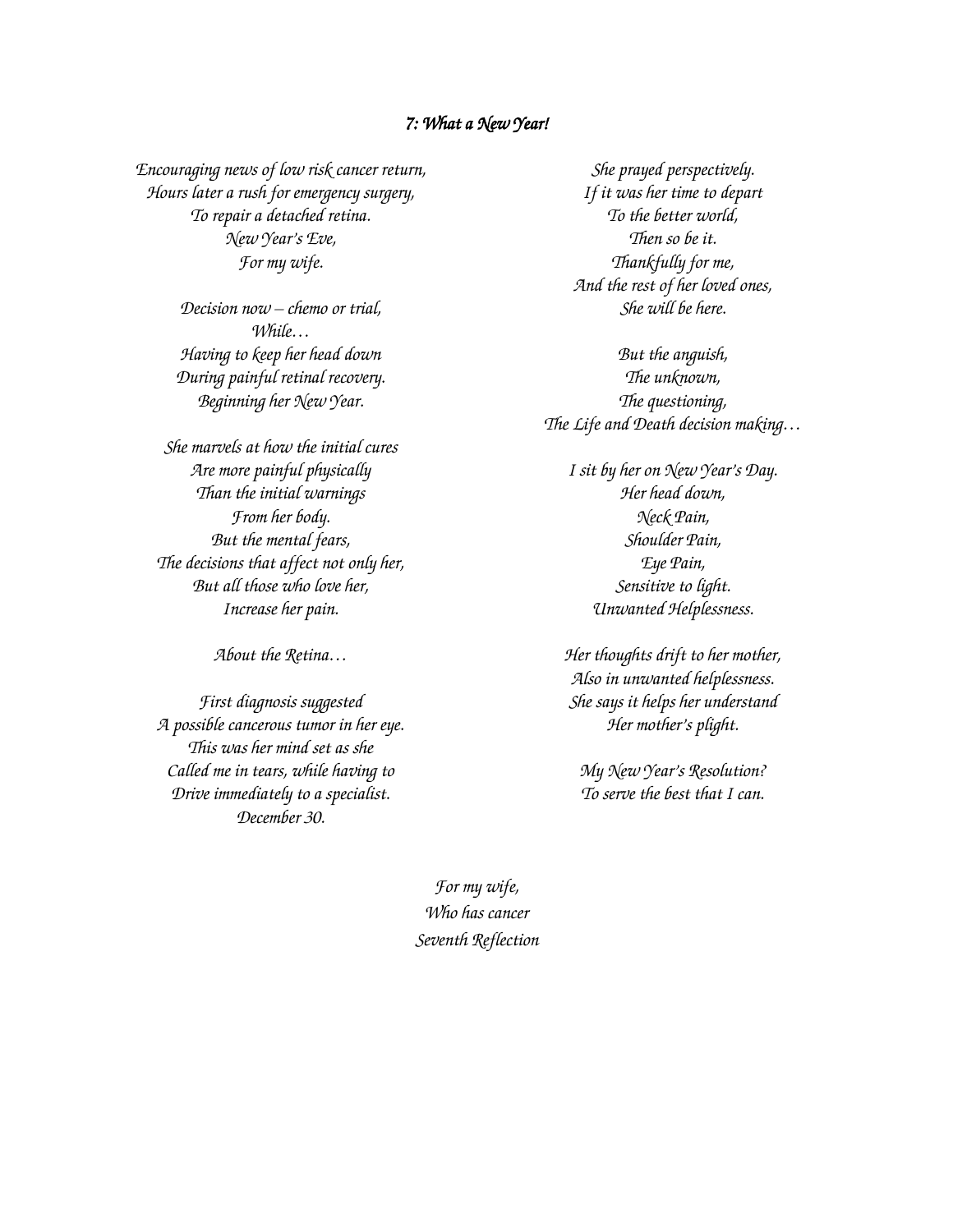# *8: Learning More about Providence*

*Learning more about Providence Through my wife's unnerving journey. Possibility of a trial to forgo chemo. Decision delayed, waiting and waiting…*

*Results come the exact day that She finds she has a detached retina. Surgery and healing Puts her beyond the qualifying date.*

*Decision: basic cancer protocol Port to be in Monday, First chemo treatment Tuesday. Instead of many two-week treatments, Four three-week treatments.*

*Providential delays? Would eye surgery with chemo have Caused dangerous complications? Weakened conditions hindering healing? Excessive bleeding? Infections?*

*Would forgoing chemo in a trial Have resulted in an unwanted recurrence?*

*We've had time to think, Time for good counsel, many prayers. In a multitude of good counselors There is wisdom.*

*Great advice from our beloved Pastor to Prayerfully consider the wisdom Of good counsel. Weigh the circumstances. Prayerfully make the decision. And when the decision is made, To not look back.*

*It is a fallen world, And with it comes fallen things, Such as cancer. On the evil and the good. But in the gentle hands of Christ We trust.*

*For my wife, Who has cancer Eighth Reflection*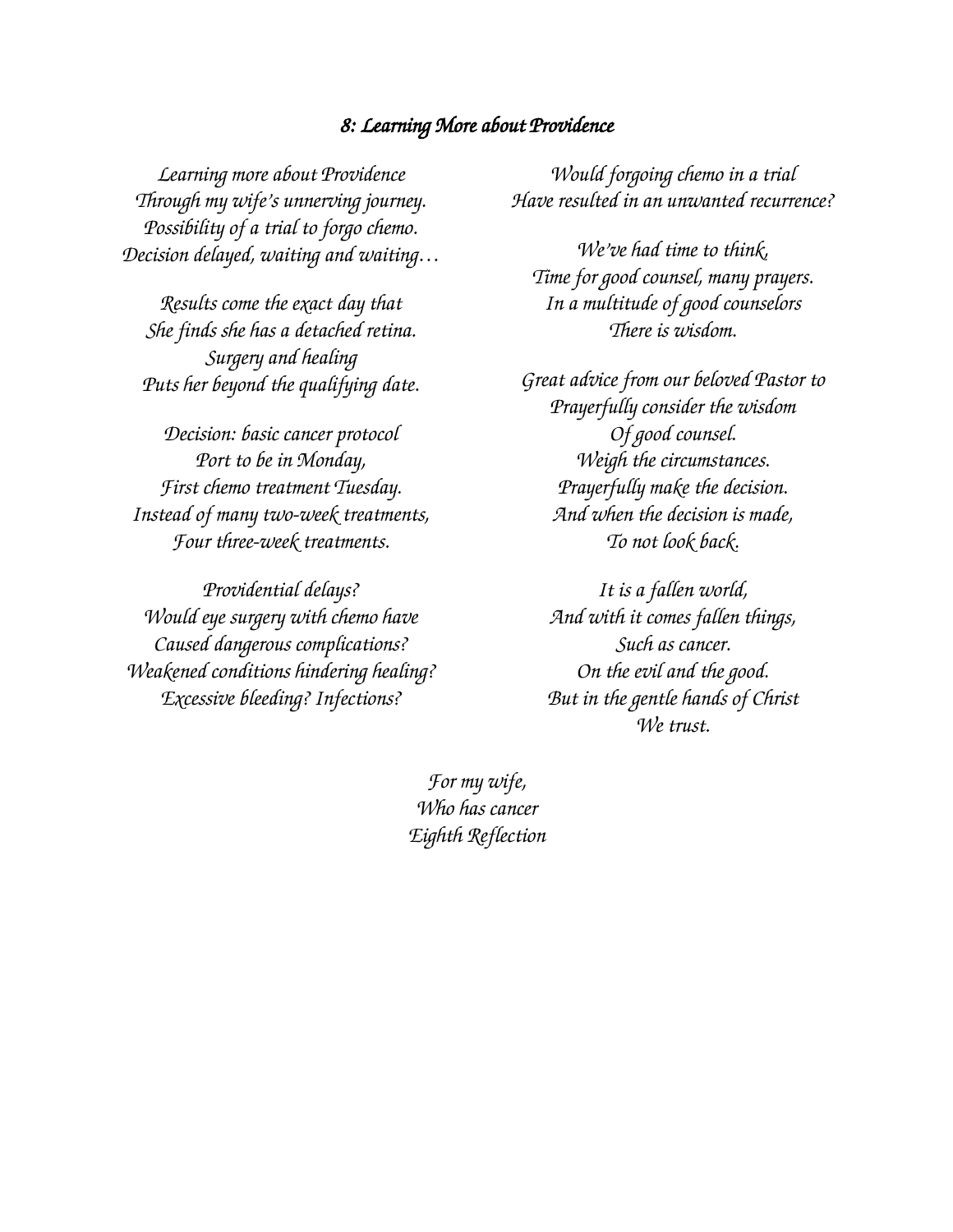## *9: First Day of Chemotherapy*

*Hands are shaking. That's what I notice. Day begins normally, But as the time draws near She says she is worried. First time in long time.*

*She is breathing a little More rapidly, just a little. Her sighs are stronger. And when she points, Her hands are shaking. There is a quiet tension.*

*Time to go. I'm the type that if I'm not early I'm late. She's the type that if She's on time she's early. Two cars have saved a marriage.*

*I determine to be patient. She is ready, With little time to spare.*

> *I'm a train magnet, She takes chances. We travel her way, To save time. A train is there.*

*I comment. Typical arrogant male scolding. She usually lets it go, She knows how I am. This time is different.*

*She lets me know. I feel like a heel.*

*Here she is, Paying to be poisoned, And hoping the poison Kills the cancer Before it kills her.*

*And I am complaining About a train.*

*We get there, I have to go to work in an hour, But hope to be by her side When it begins. Since the process takes hours We have a friend waiting to Bring her back home.*

*We wait. See many people Resigned to a similar fate. Different walks of life, Different cancers.*

*I reach for her hand, It is still shaking She squeezes. Hard. Does not let go. Does not relieve pressure.*

*We are finally led into the room. Reminds me of a salon*

> *For my wife, Who has cancer Ninth Reflection*

*Many chairs, many machines. At least it looks relaxing.*

*Kind nurses, assistants. Quiet atmosphere. Free coffee, snacks, hot chocolate. I have to leave in ten minutes. At least I am satisfied that she Will be comfortable during This stressful time.*

*I have to leave. She is settled in a chair, Getting ready. I walk out with an empty feeling. I pray for her, Feeling like an idiot again About a stupid train.*

*Little things will be bigger For a while. What is normal for me Will not be normal for her During this time.*

> *Home from work, I See her on the couch. Relaxing. Not shaking. Upset stomach, But calm. I sit by her, kiss her. She smiles.*

*The first day is over.*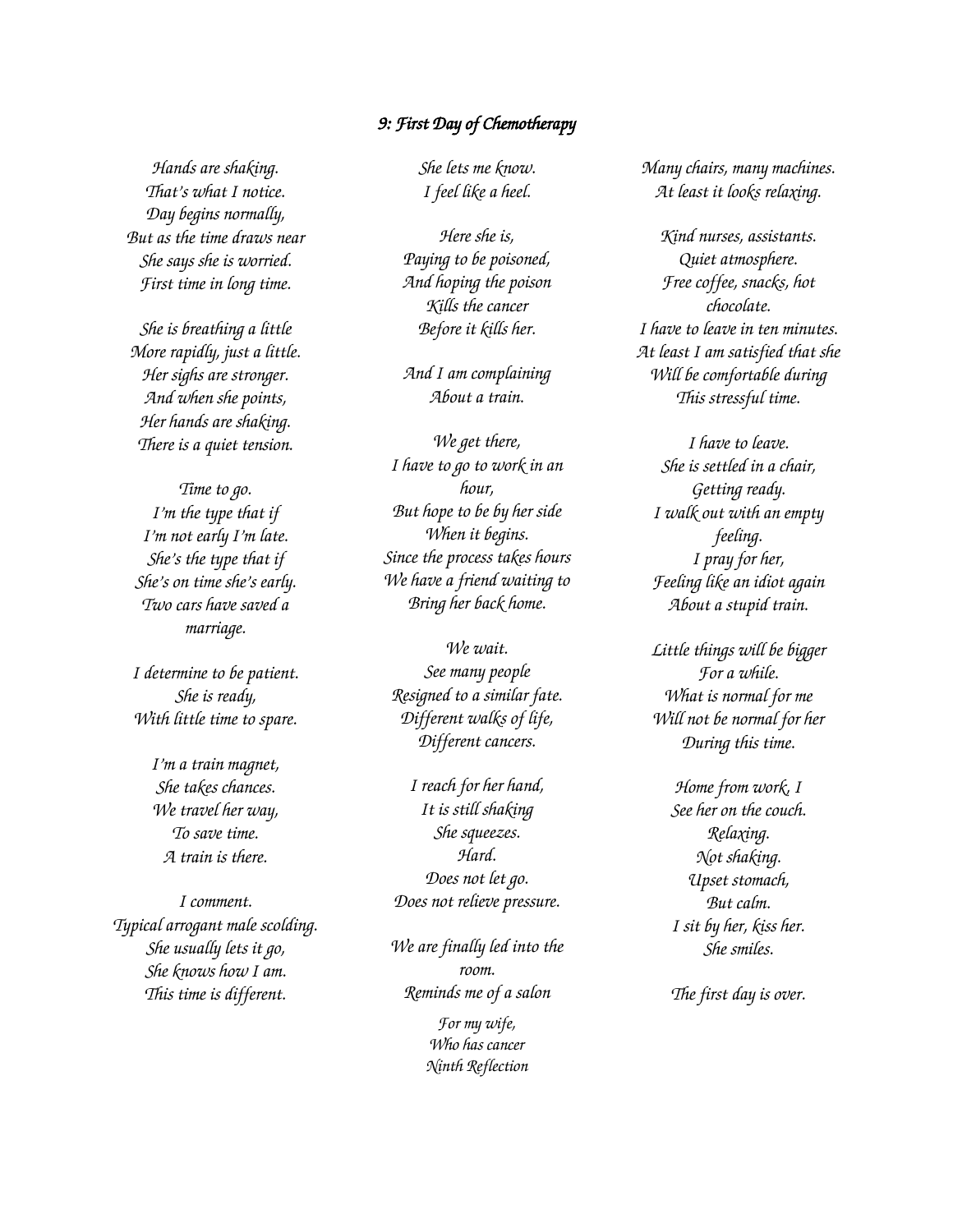#### *10: Heavy Snow this Evening*

*Heavy snow this evening. Before I go to bed I see the lovely reflection Of perfect whiteness.*

*I'm nearly asleep. My wife begins to talk, Her heart is heavy, Worried by the varied Professional responses, and Whether we waited too long. Coupled with concern For her mother's condition, She asks me to pray.*

*Some effects of the "medication" Are showing themselves: Fingertips on fire, Mouth with a few sores. And she still cannot see Out of her repaired eye. She has a heavy heart.*

> *We pray, we muse. She wants me closer. I had reached that point That lures you to sleep. I'm trying to fight it, I know she needs me.*

*I wonder about the apostles, On that great night of sorrow When they slept through Christ's agony. I relate to their weakness. Unfortunately.*

*She mentions again about Her concern that she might Be a burden to me. Personally, I think this is ridiculous, I am her husband!*

*I hear her ask again; worried tone. I forgot to answer out loud. I'm in a flux of being Asleep and awake.*

*It is 4:30 am. Did I fall asleep in the middle Of our conversation? I reach out and touch her, She touches me back, Tenderly. Slight relief. I let her sleep.*

*I sleep a little later this morning, Wake up, and walk out, Then return to Kiss her on the cheek. This is a new ritual Since the cancer began. I almost forgot.*

*We touch hands, rub arms, Kiss a little longer, Hold each other A little longer. We express our love To each other.*

*I let her sleep. And pray for her. I look out the window At the reflected whiteness of the Cold snow.*

*And in the midst of this coldness Lies the warm, Quiet Hand Of the One Who knows our suffering. And does not sleep. In Him we trust. And in His warmth we rest.*

*For my wife, Who has cancer Tenth Reflection "Perplexed, but not in despair" 2 Corinthians 4:8*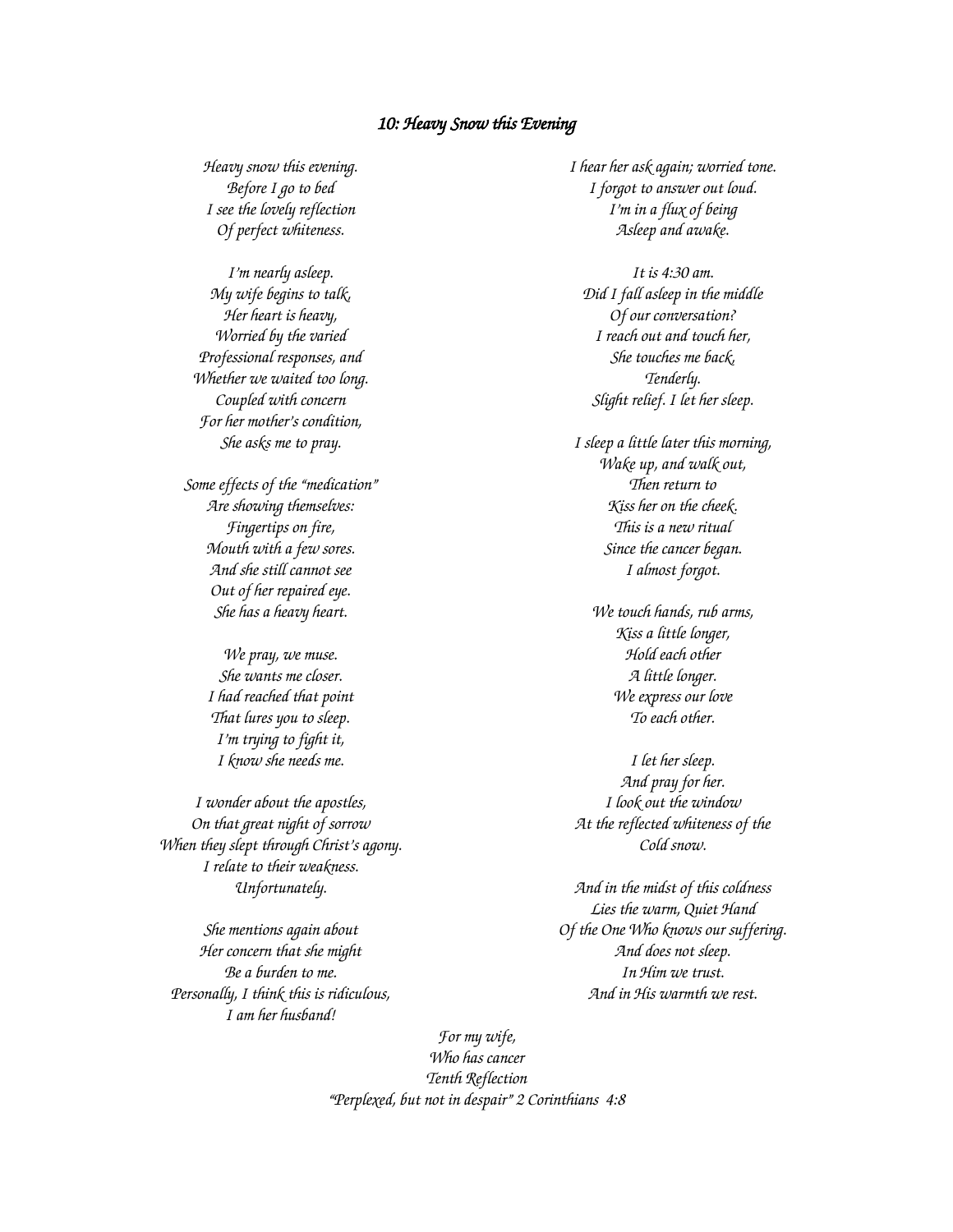#### *11: My Mother in Law: A Reflection*

*I met Glenda before I met Julie, At a political committee within our church My first impression described her As articulate, beautiful, intelligent and strong. My following impression was that I was outclassed.*

*It was a pleasant surprise to find That she was Julie's mother. As I got to know her better, I found my initial impressions were true. And, after meeting Julie's father (Do not misread, I loved her father dearly) I added to her another quality: Stoic patience.*

*When her husband's mind succumbed to Alzheimer's Her patience was tried with enormous success. Many a day she had to leave her own home Because her husband thought she was another woman, And was worried what would happen, If his wife came home.*

> *She would leave, call minutes later; Tell him that she was on her way, She would arrive to unabashed relief, And the cycle would begin again.*

*She loved him well, to the very moment of his passing, Soft spoken, patiently concealing her silent grief. She then devoted her life again to the family, Caring, thoughtful mother, Loving Grandmother, Treating each little one equally Within their unique personalities. She would try not to miss an event, No matter how trivial.*

> *Then the cancer came. This was not the first time. She had fought off two cancers before. But this one was and is insidious. Lung cancer, stage four.*

*She has been struggling for a few years, Fighting this thing. It has bitten part of her neck, She must now live with a constant brace.*

*Impeccably considerate of others, She would not think to intrude upon them, Unless she had no other choice. Probably later than she should have, She finally reached the point Where caring for herself Alone in her home, Was no longer feasible.*

*She is now resigned to reluctant dependency. She does what she can, when she is able. The disease has forced her into humiliating situations: Hacking, Vomiting, Breathing difficulties, Wheelchairs, Walkers, Struggling just to master a few steps. Getting in and out of cars. Sometimes not even able to get up from the bathroom.*

*Being forced into unwanted circumstance, Embarrassed, but in so much pain, She must rely on those she trusts, And sometimes those she does not. Putting up with people paid to help, With her knowing full well, She is nothing more than part of the job.*

*The cause of this musing was the night before last. We were all going to bed. Julie was into her first week of chemotherapy And went upstairs. As I said goodnight, I barely heard Glenda call for me. She was struggling to breathe. Pneumonia has been added to her suffering.*

*Since she could not lie down, I brought her back to her chair. She asked if I could remain downstairs for a while, Until she stabilized.*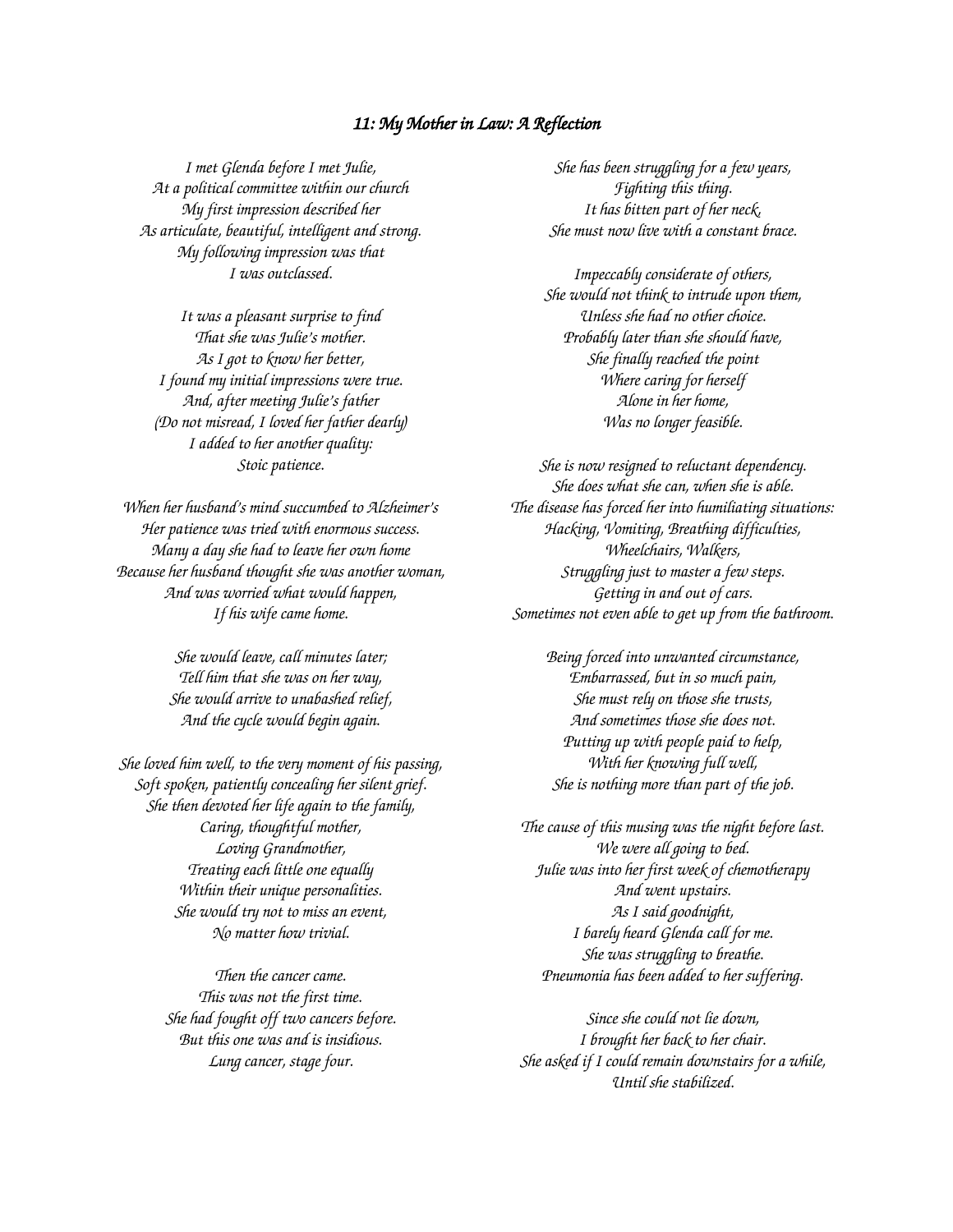*I determined to remain in my chair for that night, To make sure that all was well.*

*I was awakened that night To a fit of excruciating coughing. Dry heaves, hacking, soft groaning. I thought of this sweet, stoic woman, Having to succumb to this humiliation In front of her daughter's husband, And proud to know that she loved me enough To allow it.*

> *In the morning, her first concern Was whether I slept well.*

*My life is on hold right now, Caring for my wife and her mother when I can.*

*But, then again, Is my life really on hold? Or is this the purpose for which God Has prepared me? Is it really all the exploits, The events, the professions, The giftings, the talents …*

*Or is it Whatsoever you do to the least of these My children, That you do unto Me.*

*Maybe my life has been on hold Until this very moment. What I do know, is that it is a great honor To serve these two great women of God.*

*Written Feb 5, 2015*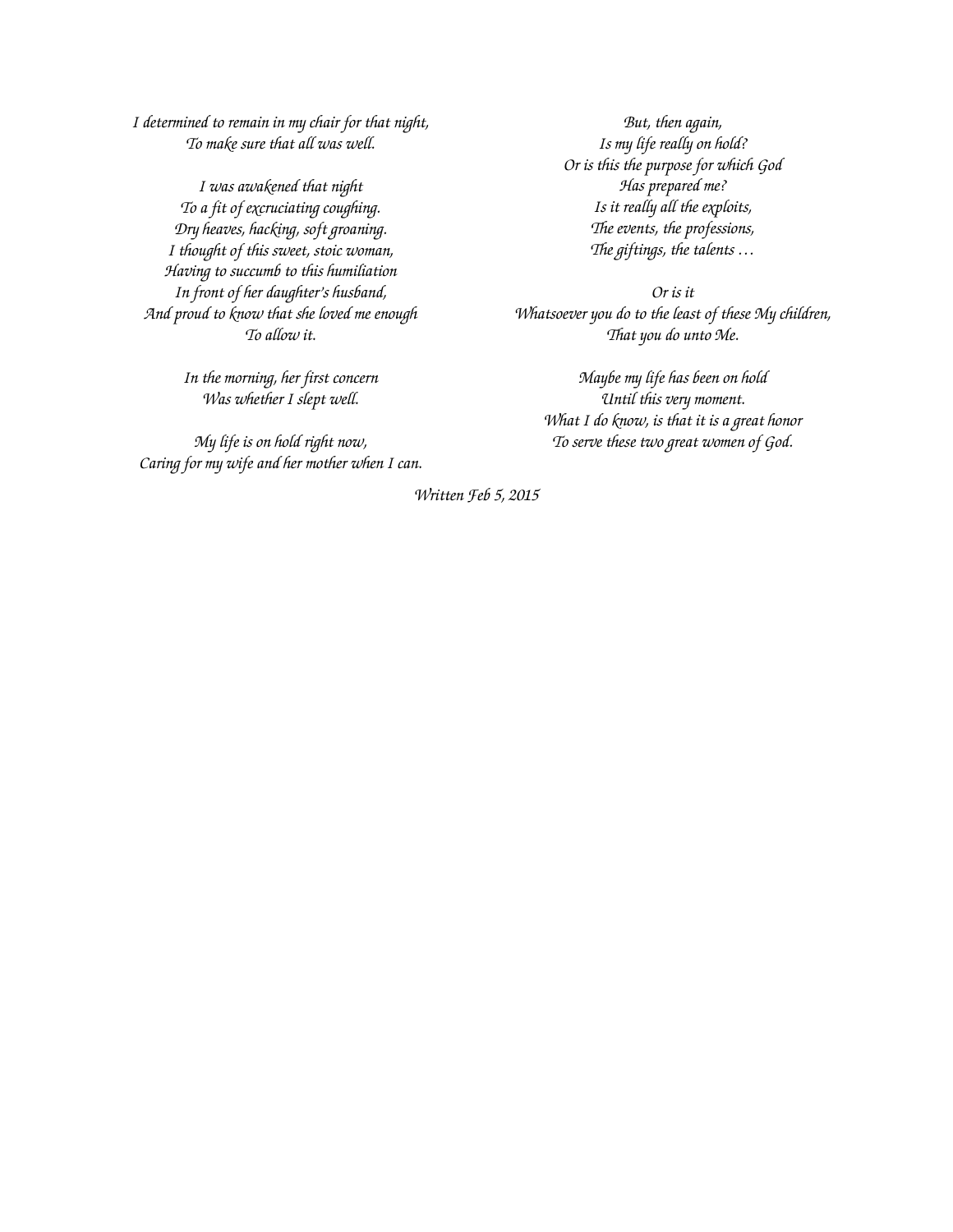## *12: Trying on Wigs*

*Trying on wigs With her friend Patty. Her hair is beginning to leave her. Her friend Patty, First friends because of mutual suffering; Now friends because of mutual love.*

*Last appointment was encouraging. A third shot not needed, Blood work promising. Second chemo installment next week.*

*She was happy today, Laughing with her friend. She picked out head scarves, A comfortable "Marilyn Monroe" shirt, And warm, comfortable pants. Telling us that when the time came, She would have a shearing party With some of her family, And celebrate future healing.*

> *Three more injections to go Within the next 9 weeks. And then radiation.*

*We had hoped to visit Our soon to be wedded son in Tennessee, And our new grandson in Florida. That will have to wait a while.*

*She thought she might take a picture With her head between the heads of Two bald little grandchildren! Now that would be fun. They will be growing their hair Together.*

*I had to leave for work. Her friend Patty was with her, Along with Glenda, her mother. It was nice to leave Seeing brightness amidst The nagging cloud of suffering.*

*The wigs looked lovely on her. But of course, She is a lovely person. No matter what is Placed upon her.*

*For my wife, Who has cancer Eleventh Reflection*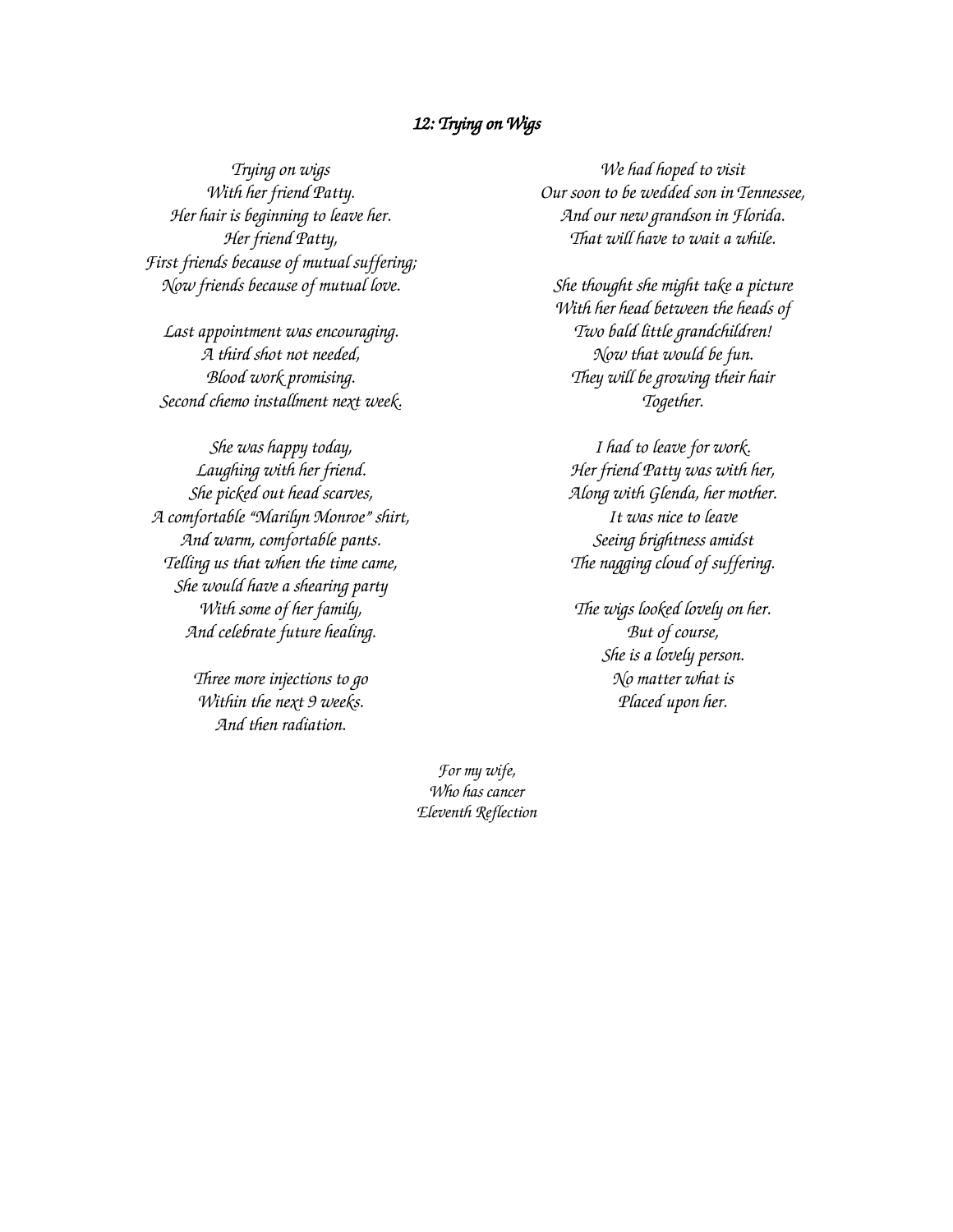## *13: Compassionate People*

*I am amazed with compassionate people For me it is extremely uncomfortable, I simply do not know what to say. However… I'm learning that it is not what you say, But how you listen, How you react, And what you do. By observing those Who seem to do this So easily.*

*My wife tries to squeeze this out of me. She presents a dilemma, Expresses an emotion, a question. I immediately seek to find an answer, Express my logical conclusions, And frustrate her. She doesn't want my answer, She wants my understanding.*

> *For my wife, Who has cancer Twelfth Reflection*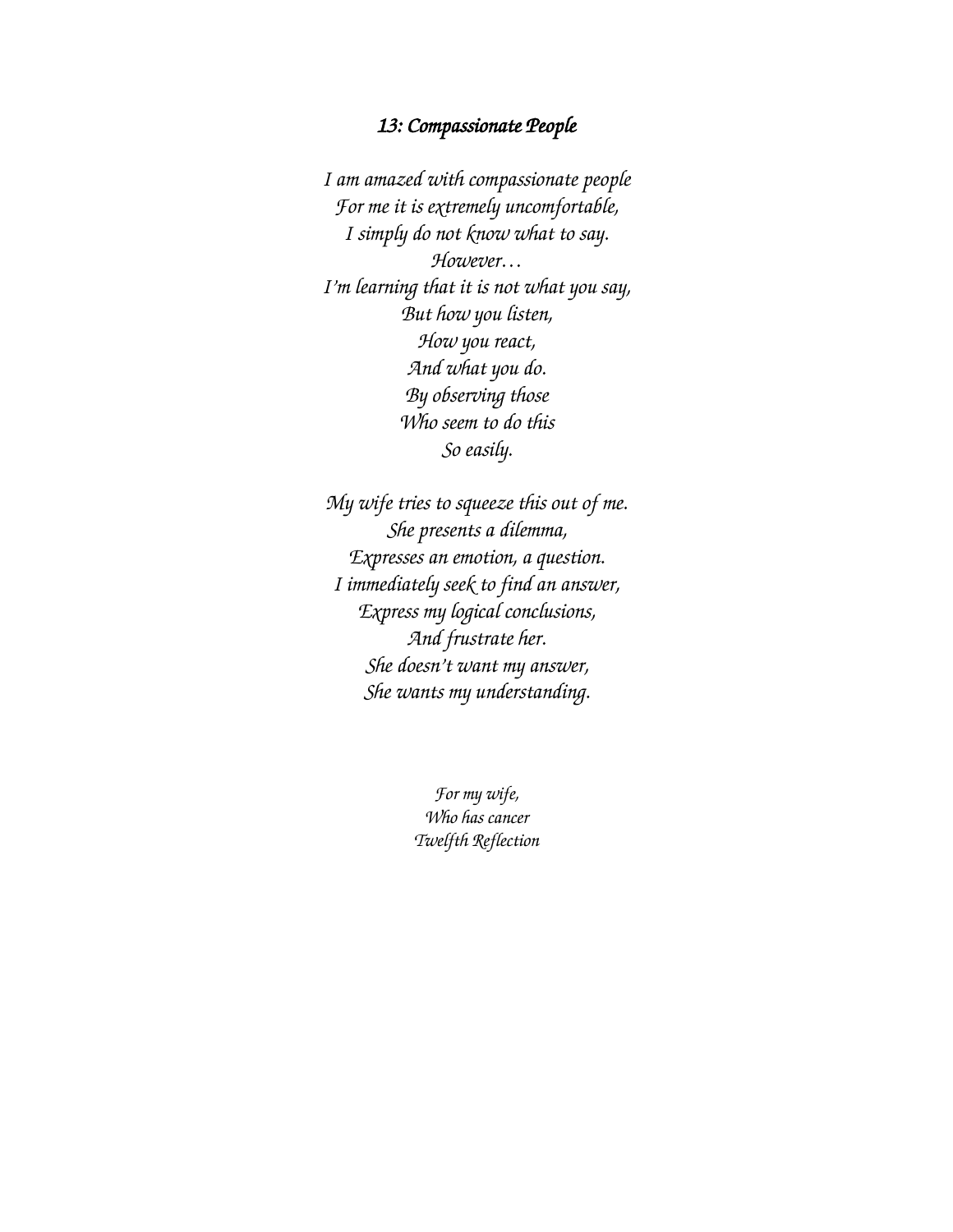### *14: Went to Church Last Sunday*

*Went to church last Sunday Julie stayed home I missed her, and hoped She could come as soon As her eye healed enough To look up.*

*After worshipping with my mandolin, I sat down in the usual seat – The front row, to remove distractions. A woman behind me was Coughing, sniffling, Clearing her throat.*

*The sermon was just beginning, The Pastor praying, So I took the time to Find another seat. I do not want to carry Any sickness home in My wife's susceptible condition.*

*As I went to the back, The church was so packed, That there was no seat to Unobtrusively plant myself.*

*I determined to stand by the back wall, When I saw, in the far corner, By the window, In the brightest area of the church, One seat, placed by itself, Behind all the others. Waiting for me.*

> *And when I sat, I prayed for my dear wife, And her mother, And as usual, Enjoyed an insightful sermon By my extraordinary Pastor.*

*For the time being, Julie will remain home, And listen to the podcasts.*

*For my wife, Who has cancer Thirteenth Reflection*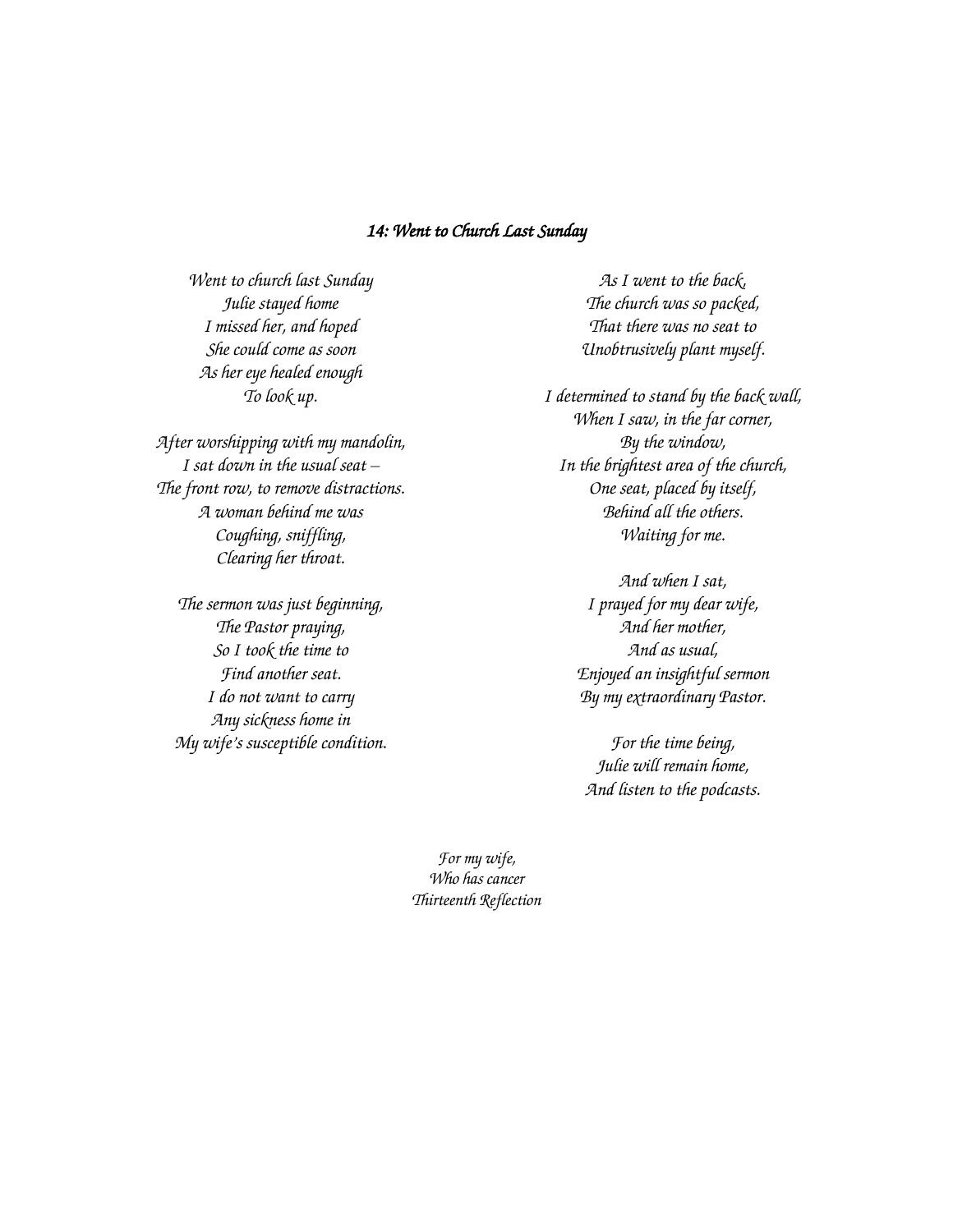# *15: Trying to be Normal*

*Trying to be normal With a wife sick with cancer Is a difficult thing.*

*Trying to be normal With a wife sick with cancer Reveals sometimes That your normal Is flawed.*

*Trying to be normal With a wife sick with cancer Amplifies the normal That should not be normal.*

*Trying to be normal With a wife sick with cancer Helps you see That your normal Might need to change Even after the sickness Is over.*

> *For my wife, Who has cancer Fourteenth Reflection*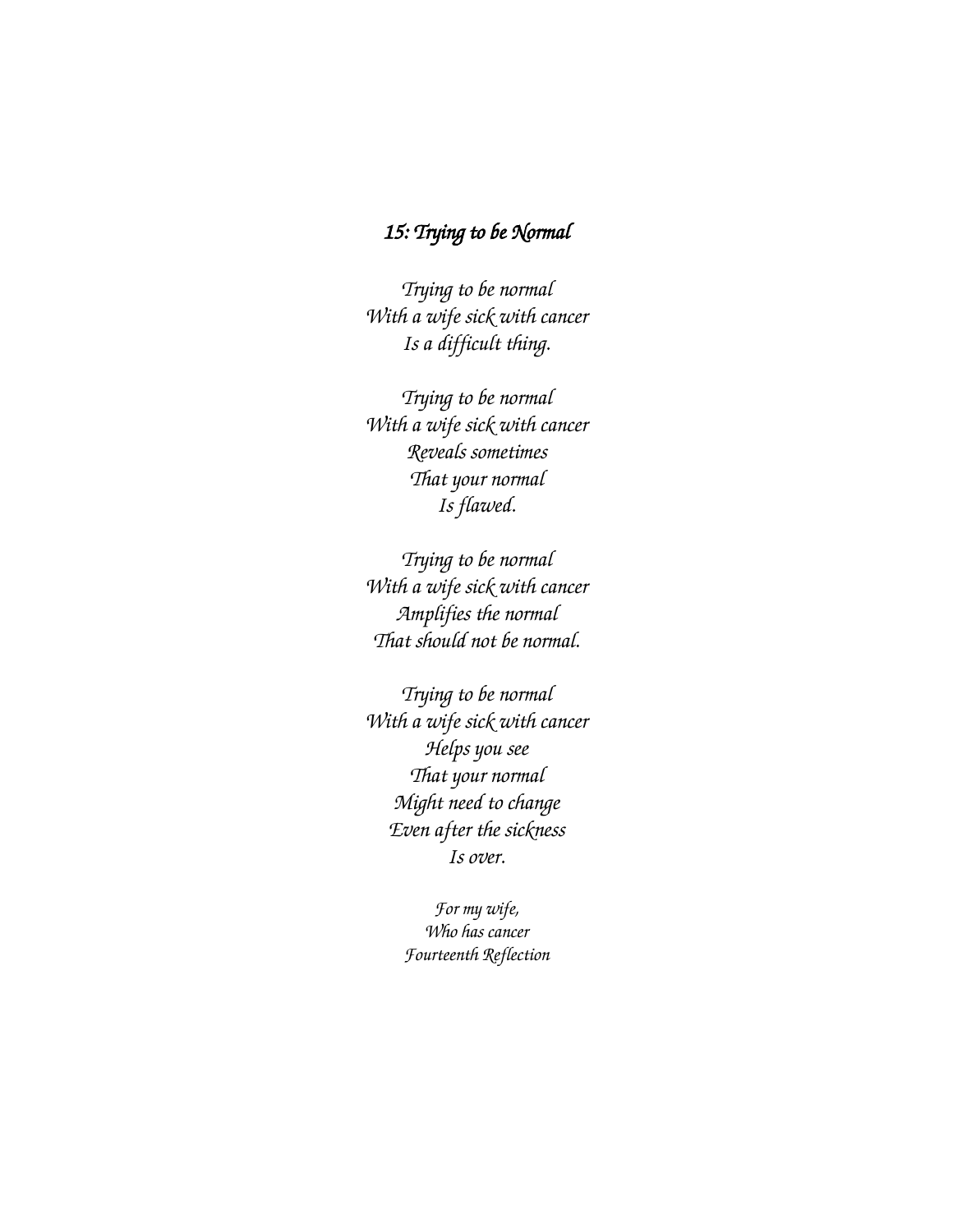# *16: Head Shaving Day*

*Head shaving day. I kissed my wife when I woke this morning. Felt part of her hair Remove from her head.*

*It is certainly time.*

*I walked into the bathroom And stepped on a clump Of soft, blonde hair, Lying on the floor.*

*It is certainly time.*

*She has a habit of twisting her hair, Doing it right now simply Pulls more out. She cut a number of inches off last night So she wouldn't keep doing that.*

*It is certainly time.*

*I am now preparing for church Then getting some final items For the "head shaving" party We will have today With a few friends and loved ones.*

*It is certainly time.*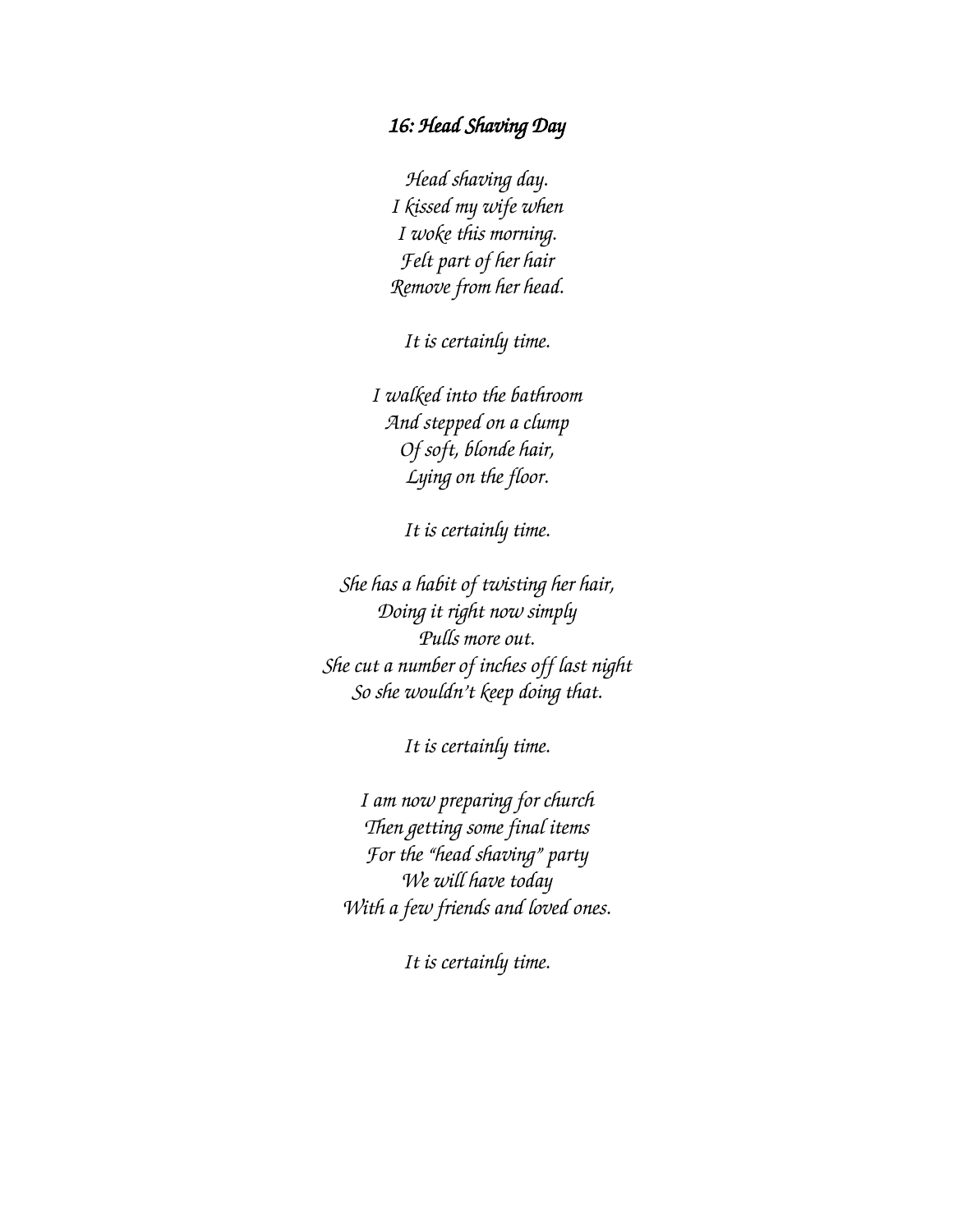#### *Head Shaving Day, Part II*

*3 o' clock. Daughters could not make it Sickness and an unbreakable obligation. Sister-in-Law Linda is pulling up, With Chuck, her husband. Linda has to be here. She's doing the work.*

> *Julie is nonplussed She tells Linda that now She believes this is meant to be. Linda, Chuck, Me, and Glenda, Her mother. Intimate. Perfect.*

*We have conversation, Julie sits in her chair To prepare. We have more conversation. And more. Julie finally says, "Have I delayed this long enough?"*

*Linda first cuts the length, So that the shaver will not clog With too much hair. I get the honor of taking pictures Of the procedure.*

*I think I am more nervous than Julie.*

*I remember that her utmost dread When she found out, Was losing her hair from chemo treatments. She has resigned herself to it now, Not only resigned, but has prepared, And ready with wigs, If necessary.*

*Every snip gives me makes me nervous. As I snap pictures.*

*I wonder if the words Were just words. How will she truly react? She laughs and talks. Directs me to where she wants the photos. She is curious as to what she Will find when her hair is removed.*

> *The scissors are finished. Linda now plugs in the shaver. It is a weird feeling Watching your wife Getting her head shaved.*

*We are all surprised at how dark The remnants of her hair were. Makes us curious as to what color Her hair will be when She licks this disease.*

*Well, it is over. She looks at some of the photos, And is surprised that one of them Remind her of her brother, Linda's former husband, Who died of brain cancer When he was in his twenties.*

*She looks beautiful.*

*We talk again, laugh a little As she tries on wigs. Glenda and I like the redhead best. Julie likes the blonde, of course. She is still having a bit of trouble Getting them just right. Her friend Patty will come over Tomorrow to give her further pointers. But the main work is done. Successfully.*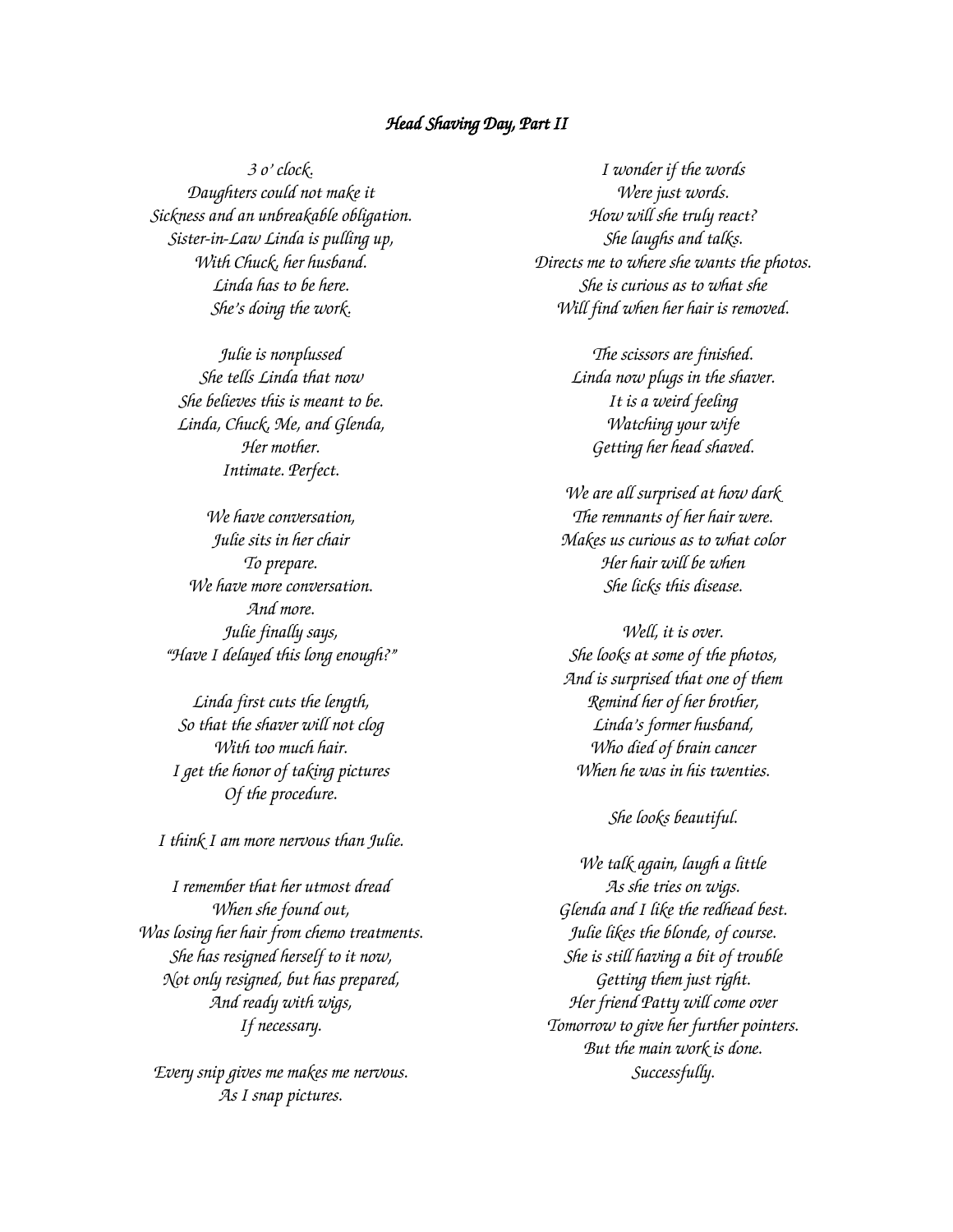## *Head Shaving Day, Part III*

*As Linda leaves, Katy arrives With Chris and four kids. The kids seem to react well. Julie has pictures take with them all. She wanted to have pictures with The little ones who still have not quite Grown into their natural head coverings. But one is sick, so it's just a pair.*

*It is interesting how much the Hair accents a face. When it is gone, Other features fill in the gaps. Eyes are especially noticeable. The earrings on the ears really show up. A smile accents far more of the face. It will be an interesting period. And interesting to see how this artist Readjusts her features.*

*The older children help me prepare dinner, And everything begins to seem normal. It will be a new normal for a while.*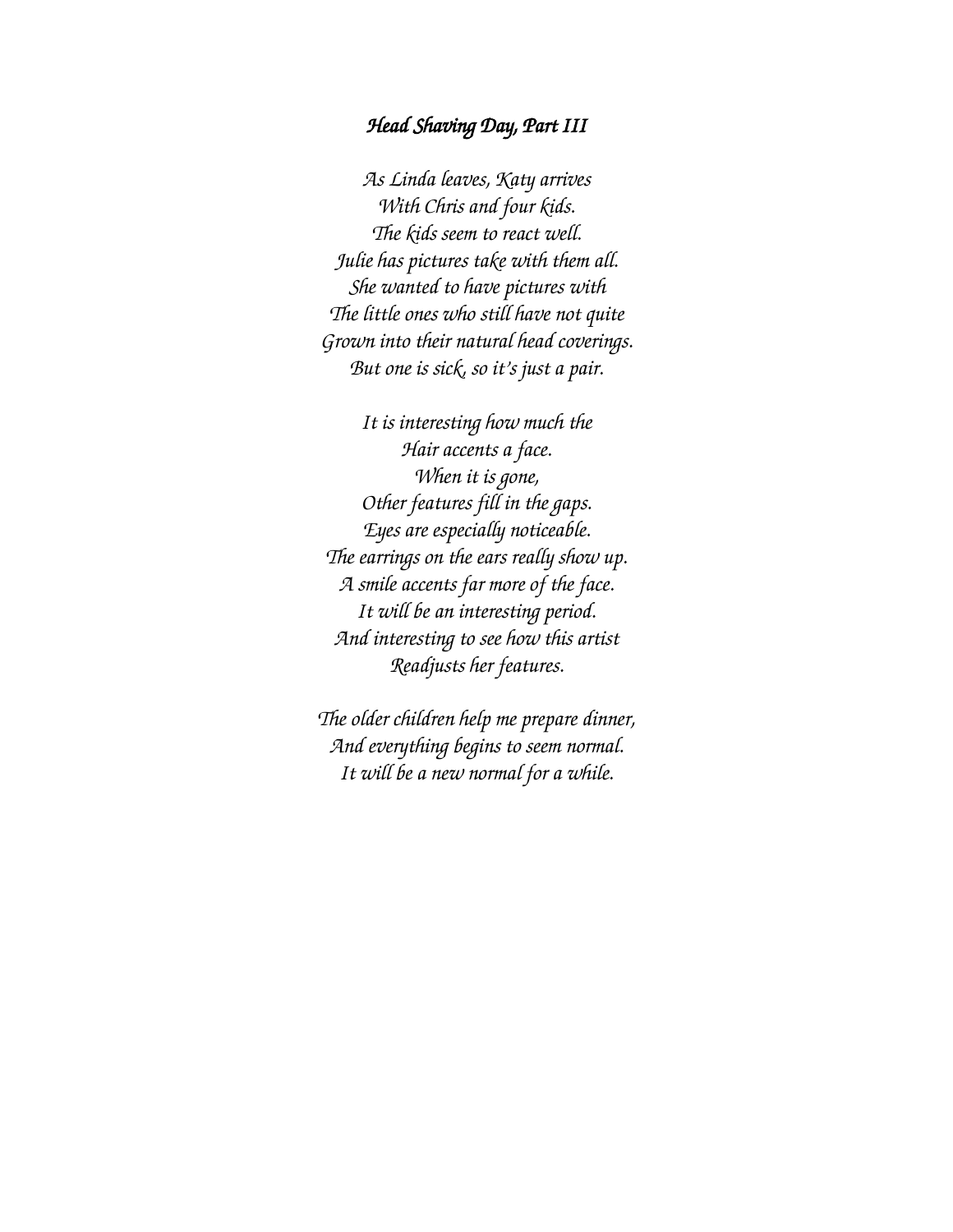# *Head Shaving Day, Part IV*

*Evening quiet. Children gone. Julie, Glenda, and I, Watching television together. As we all watch television with our eyes closed, We determine that it might be time for bed. All seems so normal, Until I see her face again.*

*She is beautiful.*

*I did not ask her what she thought, When she looked in the mirror that night Before she went to bed. I need to. It might make a significant reflection.*

> *For my wife, Who has cancer, Fifteenth Reflection*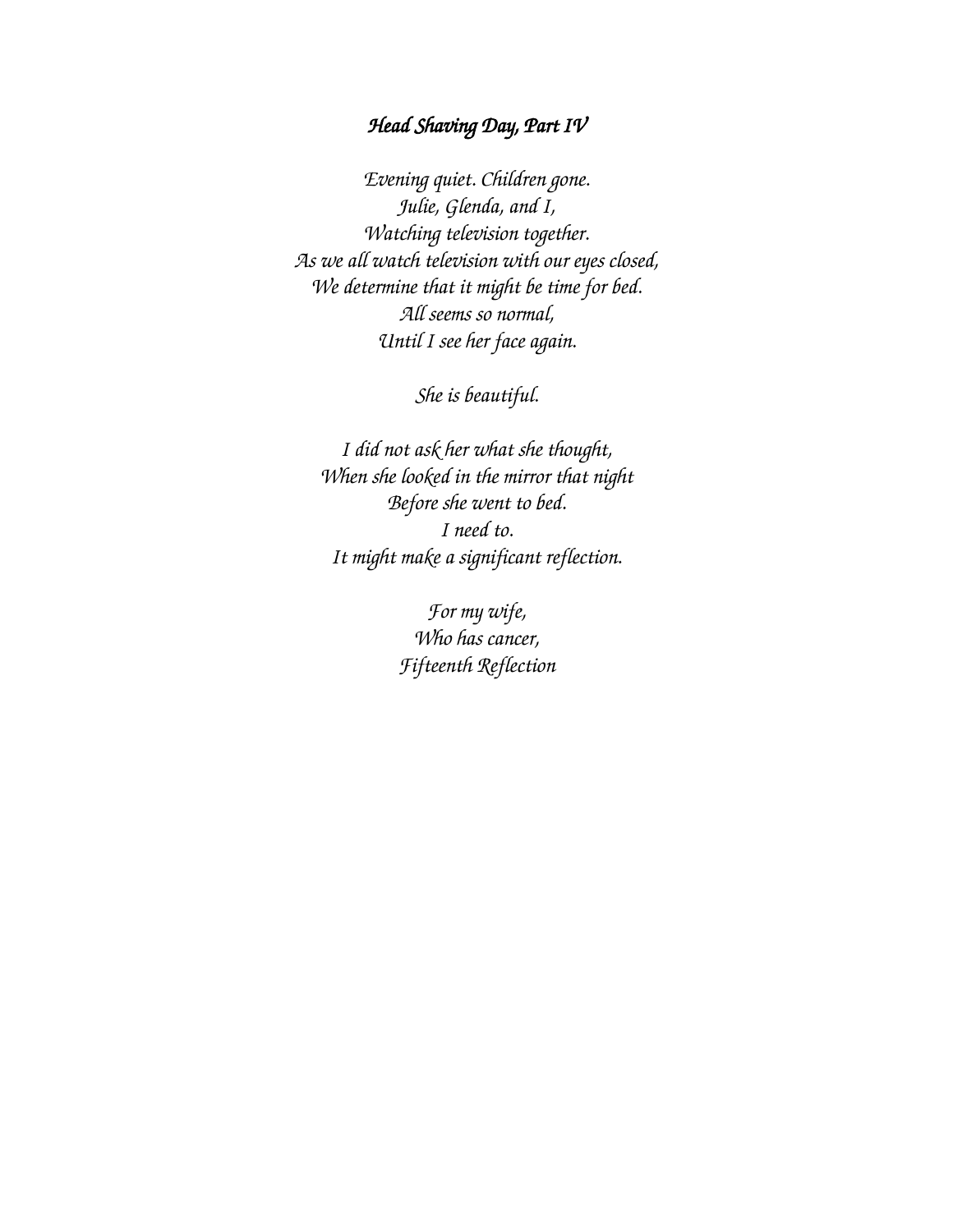#### *17: Covering*

*There is a passage in the Scriptures That encourage women to Cover their heads, Because of the angels.*

*Never understood the passage Still don't. Other than the inference that their Hair is a natural, God given covering.*

*My wife has lost her covering In the process of the cure From a devilish disease Common to many women.*

*She opened the door for me As I came in from work. I saw a covering. A light, abiding above her head. Eyes accented in a way I had never seen before. A bright and confident smile.*

*I saw her sitting in her chair that evening She looked up at me and smiled. I again saw that light covering her. And I kissed her covering.*

> *I think that in times like these, God may send those very angels, To help cover a suffering woman With light.*

*Because she certainly looks Like an angel.*

*For my wife, Who has cancer Sixthteenth Reflection*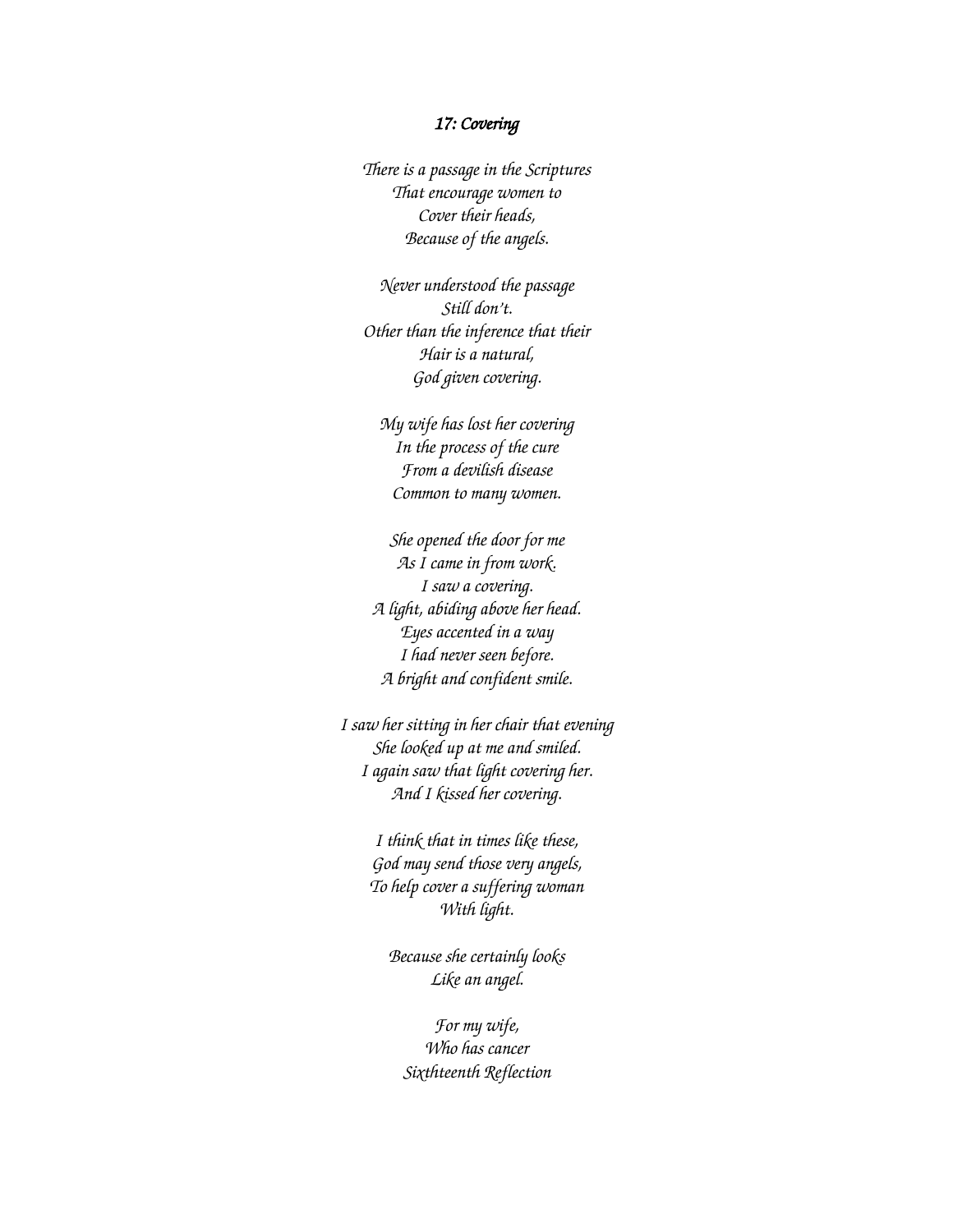# *18: A New Wrinkle*

*We were at peace with the new regimen: Chemo, radiation, and anti-estrogen pills. With concern for her daughters, Julie went through genetic testing.*

*Results: Possible multiple cancer possibilities If going through radiation treatment. Solution? Possible full mastectomy. No radiation.*

*Could this be Providence? Our first intent was to go strictly with radiation Circumstances prevented it. Now, could it have been The absolute worst thing we could have done?*

> *For my wife, Who has cancer Seventeenth Reflection*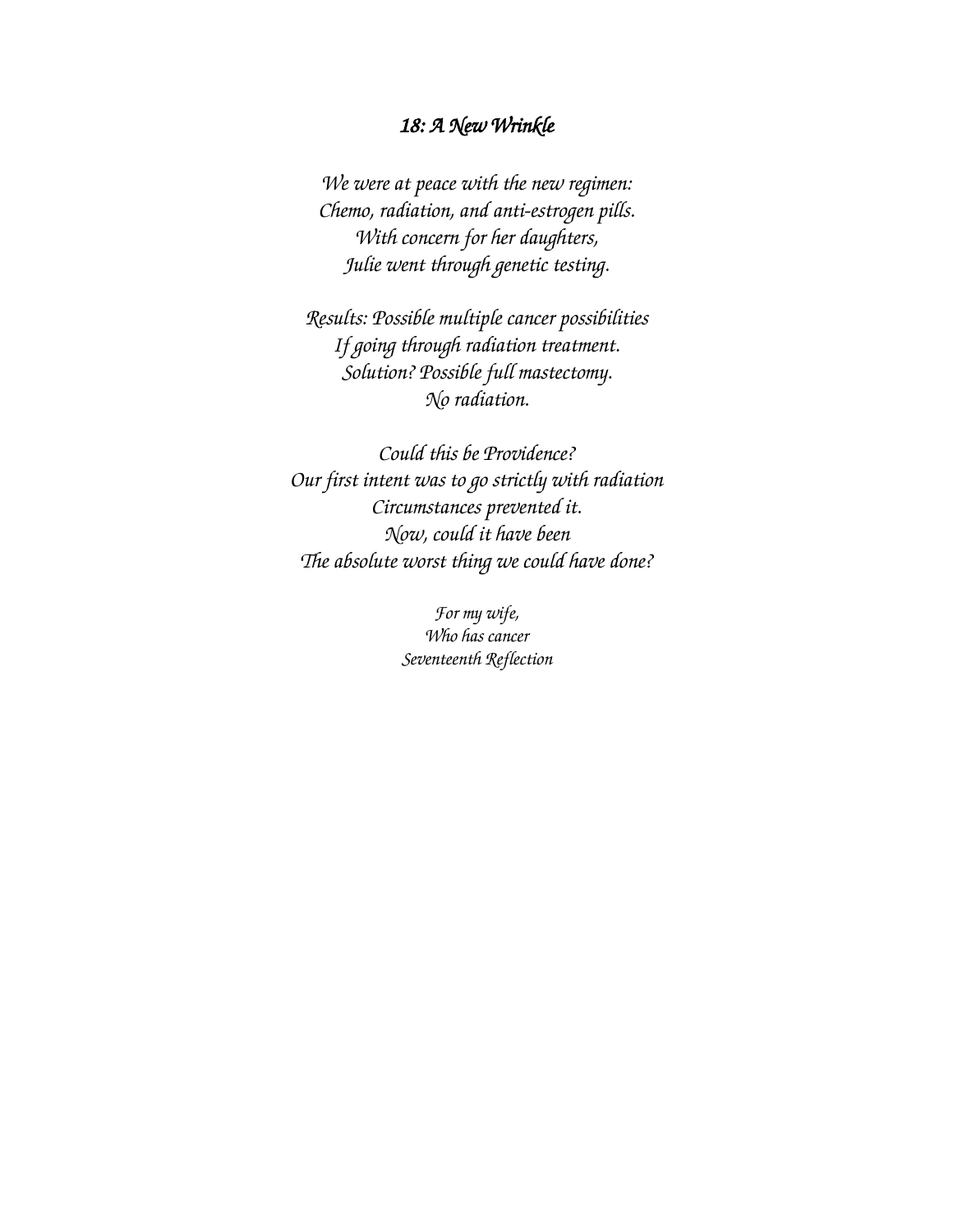### *19: Julie's Joy*

*I think it began when she wanted to relax, Her daughter Katy came to stay awhile. The weariness was overcome by conversation, Baby's laughter, and a lot of love.*

*The evening spent with sisters and the oldest girls, A night of games and food and fun and teasing; And as the night was over and we went to bed, Julie said her heart was filled with joy*

*The next day brought the daughters and the grandkids, A brood of bustle each in their own ways; While a man had come over installing, An oxygen machine for Glenda's peace.*

> *All the life, the craziness of children! Messes, laughter, play and drops galore; Miniature traumas, games, the scampering! Breaking normal silence into NOISE!*

> > *Wonderful noise.*

*Julie had her favorite picture taken, Pairing balded heads with Jonna's Julie; Katy's Callen was to be included, but Alas, his hair was much too far along.*

*When all was still, we coveted the silence, Coupled with sweet remnants of the memories That little children missed at pickup time. Julie said to me with joyful smile,*

> *She did not think That she had ever been Happier.*

*For my wife, Who has cancer Eighteenth Reflection*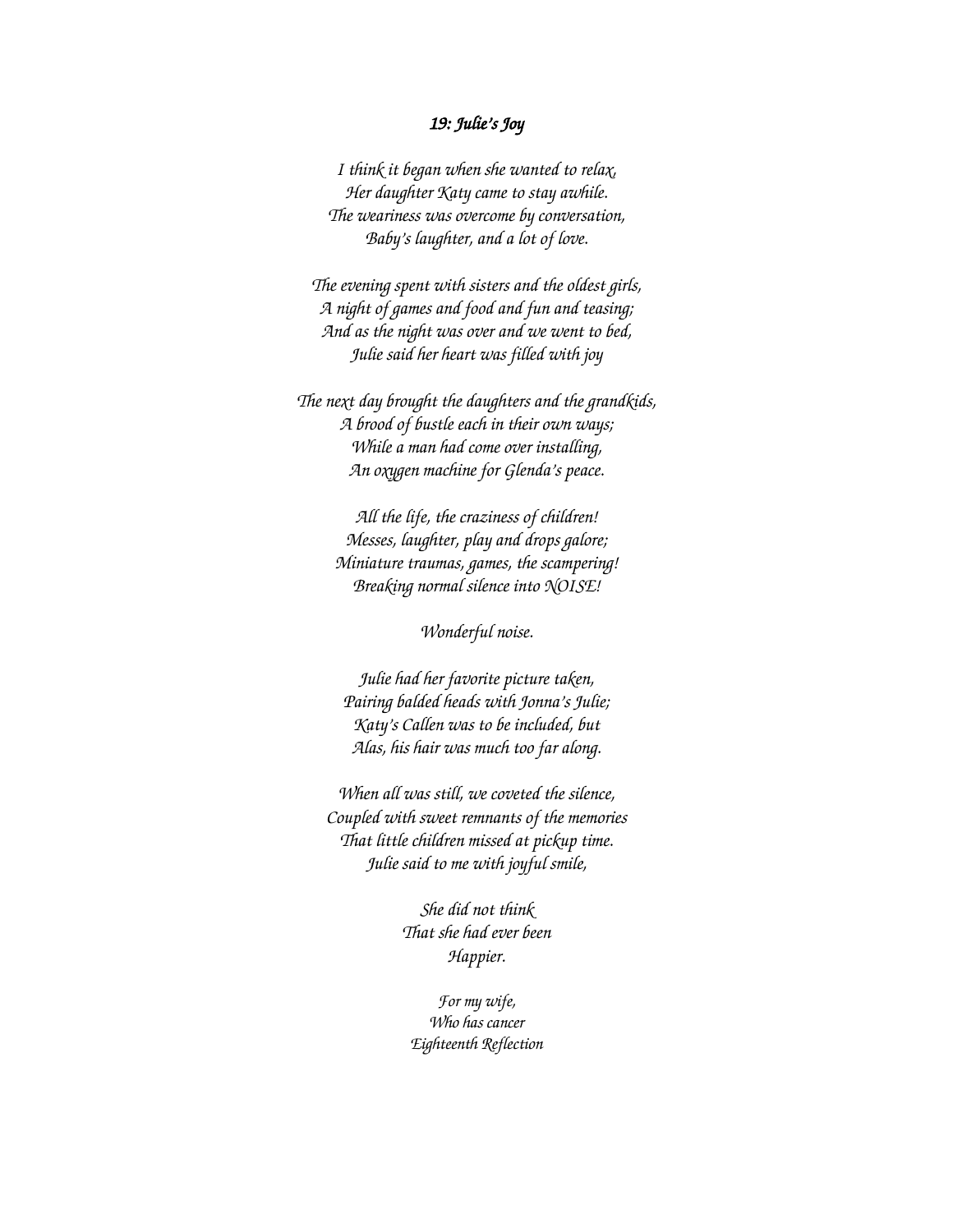## *20: Thank You For the Uneventful*

*Thank You for the Uneventful, For a day of quiet peace; For a soft with no potential, For a time of sweet release.*

*For a day filled with unwinding, For a blissful mid-day sleep; Nothing needed, nothing binding No specific goals to keep.*

*Sitting in a room of breathing, With no pressure, no event; Nothing brewing, nothing seething, Just ambiguous intent.*

*Day where stories are not written, Boring for a pen to write; No regrets, nor thoughts hard-bitten, Nothing heavy, all things light.*

*Though the storms may quickly bend us, Wracking grief along the way; But for now, Thy rest will mend us, On this Uneventful day.*

> *For Julie, Glenda, and me. 3/8/2015*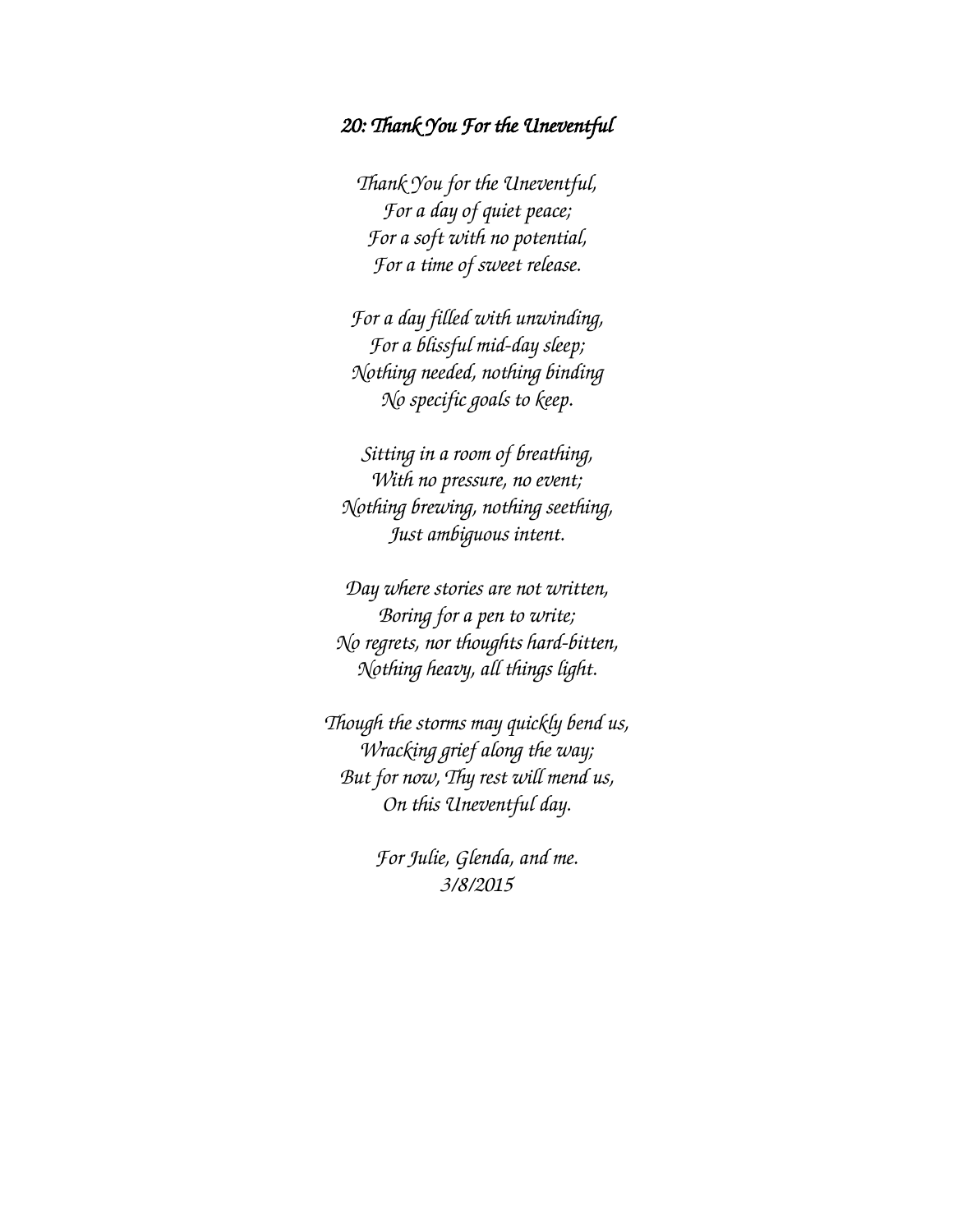#### *21: Another Unwanted Decision*

*Another unwanted decision. It is now not a matter of A mastectomy. That has become a given.*

*It is the choice of taking Not only the diseased, But the potentially diseased as well, Since genetic discovery has Increased that possibility fourfold.*

*It hurts when your wife asks If you regret being married, To someone so flawed.*

*I scoffed at the statement! How ridiculous! I don't think of physical maladies as flaws. Flaws are from the heart: Self centeredness, malice, Violence, lust, envy. My Savior taught me that.*

> *And I contain far more of them Than she does.*

*Yet in the way I scoff, I hurt her. Her mind is in torment. She is a woman, And part of that femininity*

*Is being taken from her. How can I truly understand?*

*I hug her, reassure her. Of course I don't regret! She is the best thing that has Happened to me in this world.*

*She shares my loves, my longings, My interests. We are from the same generation, And understand each other well.*

*She accepted a broken, flawed vessel Into her life, And with Christ as our glue, We have been made one.*

> *I understand her pain - Somewhat. No, I probably don't.*

*Heavenly Father, At times I do not have the right words, The right actions, To give my wife assurance of my love.*

> *Teach me how to express, What so fills my heart.*

*For my wife, Who has cancer Nineteenth Reflection*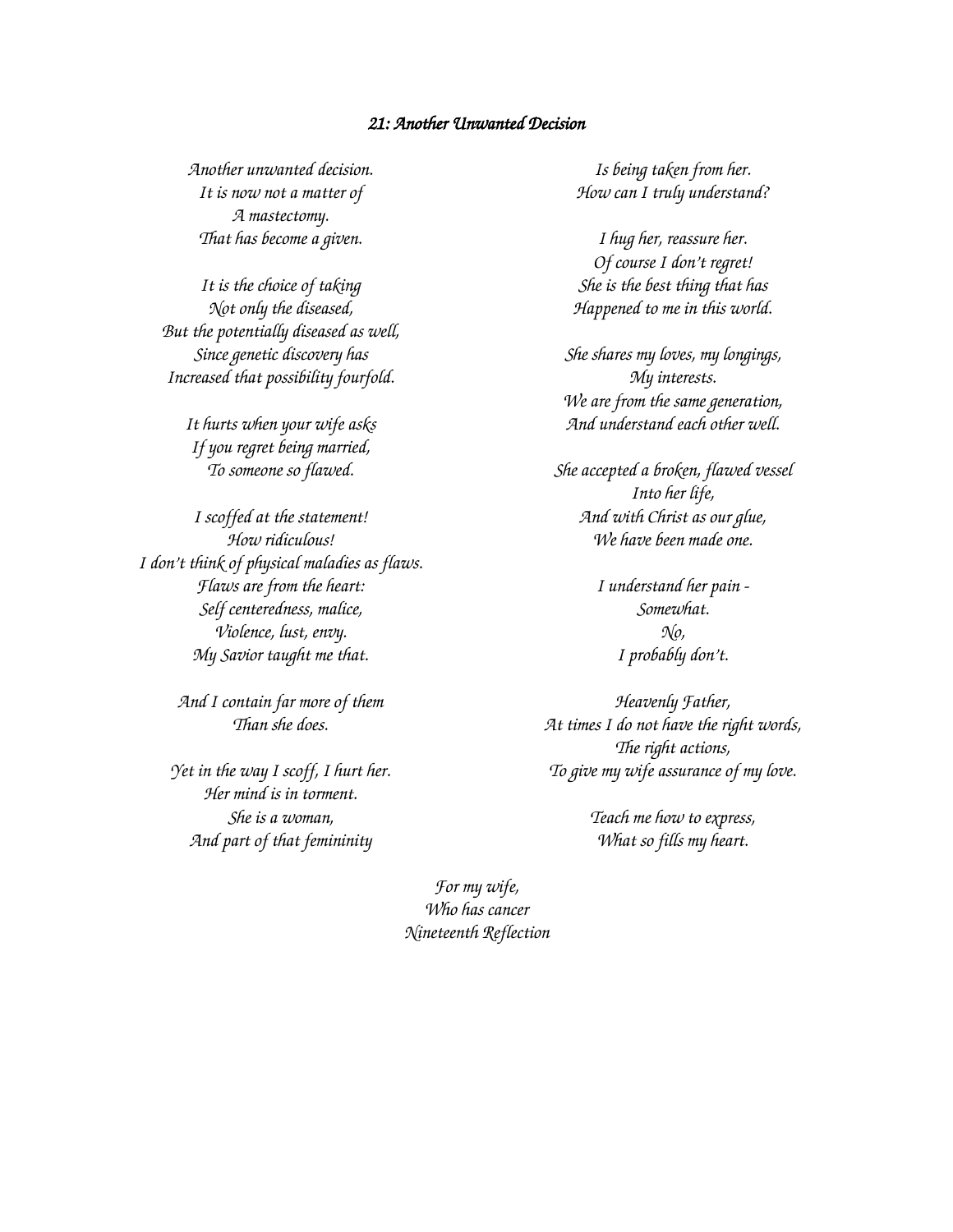#### *22: Insurance*

*Insurance! A great scare. To add to my wife's sense Of being a burden, We find we may have to pay back Subsidies. We are not at a poverty level, Because we needed money, And took from a small pension fund.*

*This could wreck us financially In time.*

*I told her, If we go broke, We go broke together. All that matters is that We are able to get her well.*

*If they drive us to poverty Well, then at least we get A Subsidy.*

*But I firmly believe That all my assets are owned Not by us, but God. The treasures on this earth Are nothing compared to the Treasure in our earthen vessels, Which house the Holy Spirit – Our guarantee To eternal bliss. Call it what you want. We call it Hope, Hope that transforms us To become Heavenly children.*

*We trust You Lord, No matter the circumstance. And we trust together For better or for worse.*

> *For my wife, Who has cancer Twentieth Reflection*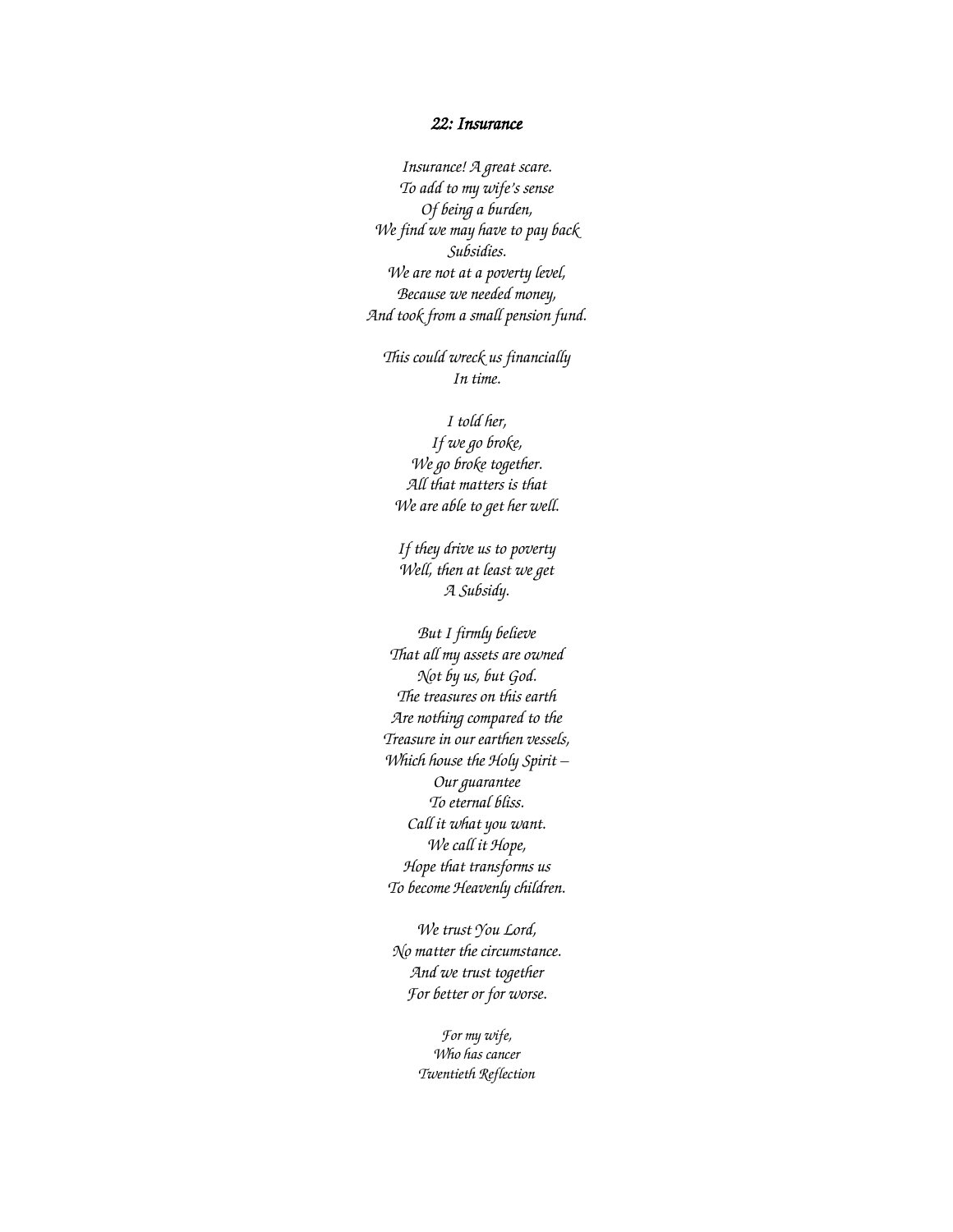#### *23: My Wife wants to go to Church*

*My wife wants to go to church, But she knows that her mother needs her. My wife is in the throes of deciding Which surgeon will do her mastectomies. But her mother is literally gasping for life In constant pain.*

*With her mother in such a serious condition, My wife has little time to think of her own condition. Many of us tend to overlook the Very strong, uncomfortable chemotherapy My wife endured While caring for her mother, Because my wife takes pain Silently, and very well.*

> *She told me last week that she was scared. She doesn't mention herself often. She said that she looked in the mirror And felt she saw a fat, bald old man. I told her not to be silly. It hurt her feelings. She was not silly, She was scared.*

> *She wanted some comfort. I thought I was doing that, But I'm pretty bad at expressing it to her. I asked her what words I can say That lets her know I care. She gave me some tips, Which were very good.*

*I wish I could express myself As well as she can.*

*But, I know, if I take her tips, I'll just sound like I'm Mimicking her. I need to practice.*

*I'm going to church this morning, Again, without her. But my prayers will be with her And her mother, As well as the prayers Of all those wonderful saints That worship with us, And care, And drive her mother, And send dinners, And cards, And anything we may need, If we express it to them.*

*And in this way, Though it is not quite the same My wife does get to experience True church. And being with her mother At the time of her greatest need Is church as well. And in this, My wife is a good Minister.*

*For my wife, Who is battling cancer. Twenty-first Reflection*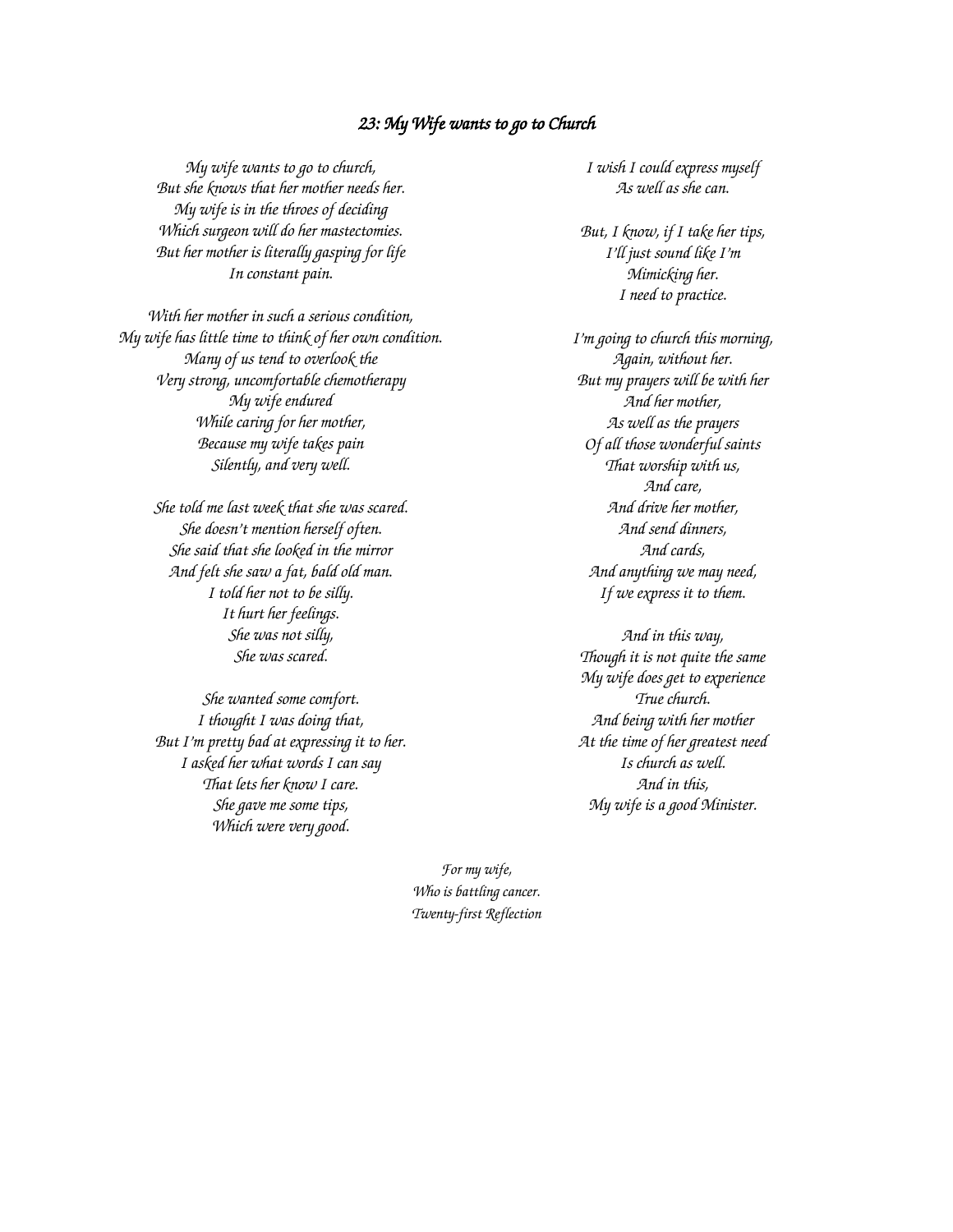# *24: Fading*

*Fading. Fading from this world Into the one she was meant to be.*

*Pain.*

*Weary from the pain of this world Longing for the rest she was meant to have.*

*Soon. Maybe soon from this darkness Into the Glorious Arms she was meant to embrace.*

*Hope.*

*From the small room of this world Into the large, Eternal Country she was meant to live.*

*Joy.*

*Now just deep within her spirit Soon, as a metamorphosis, Springing full flight from her emaciated body To the breath-taking body of Heaven. Where all meaning Becomes reality.*

> *To my dear Mother-in-law, Suffering from Cancer.*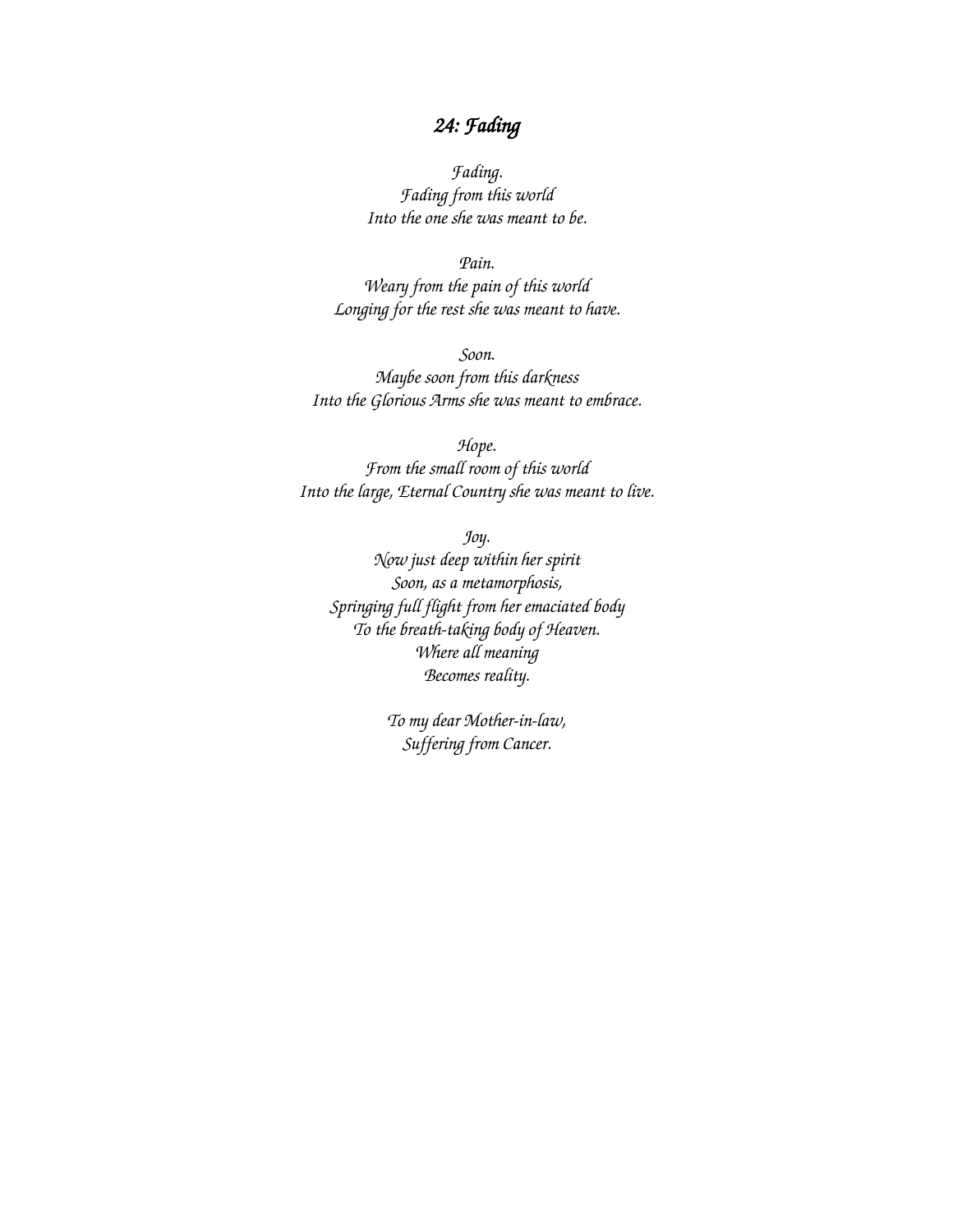### *25: Stage 4*

*Stage 4. My wife came home yesterday, Not knowing how to tell me. In a CAT scan to check her pancreas, They happened to find cancer in her bones.*

*I get these feelings sometimes. Feels like dirty rags wiping my stomach. Had it for the last two days. A scripture passage was going through my mind From Job, "Shall we accept the good from God, And not the adversity?" Not a good feeling.*

*We are stunned. She told me when she heard the words, It was like a dream, Like the doctor was not talking about her.*

*On the way home that night, I thought I would surprise her And put our lazy boy chairs Next to each other in the living room, So we could hold hands while Relaxing at night.*

*Didn't know that there would be A very strong reason to do it. But God is good that way. He knows how to help us react In this dark world, When dark things happen.*

*We did sit together last night, Holding hands, Relaxing. Stunned. Not knowing our future*

*During this short stay On earth.*

*My wife is concerned as to Whether she should tell her mother, Who is in and out of consciousness And wanting to go Home. My wife doesn't want this burden Placed on her as well.*

*We went to bed together last night. I prayed, "Father, we do not know how to pray Right now." And that is true. We do not know how to pray, But we do know how to abide.*

*Job's wife said, "Curse God and die." Never could figure the logic behind that. Why curse the only Person Who understands, Who truly cares, Who has been with us through every trial, Who loves us in spite of ourselves, And who proved to us His love By His goodness, His healing touch, His defense of the downtrodden, His rebuke of the arrogant, His silent acceptance of what was to come, The mockery, the beatings, the Crucifixion.*

*The Resurrection, The glorified Body, The Ascension, And the Return to come, Where He will wipe away all tears.*

*Jesus revealed to us that in this world,*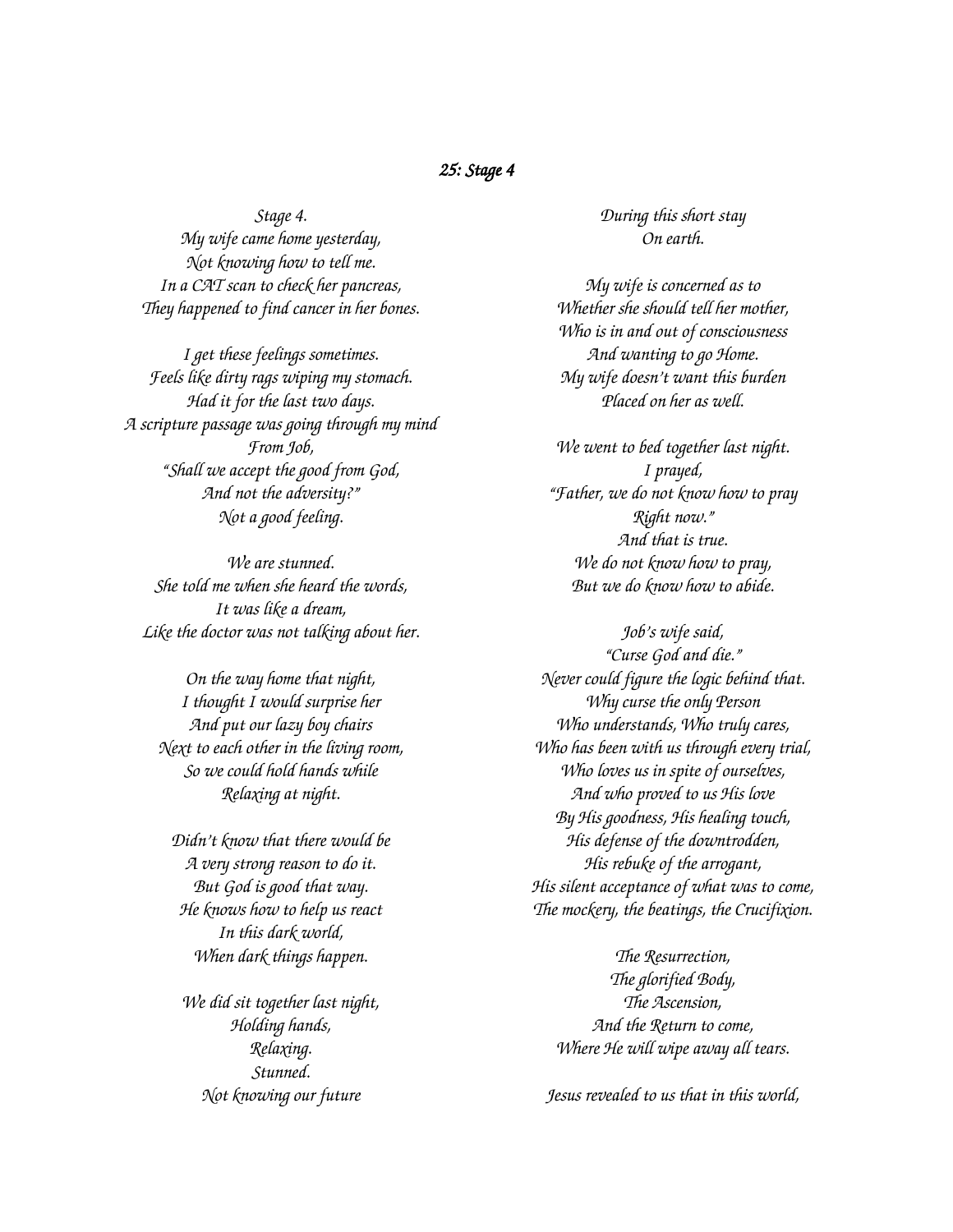*We will have tribulation. The hard part for me is Seeing what my wife has to endure, To see her tears, While I watch. And feel small.*

> *James says that the Trying of our faith Works patience, And when patience has its Perfect work, We will be complete, Wanting nothing.*

*Patience. Abiding. Branches on a Glorious Vine. In the midst of a world Wrought with thorns and Unholy, sinful, wicked weeds.*

*They hurt. But we will not break. Our Life Source is much Stronger. And flows within us Even at Stage Four.*

*Who knows? He may yet heal completely Either through those whose Talents were given them by God, Or by God Himself. Either way, We know that He Will wipe the tears from our eyes. And we abide.*

> *But for now. The tears are there. I woke up this morning And kissed my wife. She smiled. We will abide.*

*To my wife, Who has cancer. Twenty-second Reflection*

*Revelation 21:4: "And God will wipe away every tear from their eyes; there shall be no more death, nor sorrow, nor crying. There shall be no more pain, for the former things have passed away." (NKJV)*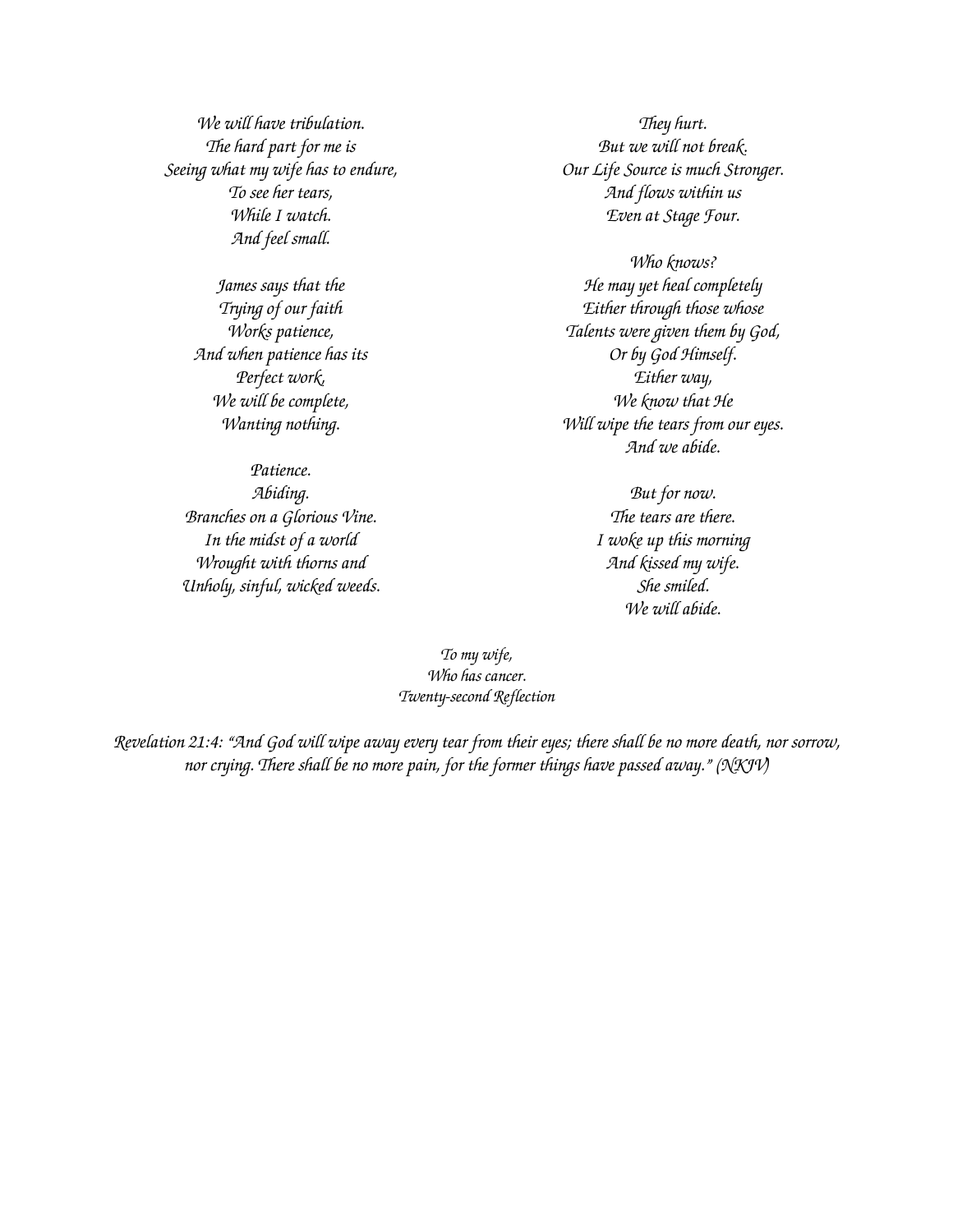## *26: The Prayer*

*Two of our friends came from Tennessee To visit friends in the area. One had a great prompting by the Holy Spirit To pray for Julie.*

*This was constantly on her mind she said As they made the trip. The couple came to our house, We had a nice dinner, And then they prayed.*

*It was a long, heartfelt prayer, A very moving moment. I remember her husband Singing, "Jesus loves Julie, This I know…" While they both held on to her.*

> *Very simple, very sincere, Very loving.*

*Usually I join in, When hands are laid upon an afflicted person. But I sensed that this was not my time. I prayed silently, close by.*

*A few days later we received a report That Julie had moved from stage two to stage four. The cancer, they said, had moved into the bones. This was devastating news. We were encouraged to get a second opinion,*

*Julie did not know how to tell her mother, Who was then only hours away from flying to Jesus. Yet, we still had a calm. We have learned through this, What it means to abide in Christ. We know that whatever happens,*

*God is in control. We both knew as well, That the test that showed the possible cancer Was taken before the prayer. So we waited with an unexpected hope.*

*When we did get the second opinion. We found that the new doctors who checked the MRI Were doubtful as to whether this was cancer. An MRI and PET scan were scheduled, As we waited with renewed hope.*

> *A week later we were told. NO cancer.*

*My wife told many about the good news. I especially was touched by one of our grandkids, When finding out the news, Immediately ran to her dad saying, "See! I told you that there is power in prayer!"*

*We now continue to finish the preventatives That we hope will keep cancer from returning. We will continue to abide in Christ For our sustenance.*

> *And we will be forever thankful For two obedient children in Christ Who came and prayed for us At the time we needed it most.*

*And this is the way God has worked Throughout this whole journey. Thank you Father, For letting us know That in the midst of this dark world, That You provide the Eternal Light, And guide us toward it.*

*For my wife, Who may at this time Be cancer free! Twenty-third Reflection*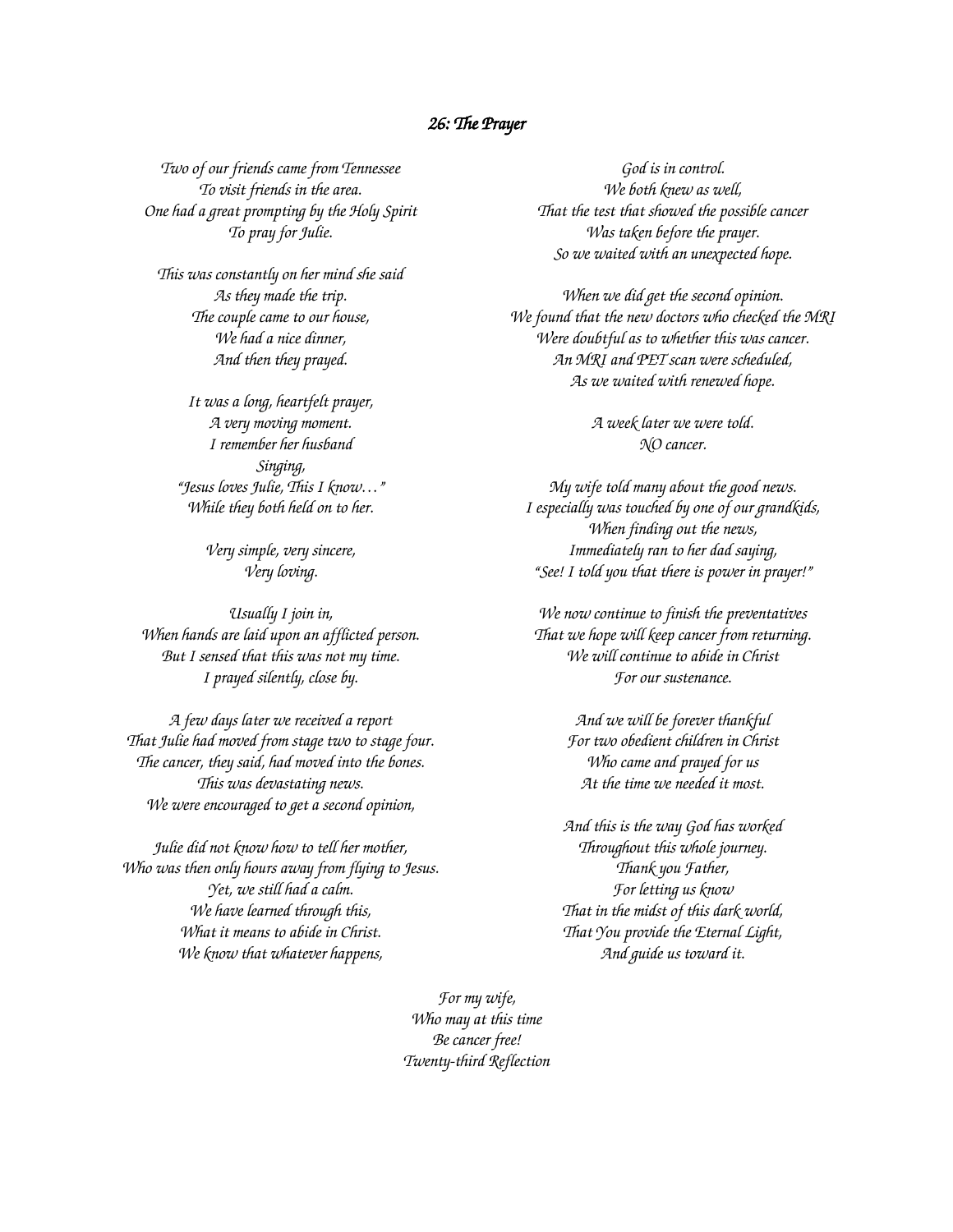#### *27: For My Dear Mother in Law*

*"Who can find a virtuous woman? for her price is far above rubies." (Proverbs 31:10)*

*We know a virtuous woman. She has lived this earth 80 years. My wife knew her for 60 of them. I knew her for nearly 20. We lost her yesterday.*

*She is now a living light in Heaven, With Father saying to her, "Well done. Good and faithful servant. Your sufferings are finished. Enter into the joy of your Lord!"*

*In the midst of her new found joy, We have new found sorrow. We will hear rightly From many well-meaning friends Who really do not know what else to say, That She is in a better place.*

*My friend, Gary Huddleston, Told me just last week, That after his wife had succumbed From cancer, not too many years ago, That people would say that to him, And he would think, Yes, she is, But I am in a worse place now.*

*Those who love this virtuous woman Are indeed comforted by the fact That this virtuous woman is now Relieved of the pain she has suffered, Especially in the last few years of her Life in this fallen world.*

*Her last weeks were wrought with pain. The last day at our house She pleaded that she needed to get up To use the bathroom,*

*But was too weak, She looked up and said, "I just do not know what to do!" The first time I had heard those words. And I knew then, That it was close.*

*When she was awake with us, Every movement was accompanied With a soft moan. She would apologize for her moans.*

*Providentially, in the last week Her daughter was able to call A living angel named Linda Who runs the adult care center That once housed Glenda's husband.*

*Providentially, She had one open room, Where Glenda spent many days and months Previously, Caring for her husband. It was her time to be cared for.*

*In the end of her time on this world She was kept relatively comfortable By some very caring people. Not in the coldness of an overcrowded Nursing home, But in a homey atmosphere.*

*In the last visit, My wife mentioned that she had bought begonias, One of Glenda's favorites. She could not speak well any longer, Probably from the meds, But then repeated "Begonias" many times. As my wife wept before her, She said "Don't cry".*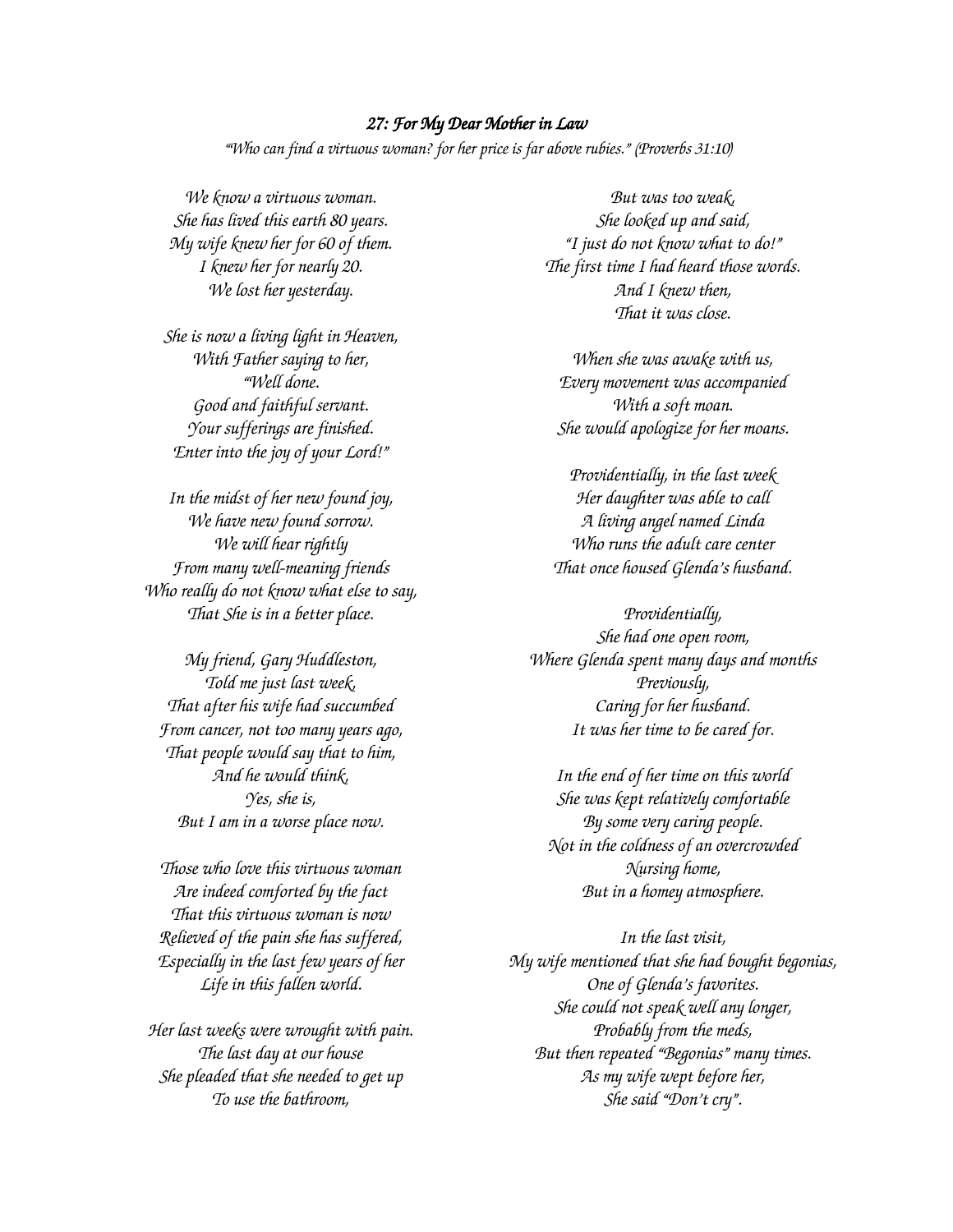*Don't cry.*

*Last night, Julie received a call. The assistants thought that it may be time, And in the midst of the conversations Glenda met Jesus, Face to face.*

> *The assistants said, Her last words were "That man, That man!" She was seeing someone. From the ensuing conversation, They deduced she was saying that She was seeing God. Not long after She moved on.*

*A great light has now entered Heaven. God judges Greatness by His Goodness, And His Goodness was well reflected In Glenda. She had the meek and quiet spirit As is spoken in First Peter. She did not speak evil of others, As is spoken in James. She could do all things through Christ Who gave her strength As is spoken in Philippians. I never saw her truly angry (Though, being a Christian conservative, She was not afraid to voice her opinions about the moral degradations happening in our country today). And I don't think I ever saw her sin. As is spoken of in Ephesians.*

*She comforted the feeble-minded Especially her husband as he Succumbed to Alzheimer's As is spoken in First Thessalonians.*

*She was as wise as a serpent, And as harmless as a dove, As spoken by her Savior In Matthew 10. She has fought the good fight, And has finished her course, And before her now is a crown Of righteousness, As spoken in Second Timothy, With which she will cast before Her Heavenly Father, As spoken in Revelation.*

*She was the ultimate Great-Grandmother, Making every event, For every grandchild That she could. And remembering every one of them In every occasion.*

*She was the ultimate Grandmother, Not only to her own, but Regarding my children as her Grandchildren, Not regarding blood, But love.*

*She was the ultimate mother, Patient, Patient, Patient, Wise, loving, Never afraid to tell the truth, Even if it hurt. And always willing to forgive, No matter how much one Might hurt her.*

*She was the ultimate wife, Who stood by her husband, Quietly patient, Quietly offering advice, And sometimes heeded. There for him in his greatest need. Forever caring, and loving.*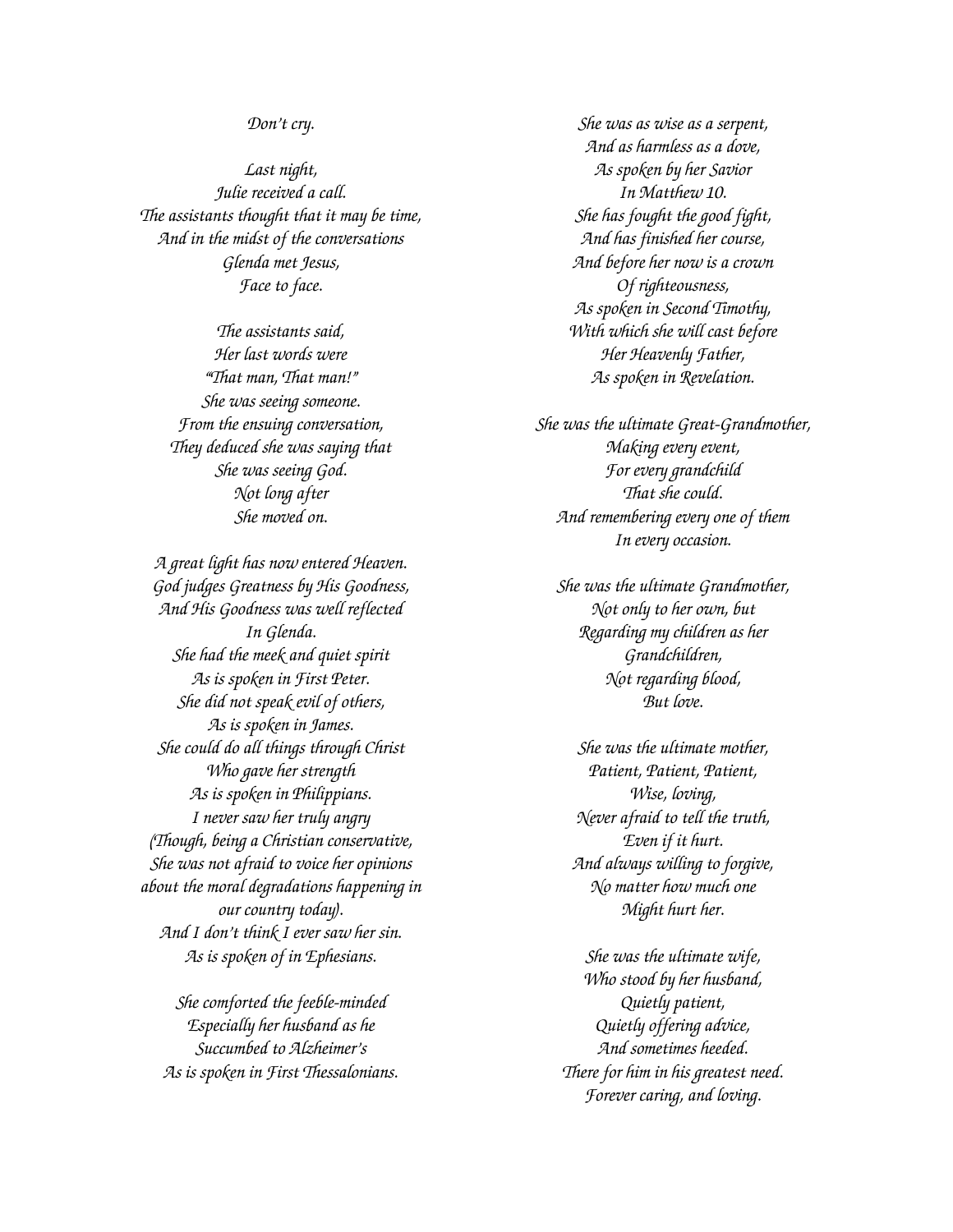*She was the ultimate mother in law, Easy to talk to, Always interesting, Intelligent, Respectful, Honest, Complimentary, But never afraid To speak the truth. Christian Through and through.*

*My greatest thought will ever be How much she valued praying With Julie and I.*

*There is so much more to say, And I truly believe that it is*

*Amen, Glenda, Amen. Though our loss is great, Heaven's gain is greater still. We will carry an empty place That will be filled When we see you again. Let our tears Be part of the waters That sail your ship Into the arms Of our Savior.*

*For my dear Mother in Law Who has rested from her labors. May 4, 2015.*

*Now being said in Heaven With great rejoicing. I will close with words from The Bible, Which she knew to be more than Just a book, But the Word of God.*

> *"Her children arise up, and call her blessed; her husband also, and he praiseth her. Many daughters have done virtuously, But thou Excellest them all." Proverbs 31: 28-29.*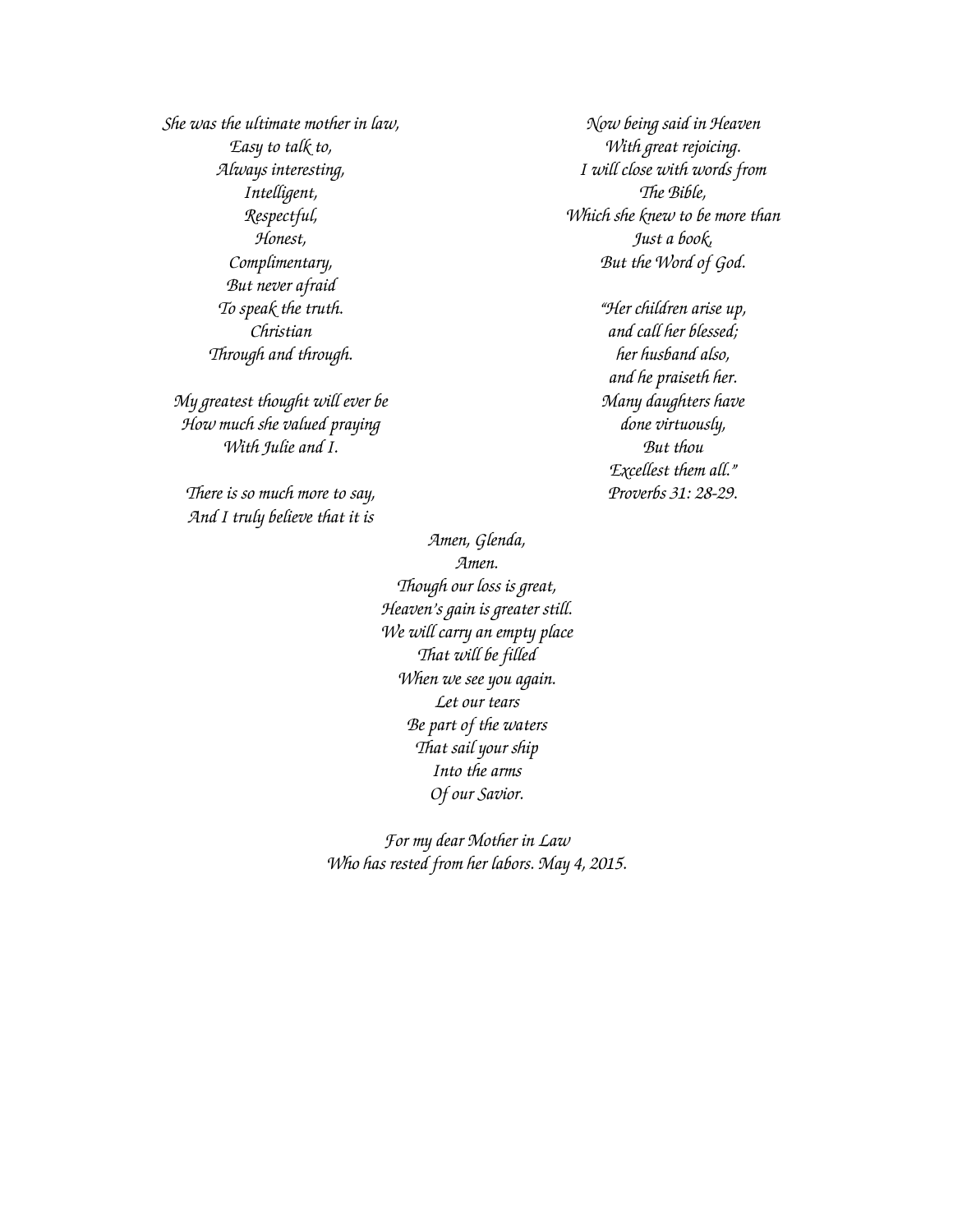#### *28: I Woke With the Birds this Morning*

*I woke with the birds this morning First time this Spring Before 6, still dark,*

*Woke up with anticipation What will this day bring What will Christ bring.*

*Possible good news for Julie Her back possibly misdiagnosed. Can bring her from 4 back to 2.*

*Julie walks in sadness. She says it is like a steady line Of soft pain That occasionally moves up, Then down.*

*She misses her mother. She is in no rush, Actually has no desire To check her mother's estate.*

*She says that her mother Has passed only a week And the mourning is still there,*

*Loud pain. Though happy her mother's Pain is relieved.*

*Loud listening, But hearing only silence Where there was once A wise, friendly ear, Listening, And giving Well intended advice.*

*Julie's news from Those who give an Encouraging second opinion Would have been given first To her mother.*

*She told me It was almost second nature To make that call, But She no longer has that ear A phone call away.*

*I am her husband, And a dear friend as well. But I am not her mother.*

*Who has cancer A Mother's Day Reflection Twenty-fourth Daily Memory Verse: Ephesians 5:25*

*I can never take that place, But I can try to revive Some of the memories, Try to anticipate What her mother might have said.*

*But I am not her mother.*

*I woke with the birds this morning, And looked over at my sleeping wife. It is hard to see the pain. I kissed her, Went about my business.*

*And realized that It was Mother's Day. The first she cannot share With her mother on this earth.*

*Sleep, darling wife, While the world awakes, This may be a hard day to face. I hope in some way, I can face it with you.*

*For my wife, "Husbands love your wives, even as Christ also loved the church, and gave Himself for it…"*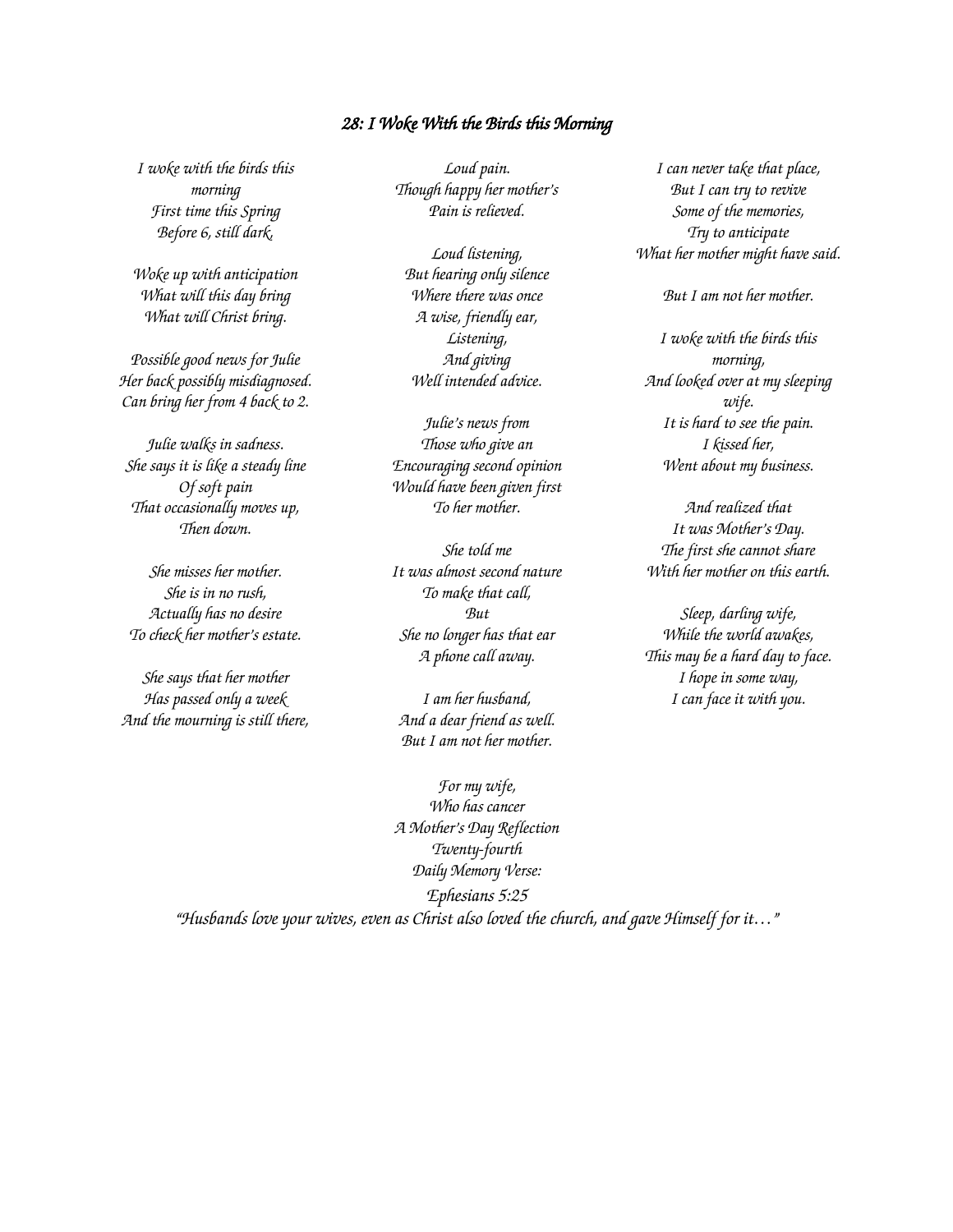#### *29: Breathing Easier*

*Breathing Easier. Spending two weeks in fear Of a possibility of stage four Has been alleviated by further tests.*

*PET scan revealed no cancer. Back to the double mastectomy. Funny, how a double mastectomy, And stage two cancer Is a welcome thought.*

> *The date is set for August. Which makes me uneasy.*

*My wife is getting stronger. She doesn't wear out nearly as quickly. She has more motivation And her countenance Is much brighter.*

> *She has much stress Over her mother's death*

*and estate problems. Things are better, But not necessarily easier.*

*She feels that she has not fully grieved Over her mother, Because life has been so hectic. And dreads the day, When it will really hit her.*

*But right now there is a calm Before the operation. An opportunity for more strength To endure the next phase.*

*We are thankful for our Lord Who has filled us with His peace Throughout this journey. For those who He called to help us Within our church, Both former and present.*

*For my wife, Who is battling cancer. Twenty-fifth Reflection*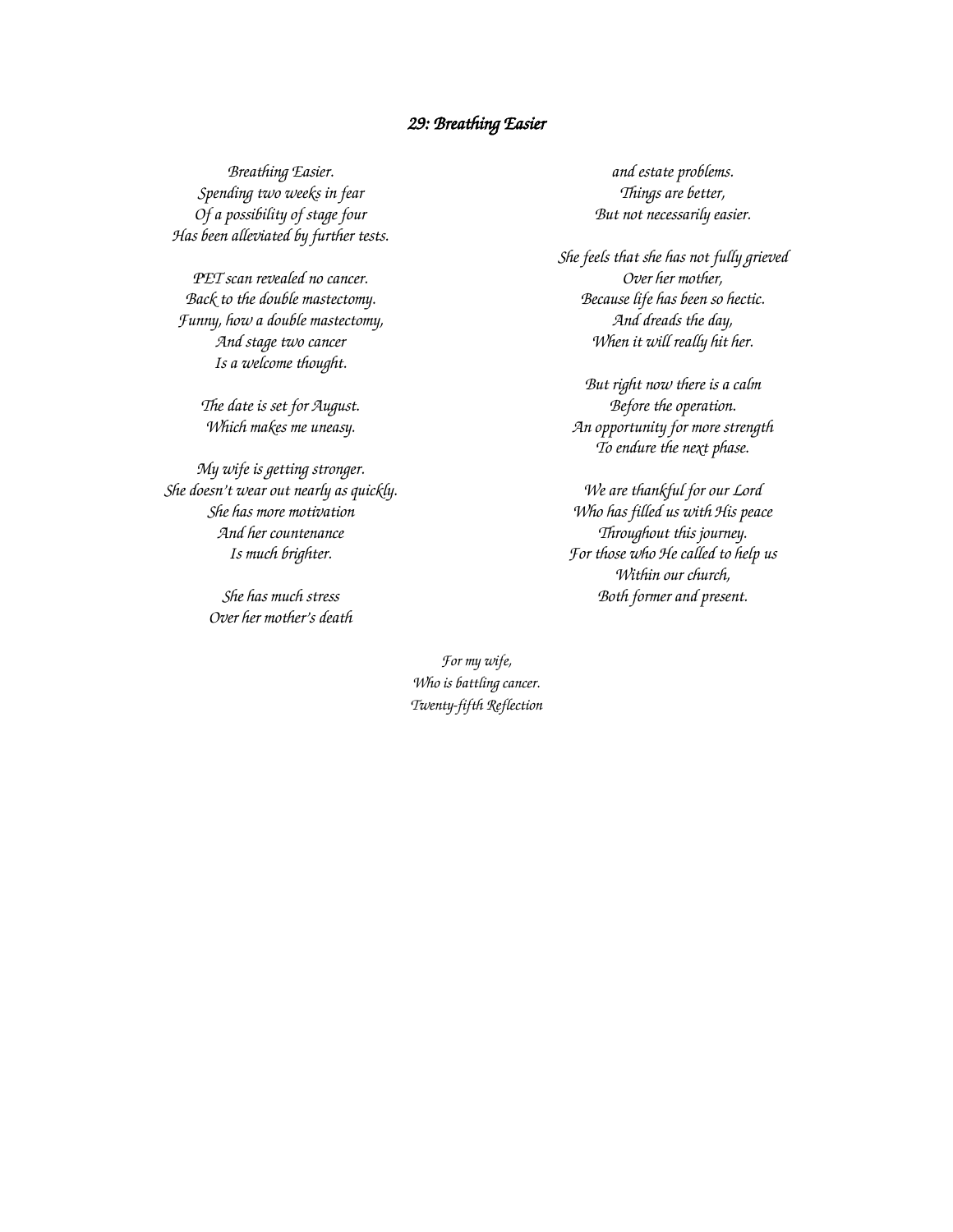#### *30: Uneasiness Again*

*Uneasiness again. Just finished writing About the possibility of Being cancer free for now.*

*Then my wife Receives a phone call Wanting another mammogram And MRI Since the operation is so far away. Maybe nothing; just to make sure. Maybe an unpleasant surprise.*

*My wife tells me when I get home. My comments were first, Sarcastically, "Maybe they need the money" Secondly, "They probably just need to make sure For liability reasons."*

*I had a student coming in a few minutes, So my wife went upstairs. She was not happy. She said I didn't care. I didn't understand. What did I say?*

*Later, She said All she wanted Was for me to look her in the eyes And give her a hug.*

*How thick headed can I be? So, I went over,*

*Looked her in the eyes, Apologized, And gave her a hug.*

*She accepted it. In my defense, I thought I was commiserating with her. She understood. But she can't understand How I can overlook That all she just wanted Her husband's touch. And comfort.*

> *I can't either. And I kick myself Every time I do it.*

*Most women who read this Probably can't understand either. A lot of men can. We're dopes, When it comes to sensing Simple things like that.*

*I realize that I'm an "after thinker". I think about all I should have done After I failed to do it.*

> *Lord, I pray, That I may be More sensitive. At the right time.*

*For my wife, Who may be Cancer free. Twenty-sixth Reflection*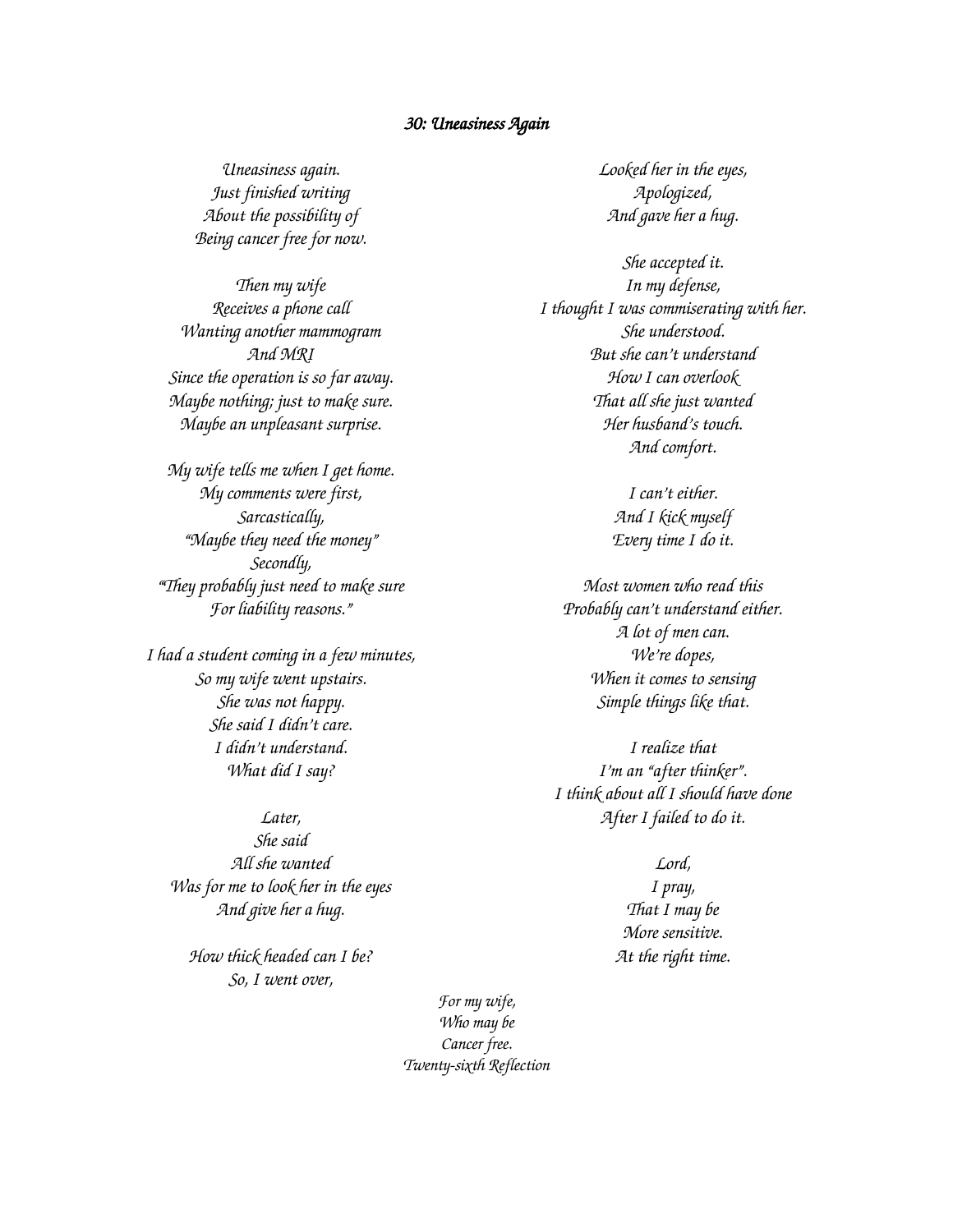#### *31: Anniversary Day, 2015*

*Most of what I have written Has been written during critical times.*

*It seems that during those periods, When just breathing is so difficult That I cannot speak, I write.*

*It has been quite a year for us. Julie is now As far as we know Cancer free, So to speak.*

*She is awaiting August, Where she will have a Double mastectomy As a harsh preventative. She is quite concerned About the twelve-hour surgery.*

*We have learned through genetic testing That she should not have any radiation. This part of the cure being neglected Warrants the more drastic alternative.*

*But right now, There is a calm. When Julie heard the news That all looks clear, She said that it was the first time Since last fall That she could breathe again.*

*In the meantime, Her life is filled with stress Dealing with her mother's estate And the pain that Goes along with it. At times she feels like She is losing her mind.*

*Every time she has to make a call, She must recount That her mother, her best friend Is no longer with her. It is like reliving it each time A creditor or the like Gives their condolences. Whenever she walks into Her mother's house, She visibly changes. What once was filled with Her mother's touch Her mother's words, Her advice, her laughter, Her beauty, Is now a nearly empty shell. With vestiges of her mother's life That no one wanted, Scattered about in the basement And the garage.*

*We are spending many days Picking up the pieces.*

*But this weekend Is our anniversary. She is surviving The hardest year of her life. And we will rejoice together And be thankful That we are still together.*

*And still, She cried a lot last night. She told me that the person She sees in the mirror She does not recognize. I think she is beautiful. She doesn't believe me.*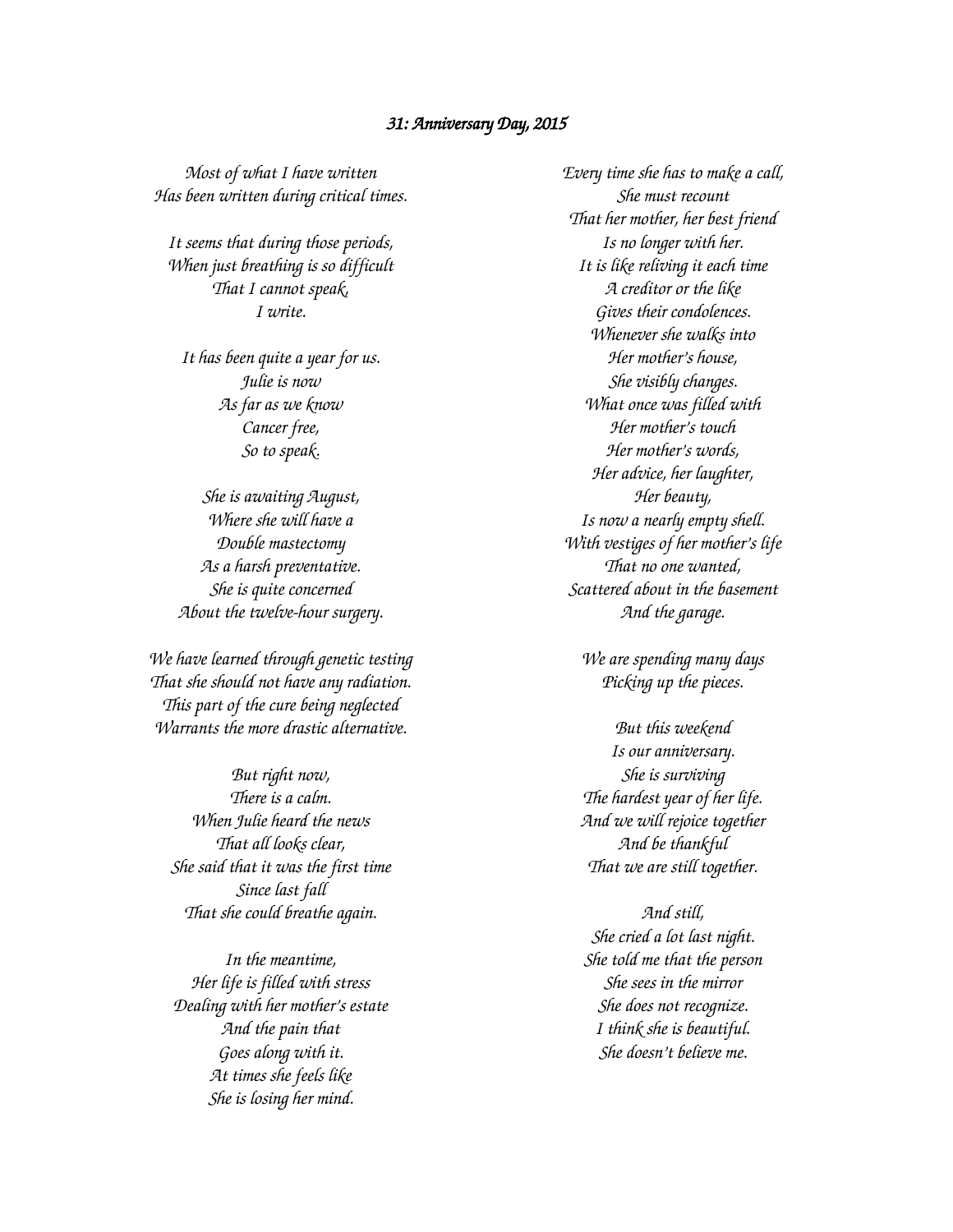*We hope to forget For a few days All of the pain of the Recent past And the anticipation Of an unpleasant Near future.*

*But we have seen much love, From God and His people, And each other. We hope to dwell on the Good, And hold hands, And be boyfriend and girlfriend.*

*I am blessed with A beautiful woman, And have found During this time, She has expressed More beauty In the midst of her suffering Than I could have imagined. Thank you Jesus, For my wonderful wife. Let me love her, As You love me.*

*We will have a happy anniversary, Honey. And I want you to know, My heart is yours, And always will be.*

*For my wife, Who, by the Providence of God And the love of her friends And family, And the God-given wisdom Of many experts, Is beating cancer, June 26, 2015 Twenty-Seventh Reflection*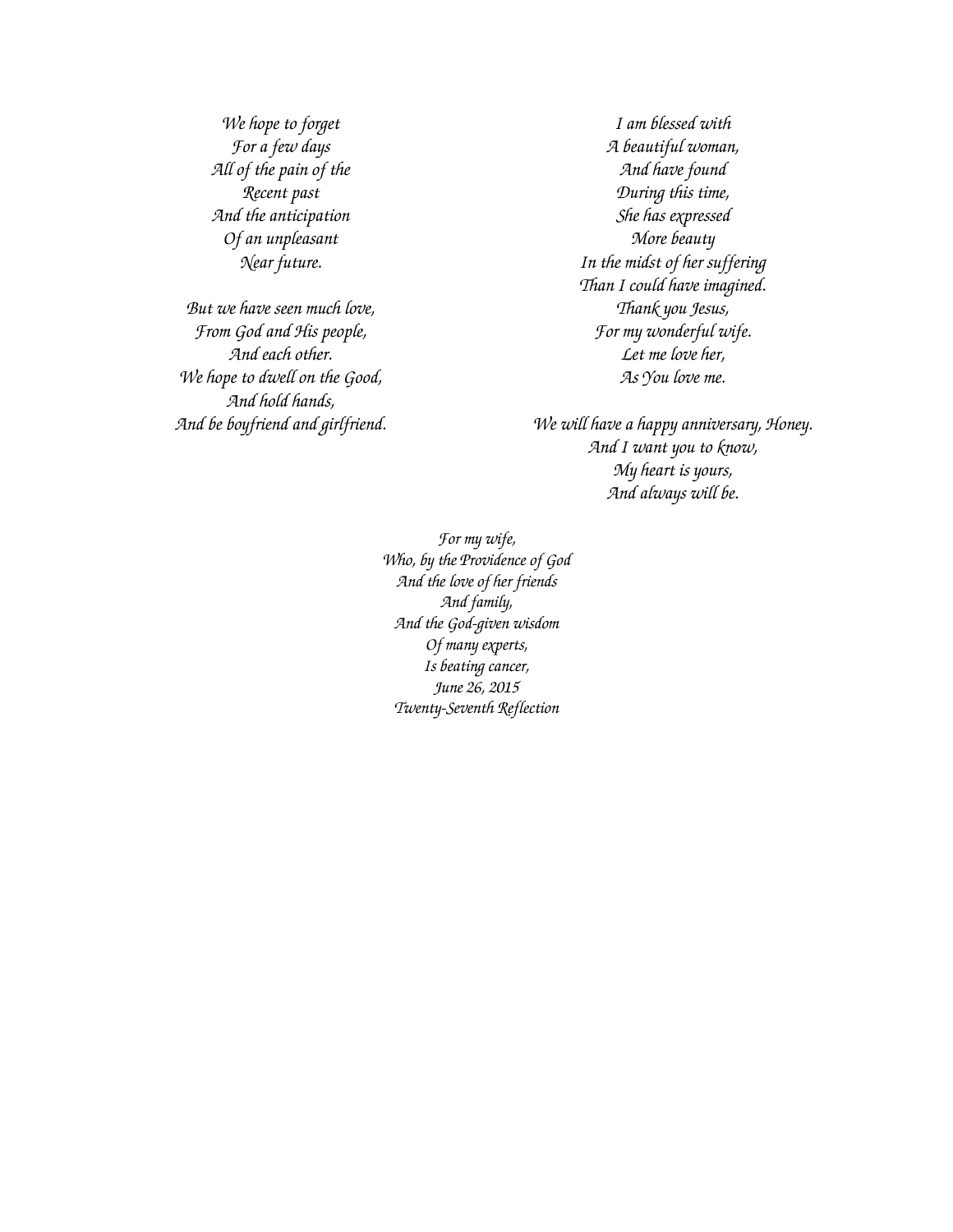### *32: The Burial*

*Friday was the burial. The morning was extremely busy for me: Working for an hour, and then Picking up rose petals from a flower shop, Picking up balloons from a party store And getting to the gravesite before 11 am.*

*Some may think this sounds more like a wedding. Rose petals? Balloons?*

*The previous days were difficult for Julie and I In different ways. For Julie, she was again reliving the loss of her mother. For me, she was saying things that hurt.*

*She had told me that nothing could replace her mother. Her mother was her best friend. I foolishly told her, while trying to comfort her That I could be her friend as well. Kind of take the place as best as I can.*

*This week I found that I could not. My reactions to her grief, My thoughts, or lack of thoughts To some of the things she was going through Could not compare to her mother. I simply did not understand Like her mother did.*

> *She could have stabbed me, And it would have felt better. In a way I felt unwanted. Useless. Like Job's miserable comforters.*

*In a way, Julie's life has been similar To Job. One thing piled upon another. No respite.*

*Each day brings more problems: More estate issues, Family issues, Grief, Pain. With the double mastectomy operation August 6, Looming like a beast.*

*I usually get over things quickly. Recovery from the last few evenings Is taking longer. Mostly because the things she said were true, And I felt helpless.*

*The burial was simple, And beautiful. The encasement was placed in the grave, By her brother. Julie read a few prayers from Her mother's Book of Common Prayer. They were wisely and appropriately picked.*

*The petals were dropped lovingly into the small grave By all present. It was quietly moving. Beautiful. Glenda is a rose in the family One of the nicest people I have ever met.*

*The balloons were handed out. The kids liked this part. One by one, We all said something about Glenda. Then released our balloons. White Balloons. I've learned to love White. Clean, pure. The balloons were sent toward the heavens. Rising above the heavy air of the world. Kind of like our spirits,*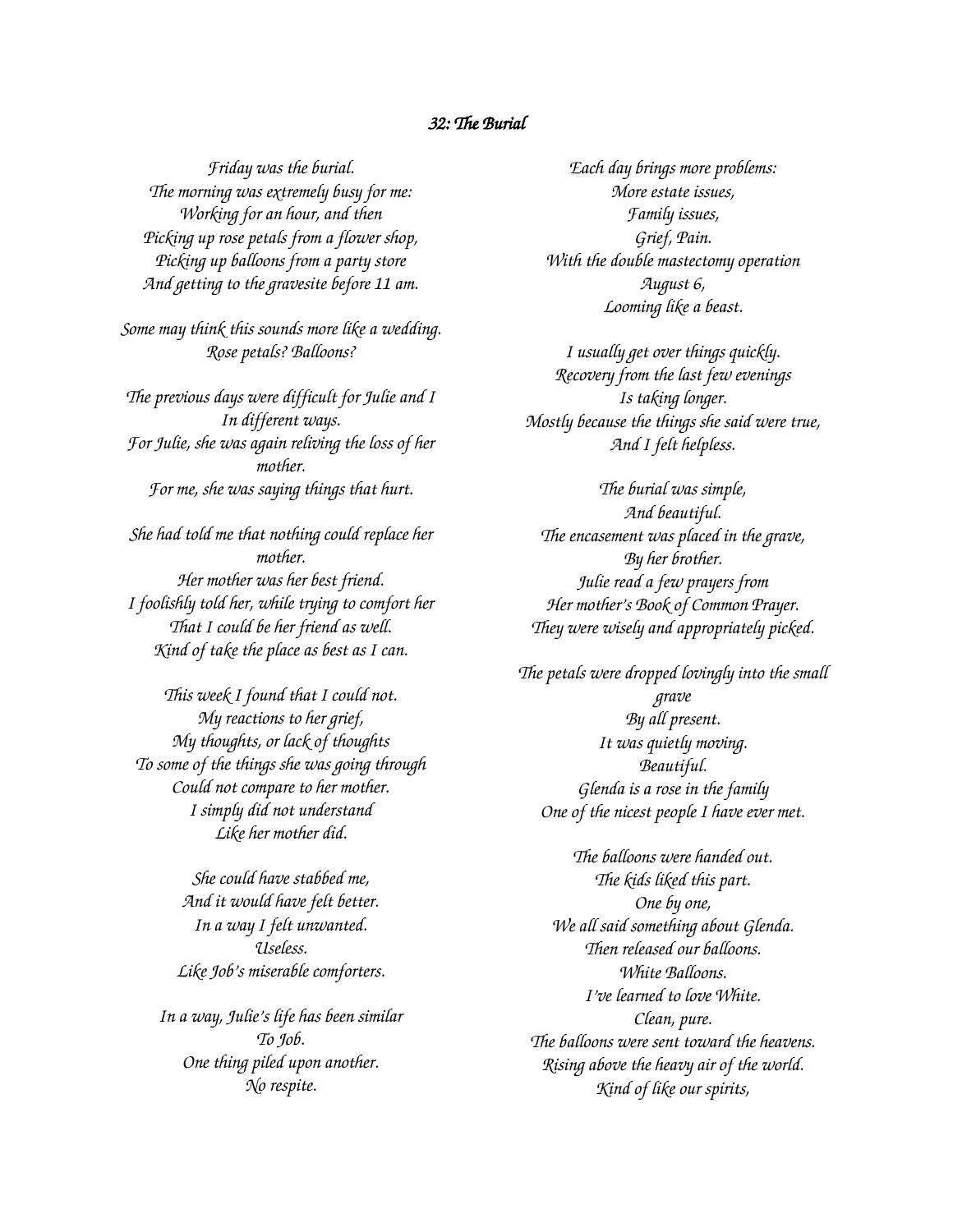*When we leave our bodies. As Glenda did, And rose up to Heaven.*

*I was given the honor to sing a song after this. I was more honored to hear Uncle Frank Say a beautiful closing prayer after this. One thing that touched me was That he prayed that all present would come to know Our Savior, So that they too could join Glenda In Heaven.*

> *Then it was done. We watched the caretaker Put the dirt over the dust. It is a memorial. Glenda is in Heaven. But it is good for us to have closure.*

*The days after are still hard for Julie. But I think a little bit better.*

*I have learned that she is right. It was foolish of me to think I could replace her mother But this morning I awoke with the thought That her mother could not replace me either. I may not be her mother, But I am her husband. And I give her things Her mother never could.*

> *We are unique, all of us. We were created that way. God made us to impact Everyone we meet. Let us reflect His intent In some small way, During the brief time We walk upon this earth.*

*I am not Glenda, But I am honored to be Julie's husband.*

*For my wife, Who is fighting cancer. By the grace of God Twenty-Eighth Reflection July 13, 2015*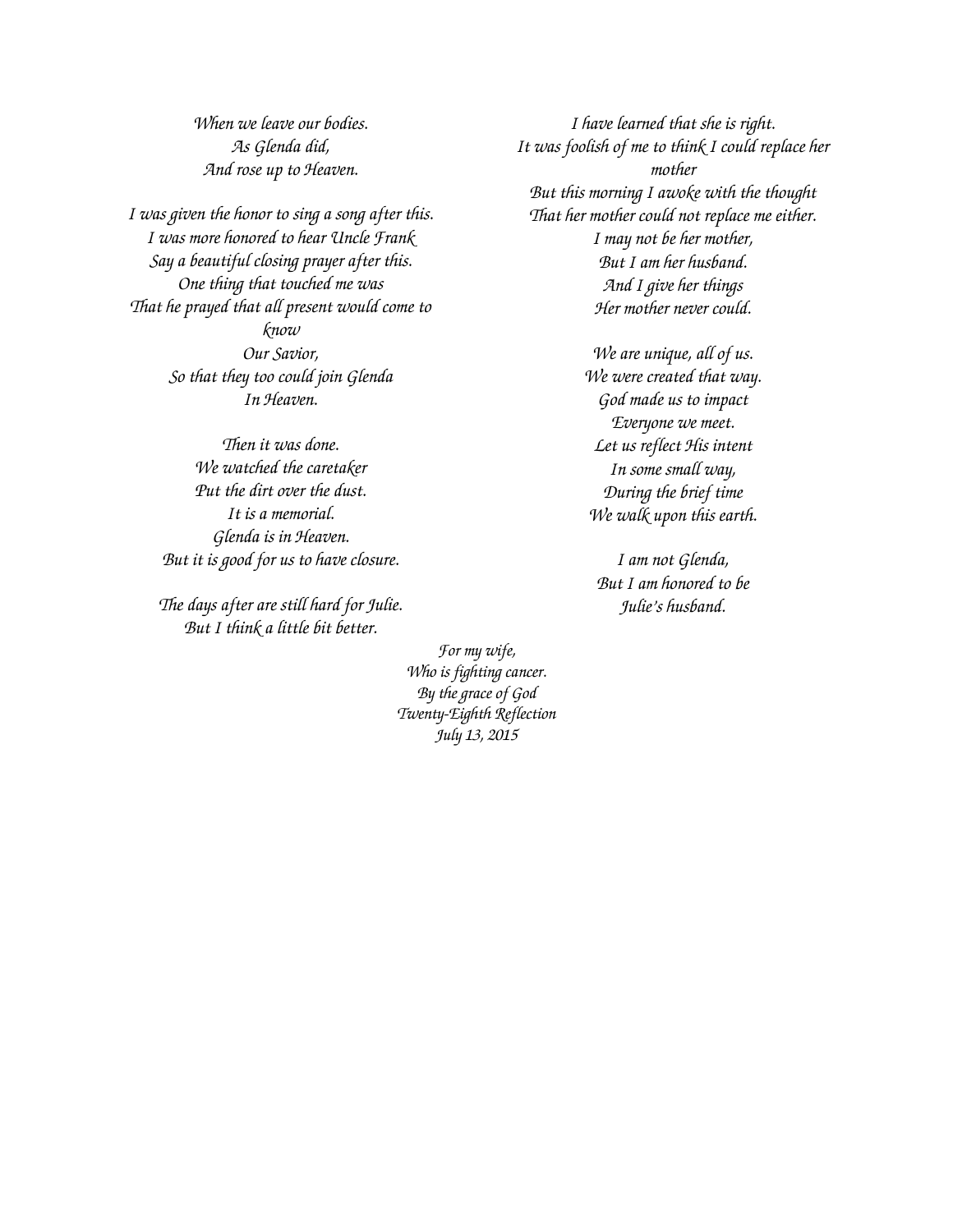#### *33: Tears Flow More Frequently*

*Tears flow more frequently, A combination of being Overwhelmed by estate problems And anticipating The twelve-hour operation Which is to happen next week.*

*Every joint on her body is sore. She called the doctor, Who suggested that it may be an effect Of the medicine she is taking to fight the cancer. So she must go off the medicine one week And see.*

*Many tastes, thoughts, smells, things, Remind her of her mother. The memory is still very raw. Her mother had been by her side Every moment in every situation in the past. Her operation next week Will be without her.*

*A garage filled with a mixture of items Both from our house and her mother's Are supposedly to be sold this week. We are preparing another house to be sold From the estate. She has trouble lifting her arms. I am working all week.*

> *It must be done. Our son is moving in next week Temporarily from Tennessee, To find work in Michigan. He will be storing his stuff Temporarily in our garage. Which is full. This is also a burden Weighing upon her.*

*Our son will not be a burden,*

*He is kind and will be helpful. She just wants it done, Because the next week, And the next 6 to 8 weeks She will be healing.*

*Healing.*

*Physically, The primary goal right now. To hopefully prevent the cancer From recurring.*

*Mentally, Getting the burden of her mother's estate Out of the way. Which will help, we hope, Alleviate some of the sharp memories That cut so deeply. And the constant decision-making, And paying bills, and hidden costs, That seem to never end, May end.*

*Spiritually, Sometimes the "why me?" occurs, But not often. We rest in the providential hand of God. His people remind us By their love and kind actions, That we are not alone. His word, written long ago, Remains young and fresh And eternal.*

*She understands that this light affliction Works for us a more exceeding and Eternal weight of glory. The hard part though, Is that she is in the midst of the affliction, And the glory is to come.*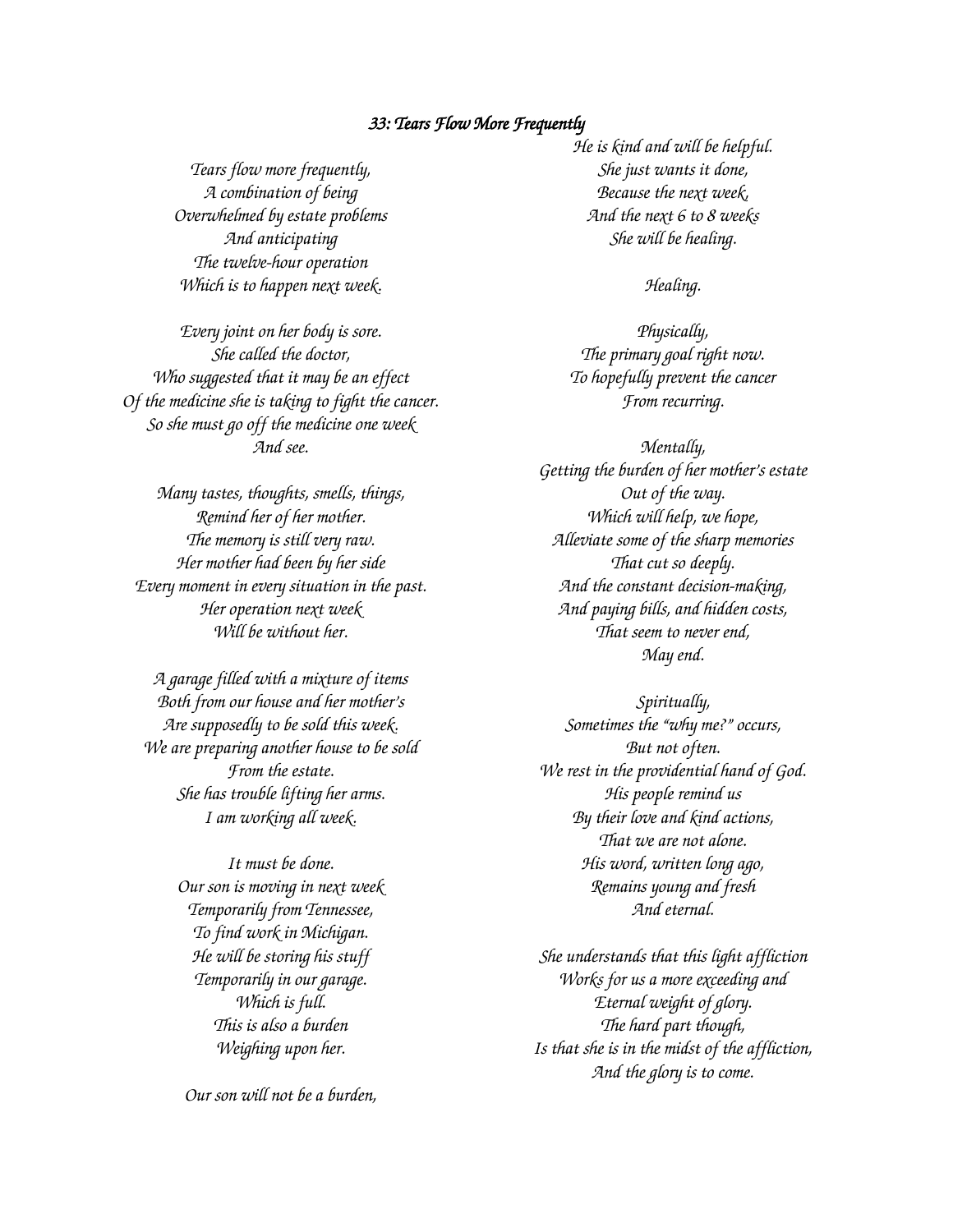*So though perplexed, She is not in despair, And prays that the reality May not be as difficult As the anticipation that constantly Plagues her mind.*

*Last night, on my birthday, We visited my mom and dad. As we left, Their hugs were filled with Love and concern for her. She saw a concerned look in my dad's eyes. She thought it was a look That he may not see her again. This is her fear. She wonders about the result of this surgery.*

*I told her That after this surgery is done, She will see that those fears were unfounded, And we will enjoy many more years Together.*

*God has too many things for us to do. Together.*

*So, though she dreads next week, She looks forward for its fulfillment, So her life can move to The next chapter.*

*For my wife, Who is fighting cancer. Twenty-ninth Reflection*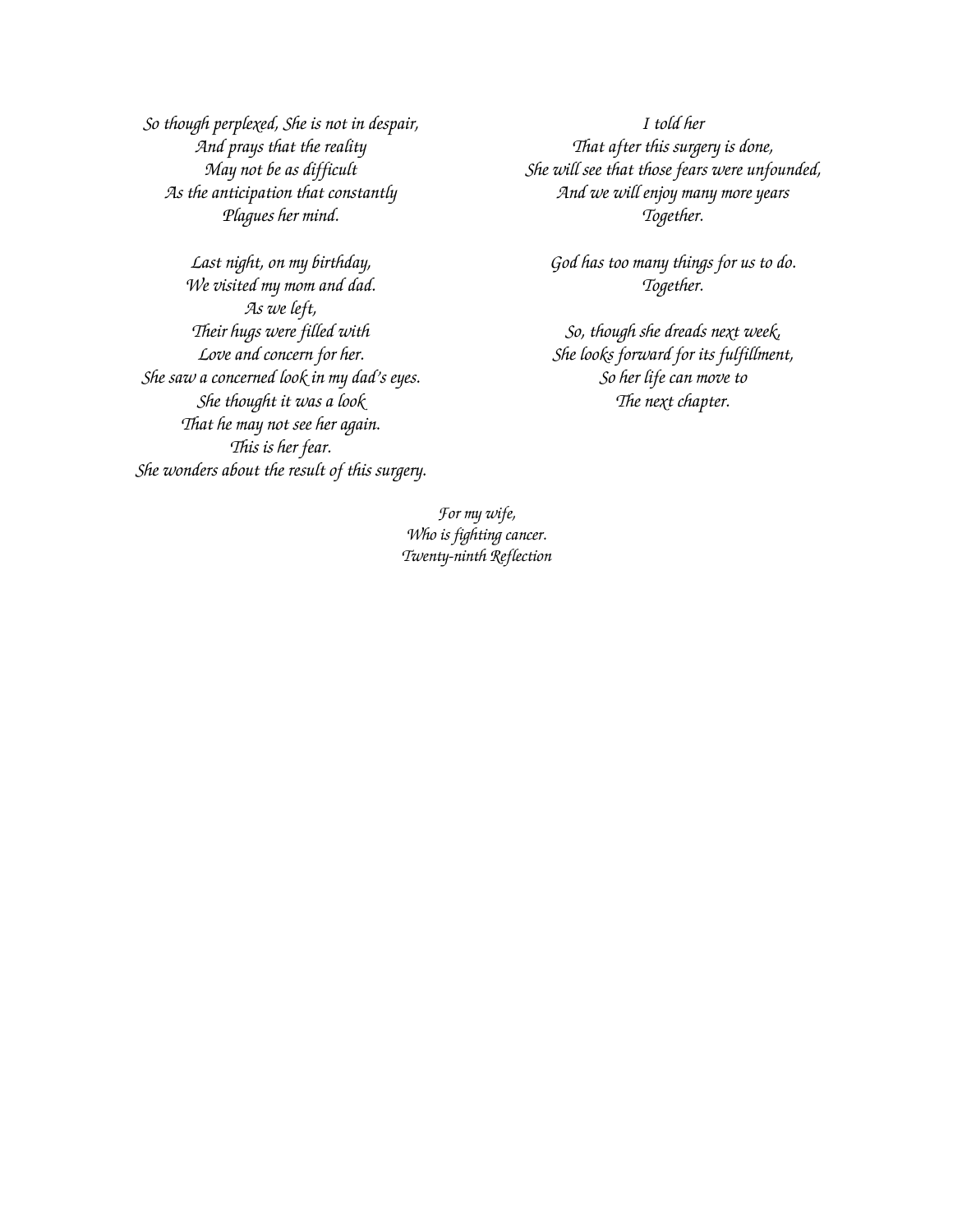### *34: The Day Before Surgery*

*(I am including these after the fact, for reasons written in this reflection)*

*The day before surgery. Worked most of the day. When I got home, I was hungry, hot, tired and ornery. I was nervous all day thinking of tomorrow. Sat down for dinner about 8:30.*

*My wife was with family during the day, She was also trying to tie up loose ends, Before she would be in a state Where she could not do any business.*

*I wish I could say that I was comforting. I was short with her over some trivial things. When she pointed it out to me, I was ashamed. All I did was break her veneer of calm.*

*Julie is very nervous about this operation. She told me that this is the first one That she does not see any future ahead. She is afraid of being sedated 12 hours, And the possibility of not coming out of it.*

*When we went to bed, She told me that she did not make her "Five Wishes",*

*But wanted to be cremated, And wanted the songs "Be Still My Soul", And "Take Me Home", Which is a song I wrote.*

*Then she told me That she enjoyed every moment Being my wife.*

*You know how uneasy that made me feel? I told her that we'll get through this And that God has a lot more for us to do On this earth.*

*But her words…*

*I could not write this Until the surgery was over. Sometimes words are frightening And you do not want to write things You do not want to see happen. And thank God, It did not!*

*For my wife, Who is defeating cancer. Thirtieth Reflection*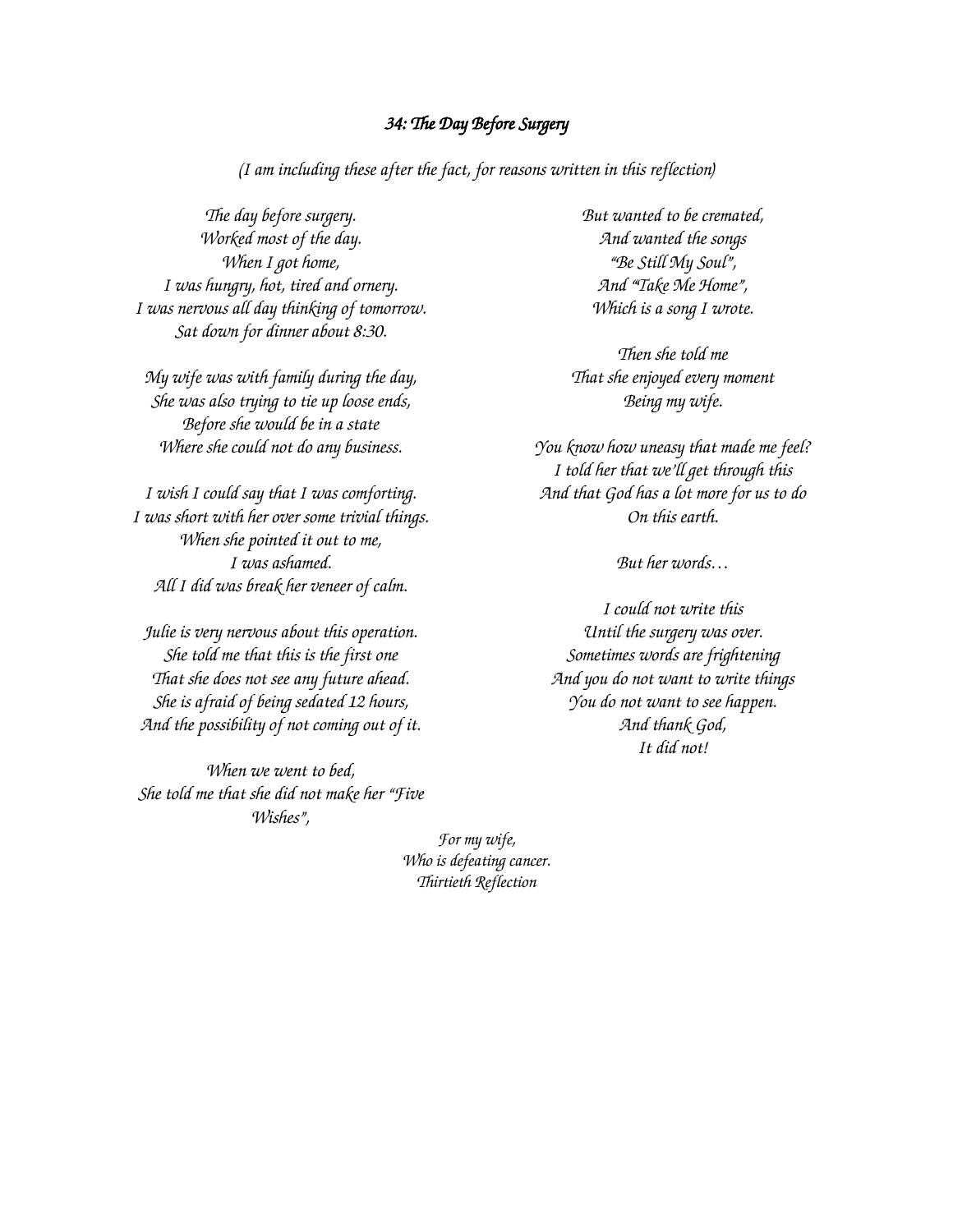#### *35: Surgery Day*

*We were awakened by an alarm At 4:30 in the morning. I turned to Julie And we hugged A long time.*

*Julie drove, Since she was more familiar with the way. When we got to the parking structure, Julie froze. She kept asking, Where should we park? It shocked me. There were empty spots all around.*

> *We were 15 minutes late She was extremely nervous, And snapped at me a few times.*

*Suddenly Simple decision-making Was difficult for her. She was not sure where to go, And really did not know how to find out.*

*We were directed to the right place, And signed in. She immediately asked for a "Power of Attorney" form To fill out.*

*She checked the time, And asked if the Pastor would be here soon. He was due to be there in 15 minutes, Wanting to be there to pray with her Before she was too drugged to comprehend. She was then taken in to be prepped for surgery.*

*Pastor Ken was a few minutes early. The hospital suggested 6:30 for him to be there. But Julie did not go in until 6:15. We enjoyed good conversation*

*About Julie, the Church, Politics, and the Bible Until 8 AM.*

*When they called us in, He had 2 minutes to pray. Julie was already drugged, And ready for surgery. Pastor Ken read some great scriptures, Gave her words of comfort, And prayed a prayer of faith and hope.*

> *She was rushed into surgery, We were escorted out.*

*Two hours later The first doctor came out. The mastectomies were a success. Julie was doing well. The doctor said Julie had Ten hours longer with the plastic surgeon.*

> *Surprisingly, The surgeon was finished Four hours early. Ninety minutes later, She woke up. Kind of.*

*Her first words to me were "Did the Pastor come?" She then nodded out again. A few seconds later she asked "Did the Pastor come?" I assured her that he did.*

*She reached out through her tubes To hold my hand. She told everyone that I was her wonderful husband. Then she asked me, "Did the Pastor come?"*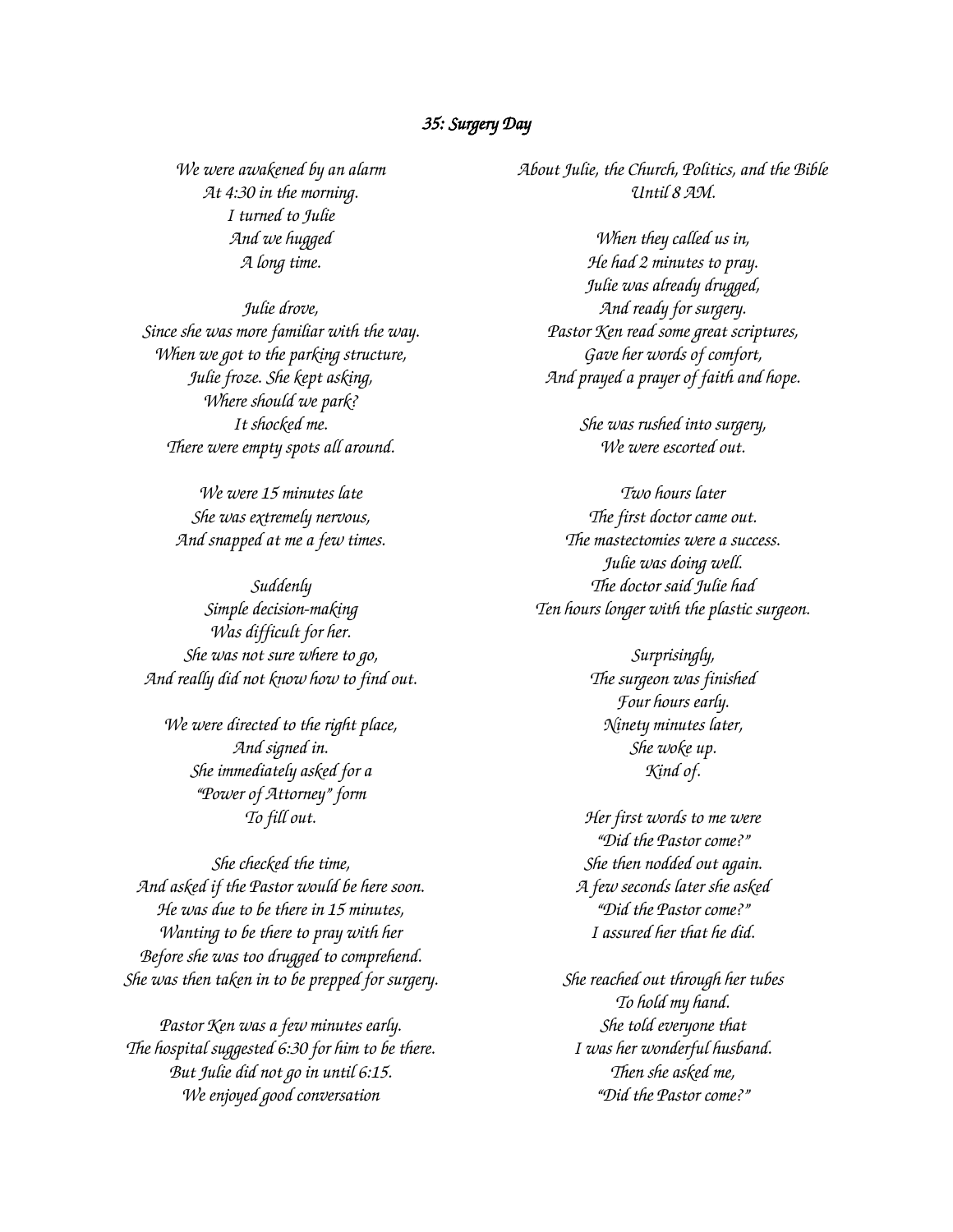*She was a bit loopy.*

*The medical team then Dismantled some equipment To move her to ICU Where she will be monitored Three to five days.*

*When she was settled in, A doctor practitioner Attempted to ask some questions And test a few physical extremities. She was partially successful, But Julie was out of it.*

*When I was finally free to talk to her, I told her that I had some good news and bad news. First, she was not in Heaven, as she expected. She frowned. Secondly, she was stuck with me for a lot more years. She smiled. And then went back to sleep.*

> *I let her sleep. Tomorrow morning I will be able To have conversation with My very sore, but relatively coherent, Hopefully cured, Very beautiful and loving wife.*

*For my wife, Who, by the mercy of God Is defeating cancer. Thirty-first Reflection*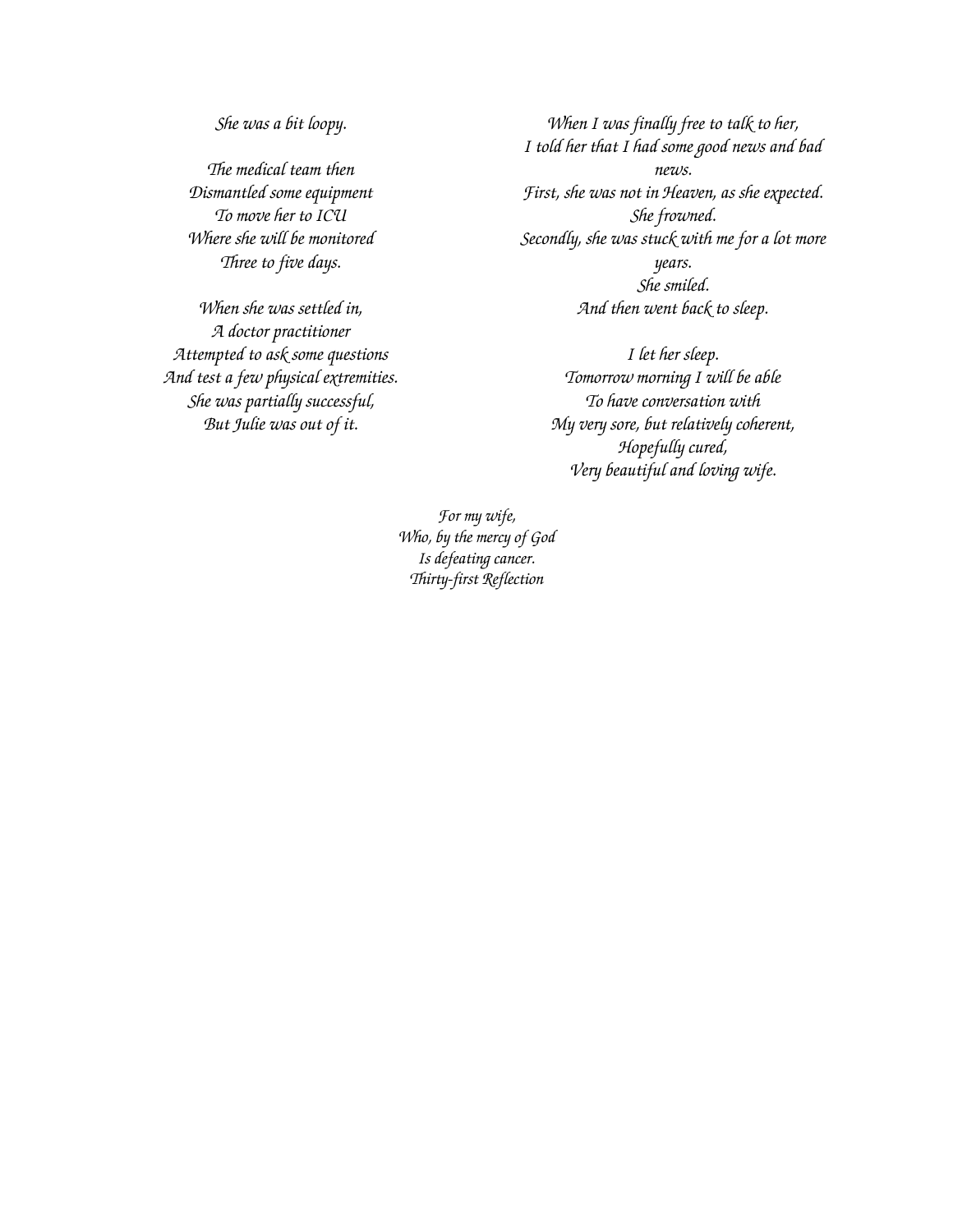#### *36: Recuperation: Friday and Saturday*

*Her pain remains at about A level of 6. Julie tends to take pain well. After all, She married me.*

*Day after surgery, She remembered that The Pastor did indeed visit.*

*Bed rest for Friday and Saturday. Caring and watchful nurses in ICU. Hands bruised from IV's. Seven tubes sown into her body Leading to seven sacs for drainage. Blood flow monitors. Tube packs on legs used to Prevent blood clots. And large cuts sewn up Under belly and breasts.*

*I knew that there was something different about Julie When she wanted the phone off, And wanted to take no calls. We actually both enjoyed spending time Just spending time together Without work or stress. (Except on the ride there. Drivers are simply rude, selfish and obnoxious.)*

*I made the mistake of telling her That the doctor said she was "touch and go" For the first 3 days. I had to clarify that it was the healing I referred to, Not her life.*

*Friday and Saturday seemed to coalesce. No excitement, just sleep and conversation. Less sleep and more conversation on Saturday. Uneventful is good. Real good.*

*For my wife, Who is healing from cancer. Thirty-second Reflection*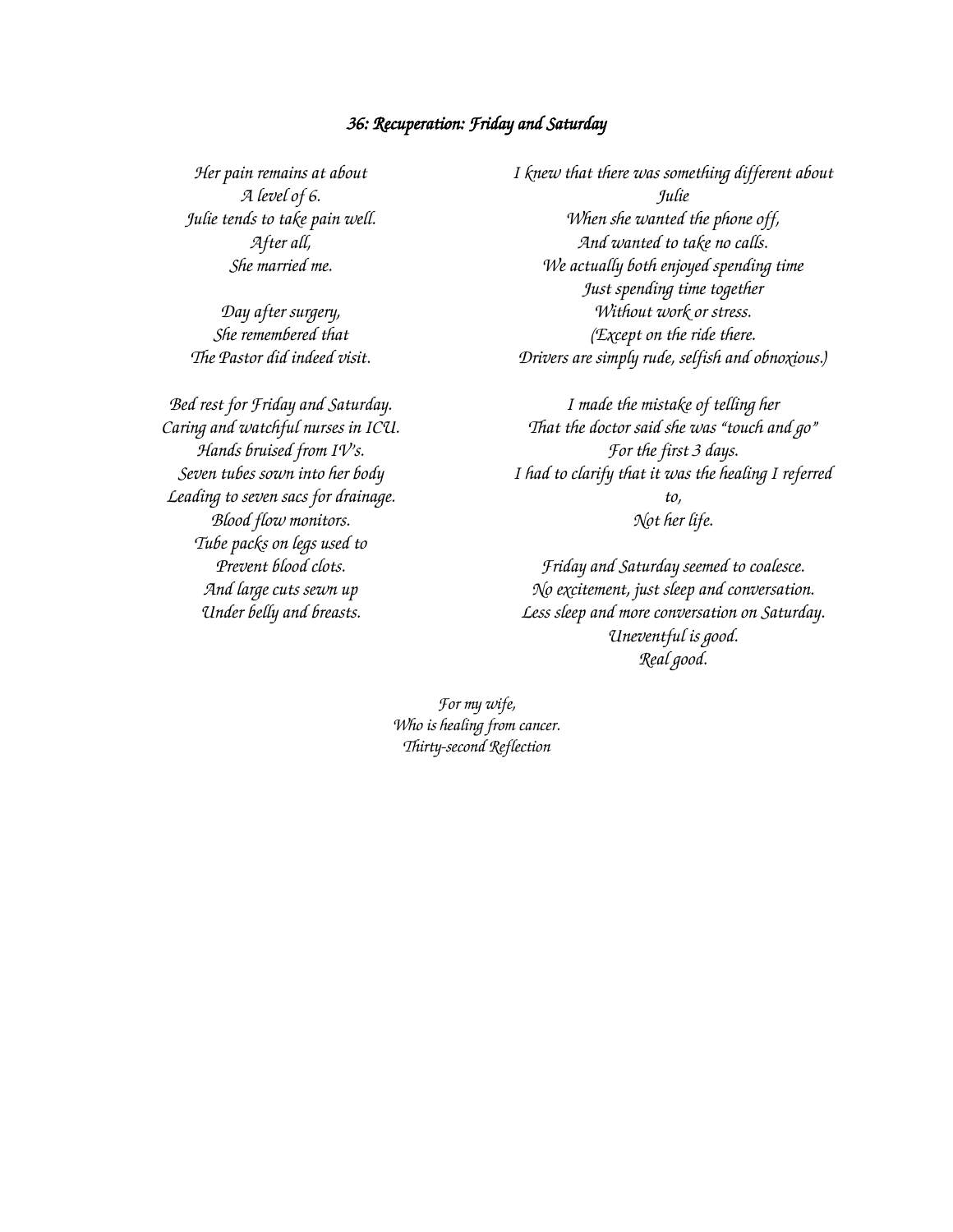#### *37: Recuperation: Sunday*

*Sunday church. I cannot move ten steps without A concerned friend asking about her. It is good to be there, Sensing the love of God, And the love of His children.*

> *Got a text. Julie is moving out of ICU. On my way to see her, I get stuck in a traffic jam. I call to let her know. She is crying. She wants to come home.*

*She tells me that care is different out of the ICU. A seemingly uncaring orderly Causes her great pain while getting situated. Julie says she acted as if she was afraid to touch her. This, coupled with a difficult night Reminds her of the situation Her mother was in at the Rehabilitation center.*

> *I'm stuck in traffic, She tells me I do not have to come. I asked her if she wants me there. She says she does, that I bring her comfort. Makes me feel really good.*

*When I arrive, she is in better spirits. The nurses are very attentive,*

*Cheery, and helpful. One nurse calls her doctor directly To answer a question. The one bad incident is forgotten.*

*New orders: She must get up and walk around. Determined to get out as soon as possible, She forces herself up. Feels lots of skin stretching. Not pleasant.*

*We walk around her hospital wing. A large rectangle. Takes about 10 minutes. She is sore, but successful.*

*We have a lot of good conversation, I tell her about the church sermon, And we talk about the Republican debate. Religion and Politics. We tend to agree on most things.*

*Later, I walk her around once more. She's tired. Time for me to go. We hope to find out the pathology report tomorrow. We pray that she is healed enough to go home soon.*

*Two hours later I receive a text, telling me that she loves me. I'm one lucky guy. Looking for many more years with My beautiful wife.*

*For my beautiful wife, Who is defeating cancer By the grace of God. Thirty-third Reflection*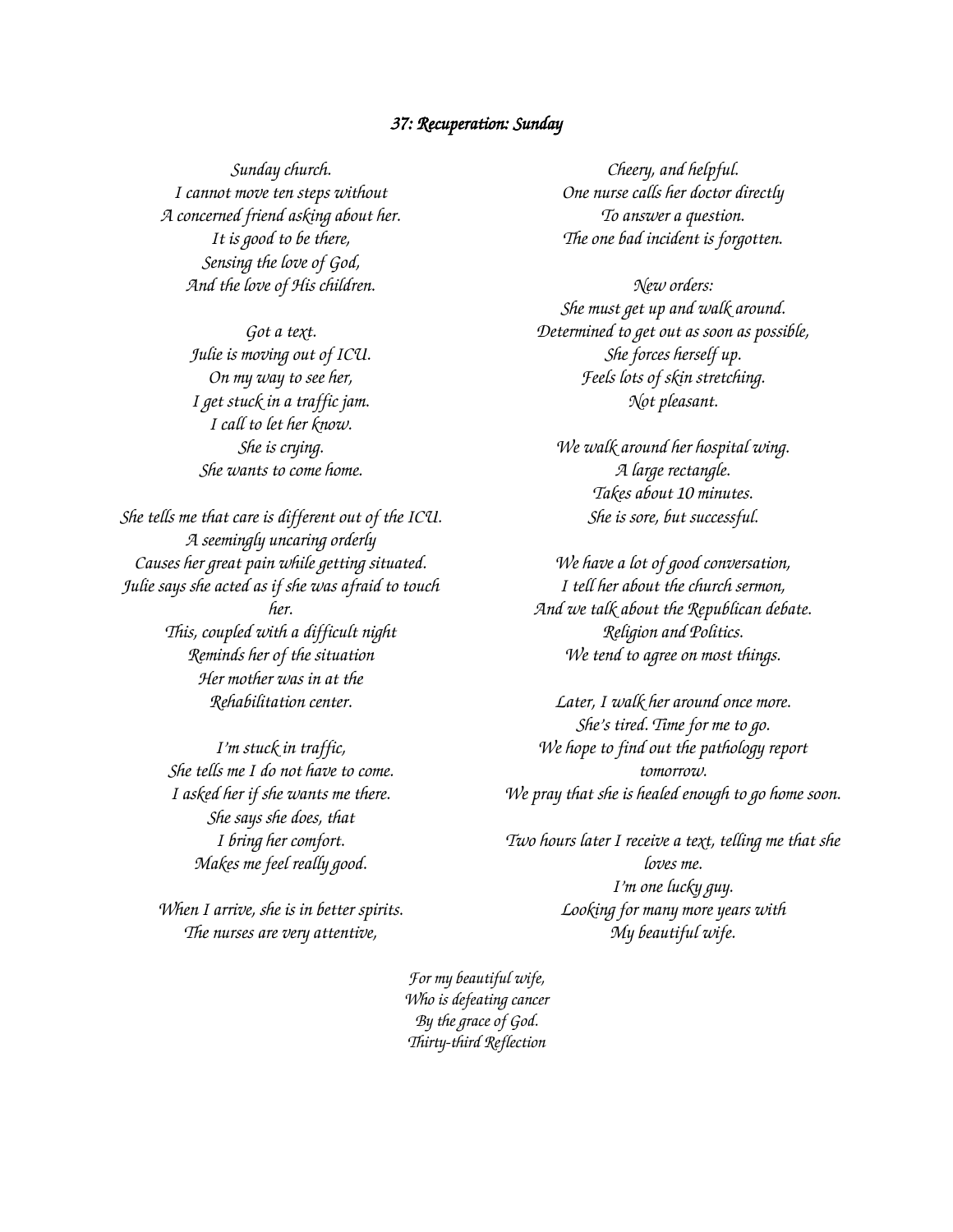#### *38: First Week Home*

*Wakened by the sound of our fan this Monday morning Today her healing progress will be checked.*

*Thinking back since she has been home. The first day back we heard good news, The pathology report was negative. As far as they can tell, she was clean.*

*The rest of the week has been quite uneventful. Which to us, is very good. Just fitful sleeping, dealing with pain Having a klutz learn how to change The four drainage bags coming out of her body And re-medicating her blistered, bruised left breast.*

*Sometimes the little bags get stuck in her chair As she gets up. They let her know quickly as they pull on the sutured tubes Attached to her body. Ouch. Some of those entrances are red and sore. We use Neosporin on them as well.*

> *We sleep in our Lazy-boys. One night she was so uncomfortable That she tried the couch. She's back in the lazy boy.*

*She's had four dreams of a fat old man Having an affair with a young girl At our old church. One night I heard her talking in her sleep. Or mumbling. Loud. Stressful.*

*I figured she was having that dream. Curious, I woke her up. Big mistake.*

*I asked her what she was dreaming about. "YOU!!!" she said, in a very accusing manner. And then proceeded to tell me all the rotten things I was doing This time I was talking about this beautiful young girl in front of her.*

*I took her hand, and told her that I was her dreamboat, And my heart was hers forever. Not that fat old man in the dream. She at least agreed that I was a boat. I prayed with her, That she would not have that silly dream again. She hasn't complained about it since.*

*One day, She told me that this whole experience made her think About how she was not getting any younger, And since her mom and dad were now in heaven, She had no real ties to this place any more. That maybe we might consider moving away. I did not know what to say, So I said something like, "Well, my mom and dad are still here". And the conversation ended. Not sure if it was just a moment of sad reflection, Or if she was serious. But I have put it in prayer.*

#### *Providentially,*

*This was the week our son Joel Moved back to Michigan to get things ready For his life with his wife As she goes to school in this area He has been a blessing, Helping us with the practical things And doing whatever we ask of him. It is truly amazing how God works.*